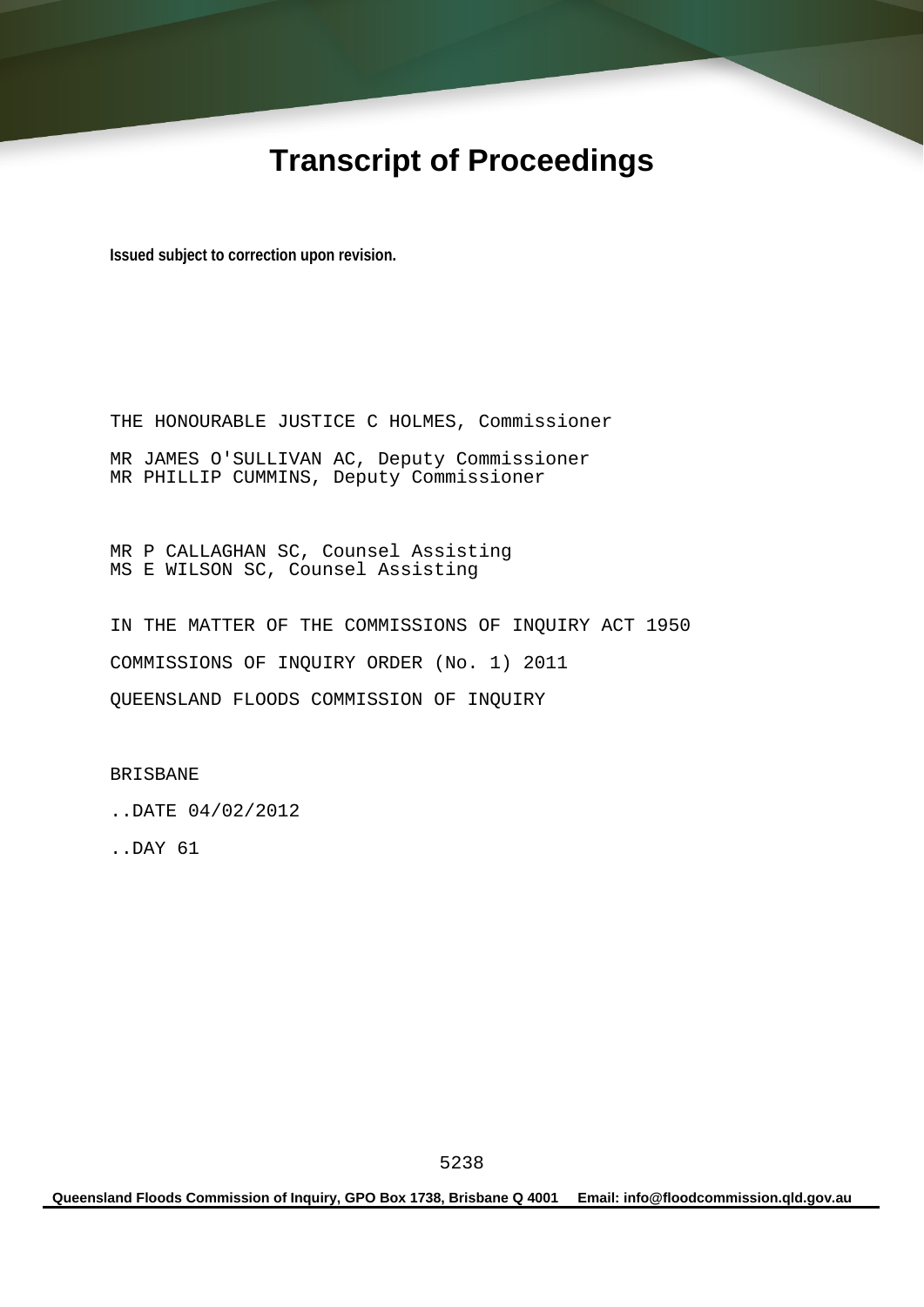THE COMMISSION RESUMED AT 10.00 A.M.

COMMISSIONER: I have some things to say at the outset.

**10**  You may have seen the front page of this morning's Courier-Mail which bears the headline, "Revealed: Flood Inquiry Sinks Into New Scandal", and across a picture of Commissioner Cummins, bears the words, "Up to his neck in it." Inside is the headline, "Flood Probe Hits Another Low."

All of that has the appearance of a calculated attempt to undermine the Commission and its worth, but I will not draw any conclusions about intent until I have given the editor and the journalists involved an opportunity to explain themselves.

Whatever the intent, the potential for its effect on public confidence in the Commission is obvious. Consequently, for the benefit of the public, and with the hope that the rational and fair-minded quarters of the press will be interested in the facts, I make the following points.

Firstly, the article exhibits a very poor understanding of what the Commission is. The Commission is under the Commissions of Inquiry Act constituted by me, alone. I am the Commissioner. It's I who make decisions and I, and I alone, am the one who makes the findings and recommendations and reports to the government.

This was not an Inquiry, as some are, where three Commissioners are appointed to report. Mr Cummins and Mr O'Sullivan are Deputy Commissioners. You can check this in section 28 of the Commissions of Inquiry Act, but their functions are essentially to assist me as and when I ask them to.

Mine is a full-time role. Mr Cummins, on the other hand, is engaged as a Deputy Commissioner on a part-time basis. There was never any suggestion that he would have to cease all his work as a consulting engineer in order to fulfil the role, provided of course the work he undertook did not conflict with the Commission's inquiries. There has been no conflict.

The recommendations to which the Courier-Mail article refers are recommendations 2.8 to 2.13 of the interim report.

The principal recommendation among those is for a full and proper review of the Wivenhoe Manual. Mr Cummins did not advise me to make that recommendation. He did not need to. I was able to work that one out for myself.

The recommendations for review of the manual included a number for committees which would oversee the work. They included 2.10, the specific recommendation which the Courier-Mail article calls into question.

It recommends that SEQWater establish a technical review

**1**

**30** 

**20** 

**40**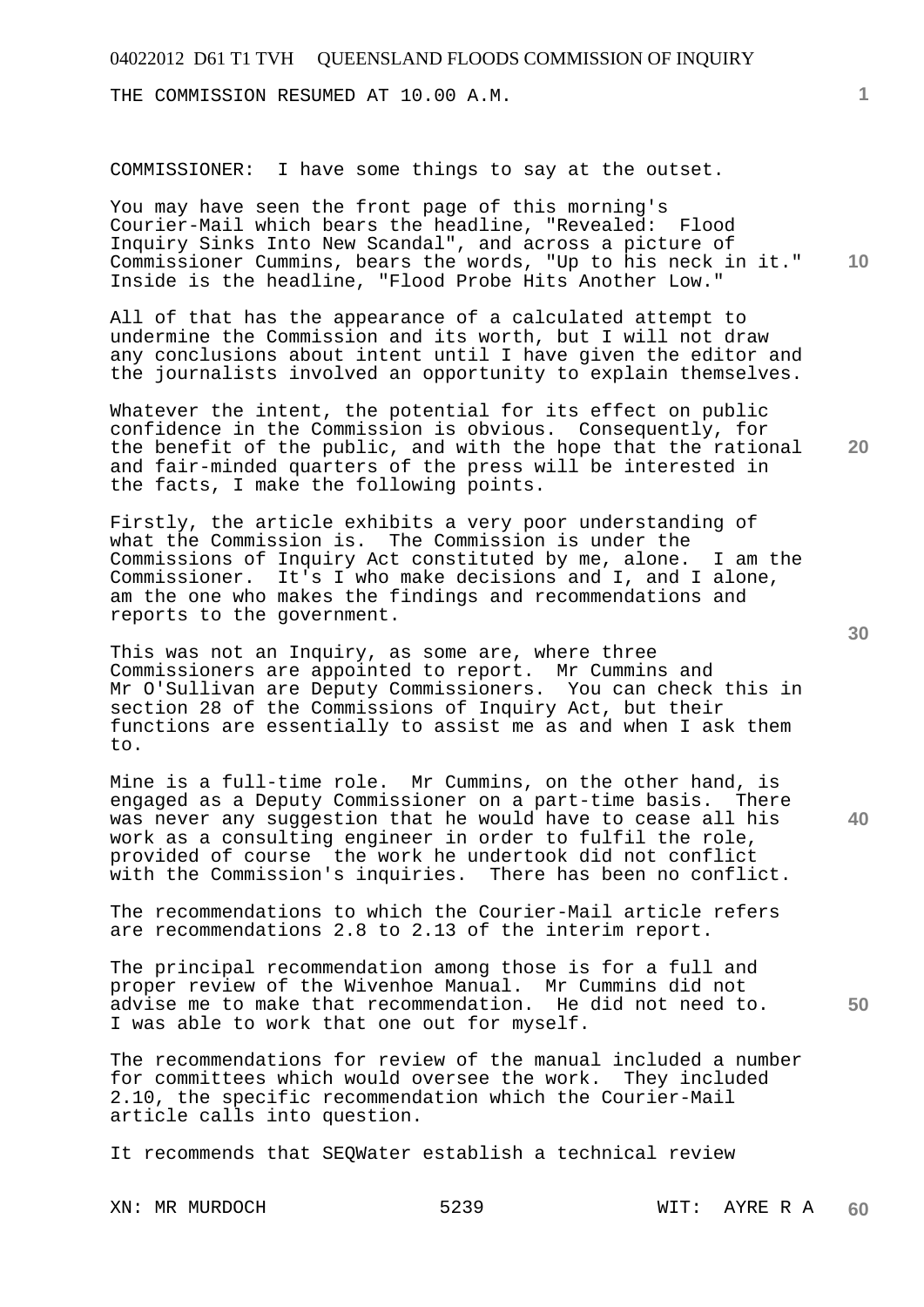committee comprised of independent experts in at least hydrology, meteorology and dam operations to examine all technical work completed as part of the review.

Those more detailed recommendations were formulated by me working with my staff. Mr Cummins was asked to comment on them. I do not now recall whether he had anything to say about that particular recommendation which was one of hundreds, but I'm pretty sure he did not say it was a bad idea to review the technical work.

I made the recommendation which seemed to me then, as it does now, pretty obvious.

When the recommendation was made, the Commission gave no thought to whom SEQWater might engage for that role, or any of the other committees proposed. It had nothing to do with us.

It was not until yesterday that I learnt that Australian Dams and Water Consulting had been engaged. Mr Cummins was similarly unaware.

Mr Cummins has an arrangement with the principal of Australian Dams and Water Consulting which I gather is not a large enterprise. The arrangement is that he will do work for the company when his role in the Commission is finished. That work will not involve the manual review in any shape or form. Mr Cummins does not stand to benefit from that work. He has no financial interest in the company. He will be paid for what he does, but he does not stand to make any money or anything else the company is contracted to do.

I note that the Mayor of Ipswich is quoted in the paper saying that the arrangement is an absolute conflict of interest.

The Ipswich City Council is a party before the Commission and was represented at all of last year's hearings. Indeed, it has leave, as it knows, to appear at these hearings. If the Council thinks it has an argument that a conflict of interest exists, it can appear before me to make that argument, today, tomorrow, or any time next week.

I am concerned that the work of this Commission not be undermined by sections of the press desperate to pump a headline out of nothing.

I urge the rest of you to resist the temptation. Think about what is at stake for this State in not only this hearing, but the work of the Commission in respect of all the terms of reference, and to report soberly and responsibly.

Thank you. Mr Cummins?

MR CALLAGHAN: I think we're up to Mr Murdoch's cross-examination of Mr Ayre.

COMMISSIONER: That's right. Thank you. Mr Murdoch.

**10** 

**1**

**30** 

**20** 

**50**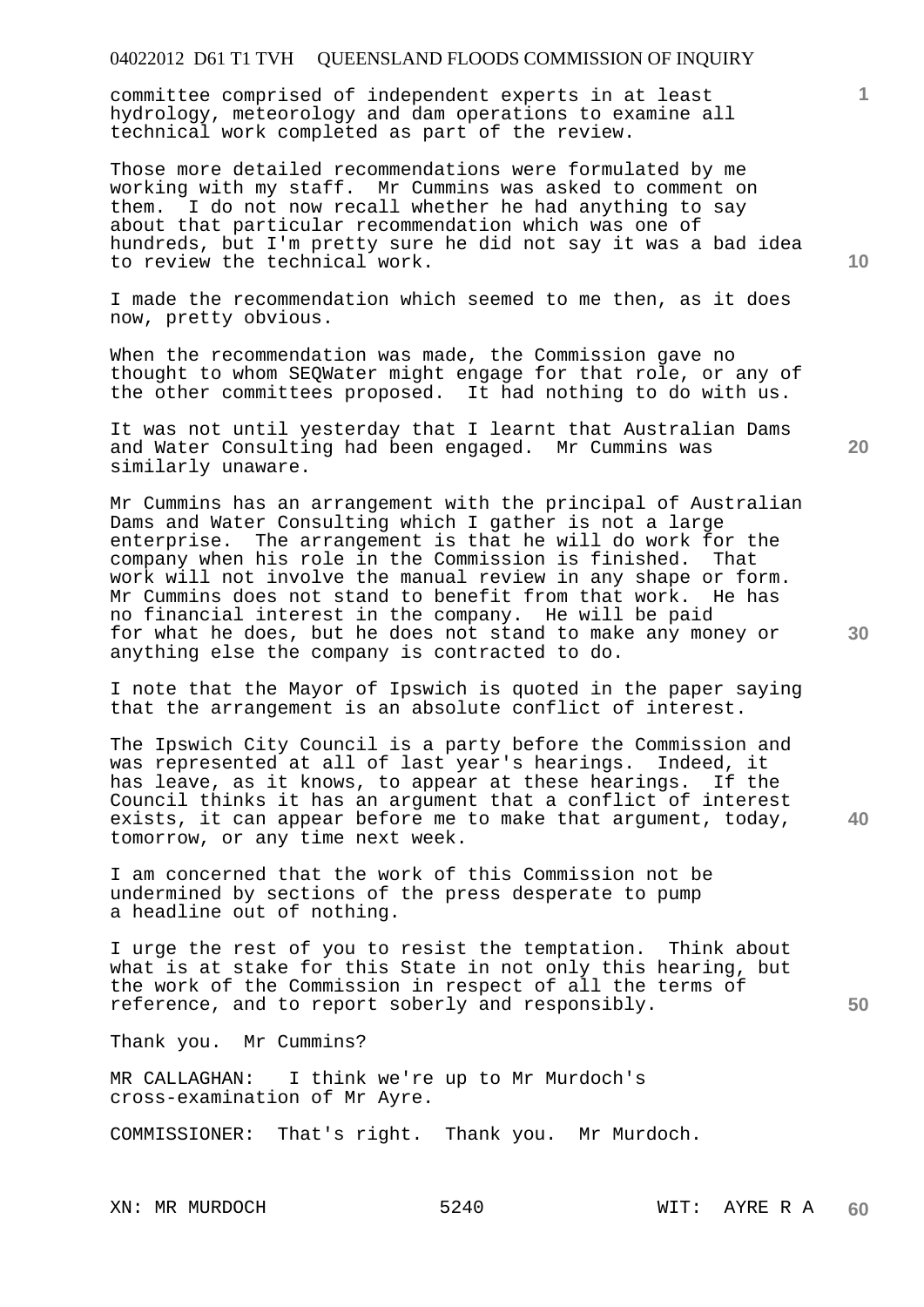ROBERT ARNOLD AYRE, CONTINUING:

MR MURDOCH: Mr Ayre, might we return to the document which was the Flood Control Centre Event Log which is part of Exhibit 430. When we left off yesterday afternoon, we had got as far as the entry at 4.30 a.m. on Sunday, the 9th, which is described as Wivenhoe Directive 6 and in the ultimate column on the right-hand side headed "D", Directive Strategy W1E, and you had said that you dissented from W1E being the appropriate description of the strategy in place at that time?-- Yes, certainly on Sunday the lake level was in excess of 68.5, so W1E couldn't be in place at that point in time.

If we go over then to the entry at 10.30 a.m. on the Sunday, we have Wivenhoe Directive 7 and in column D, a third direct reference to directive strategy W1E?-- Yes.

And I take it you would also say that that is erroneous?-- It's incorrect, yes, because again the lake level was above EL 68.5. So strategy W1E could not apply.

And if we go down a little further, staying on Sunday the 9th, do you see the reference to strategy W2 appearing in column C?-- Yes.

Then we can follow over column D in the box immediately below, and the notation is "Situation Report Strategy W2", and I take it from your evidence to date that you would also say that the reference there to strategy W2 is erroneous?-- Yes. I believe that reference is taken from the Situation Report. It's not really a Situation Report. It's a comment on the duty engineer meeting, and I believe that reference to W2 is taken from the phrase "At this stage operating at the top end of W1 and the bottom end of W2", and that's erroneous because the lake level again was in excess of 68.5 at that time and, therefore, strategy W1 certainly couldn't apply. Strategy 2 could apply. However, the peak of the naturally occurring flows at Lowood was only 530 and at that time the release rates were in excess of that, so strategy W3 would have been in place.

If we go then to the entry at 5.51 p.m. on Sunday, the 9th, we see in column D that the entry is "situation for strategy W2", and I take it in light of your earlier evidence you'd also say that that's an erroneous entry?-- Yes, for the same reasons.

And coming further down the page, we see that with no specific time reference, that there's another entry in column D to "Situation Report Strategy W2" and again, I take it, you'd say that that's an erroneous entry?-- Yes.

And if we go to 7.15 p.m. on Sunday, looking at column D, the entry is "Correspondence strategy W2 transition to W3", and, again, I take it, in the light of your evidence that you would

**1**

**30** 

**20** 

**40**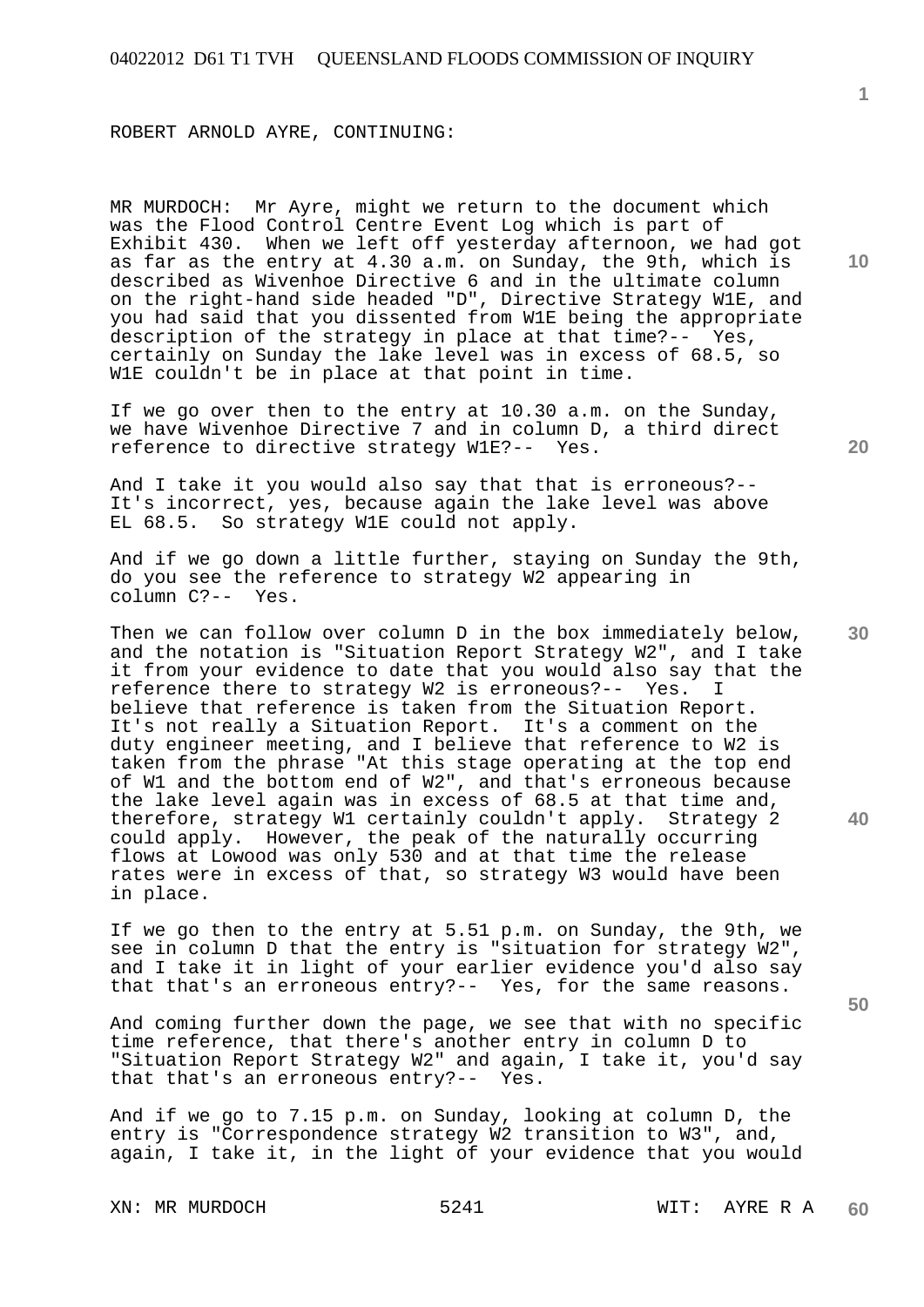say that that also was erroneous because that was not the time at which there was a transition from W2 to W3?-- Well, yes, certainly W2 wasn't implemented as such. My interpretation of the correspondence was that the phrase "ramp up releases to around 3000 CUMECS" is a reference to the sort of flows that you can get in W3, and I think the phrase "ramp up" means or implies a transition between strategies.

Now, so far as that Flood Control Centre Event Log is concerned, I've been through quite a number of the entries where you say it is erroneous?-- Yes.

I understand you've had a good look at this document?-- In the last week, yes.

And have I covered all of the entries that you say are erroneous, or are there further erroneous entries in that?-- There are further erroneous entries. There's references to strategy for W4B which relates to the fuse plugs. No fuse plugs were initiated in this event, so that strategy could not be implemented. In my statements, I think there are also a number of references to a transition between strategy W3 and W4 as well. Obviously you can only be in one strategy at any particular time, so that is - the transition references are also incorrect.

So that it's fair to say, is it not, that the document which is styled the Flood Control Centre Event Log is riddled with errors?-- This particular version, yes.

Well, when you say "this particular version", was it not sent to other agencies as the Flood Control Centre Event Log?-- No. My understanding is that document was sent from the Flood Operations Centre in an e-mail at 6.57 p.m. on Saturday, the 15th, and the attachment at that stage was called the Strategy Summary Log.

Well, when did it morph into the Flood Control Centre Event Log?-- It didn't morph into it. I believe - and I don't have a clear recollection, but when Rob Drury came to the Flood Operation Centre at about 5.30 and we were discussing the actions that needed to be undertaken to prepare the Ministry or Briefing Report, I believe one of the flood officers was delegated with the task of doing a high level filter of the Flood Event Log - the true Flood Event Log, and in that process they took a copy of the true Flood Event Log and made a separate copy, renamed it the Strategy Summary Log, and then stripped out all the information that was not pertinent to strategies, and then made an assessment based on the information in that document as to what strategy could possibly be implemented at that time. But it ignores other relevant information such as lake levels, the release rates, and the magnitude of the naturally occurring flows. So that analysis is flawed. You won't get the right answer by just looking at the information in that particular document.

Well, so far as this document that we've been looking at is styled the Flood Control Centre Event Log, has there ever been

**30** 

**20** 

**50** 

**40** 

**10**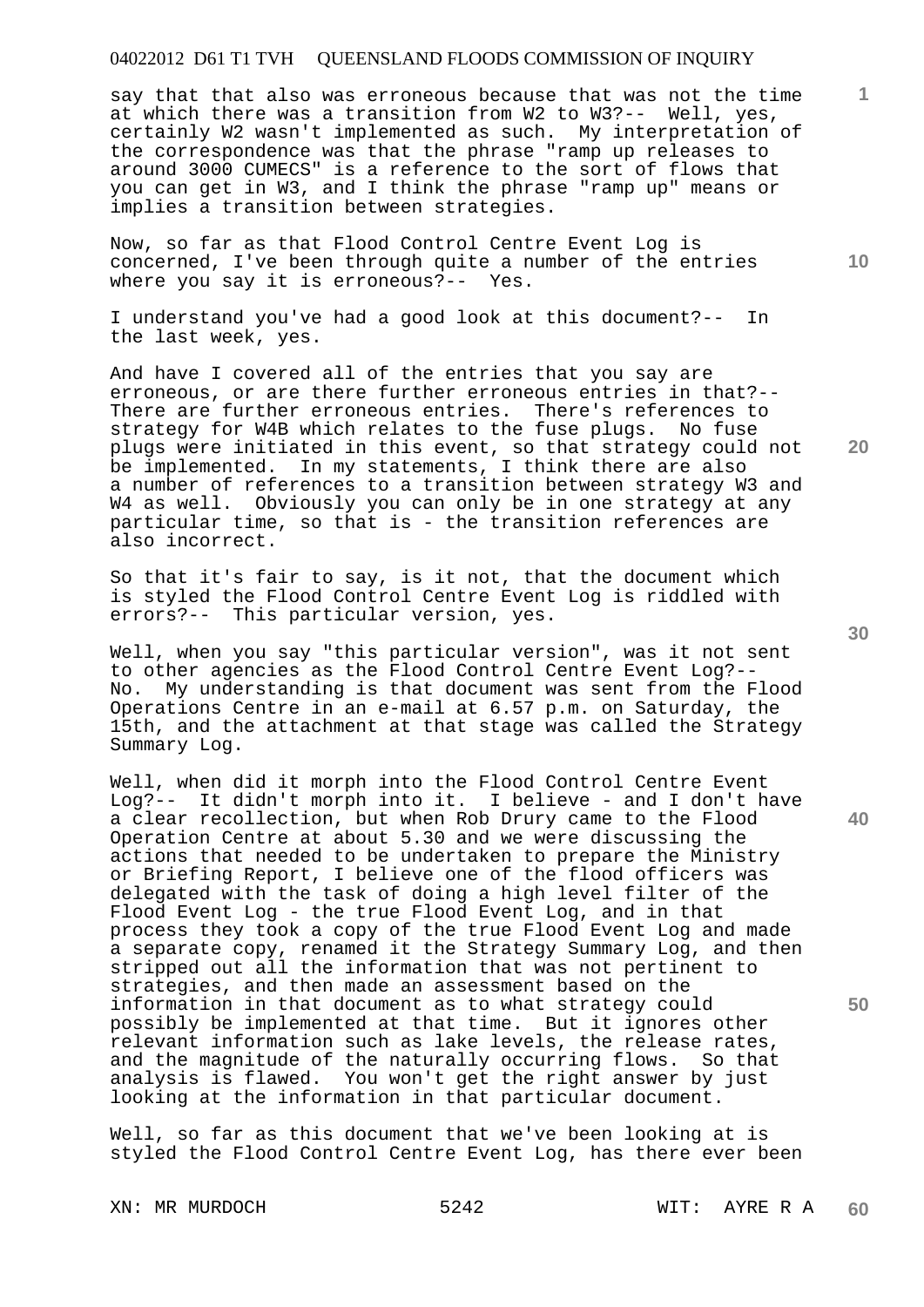a further version of the Flood Control Centre Event Log?-- Well, I've just told you the two versions that I'm aware of. I'm sorry, of course there's the version that was also put into the report and, effectively, that version was simply a version where people's names and contact details were removed because we knew that was going to be a public document.

So far as this document that is riddled with errors goes, was that authored by one or more of the duty engineers who served in the Flood Control Centre over the flood event in January?-- I don't believe a flood engineer would have made that assessment. I think they would have realised that you indeed need to have lake levels. I believe it was a flood officer who made the assessment and assigned the strategies to those entries in the log.

COMMISSIONER: Can you assist us with which flood officer?-- Well, all I know on that day, Al Navruk was doing the day shift and Dave Pokarier did the night shift. I just - I don't recall which one of those guys it could have been.

MR MURDOCH: And are you saying that it was created by one of the flood officers without any vetting or reference to a duty engineer or engineers?-- Well, the whole purpose of that document was to give a high level review, and that document was sent to John Tibaldi for him to assess and then use in the preparation of the briefing that report.

So far as the logging of relevant events during the flood is concerned, isn't it the case that the SEQWater Flood Procedure Manual requires that the operators in the Flood Control Centre keep an ongoing record of events during the course of the event?-- And that's the intention of the Flood Event Log, yes.

But is it not the case that there was a requirement under the Flood Procedure Manual that there be a handwritten log of significant events that is maintained during the flood event?-- We used to do handwritten logs, but in most of the recent floods we've been using an Excel spreadsheet and just typing it in.

You see, the difficulty that we face is that the Flood Procedure Manual requires a handwritten log of significant events. You say you've gone from handwritten to an Excel spreadsheet?-- Yes.

**50**  But when we look at the Excel spreadsheet, which is this document that I've taken you through-----?-- Well, no, that document you've taken me through is, to my understanding, the Strategy Summary Log document.

Even though it's styled the Event Log?-- Well, as I said, it was - my recollection is that it's a copy of the Master Event Log. So they've just copied the document, renamed it, and then stripped out the information that wasn't relevant to strategies. So it's not the actual Flood Event Log. It's

**10** 

**30** 

**20** 

**40**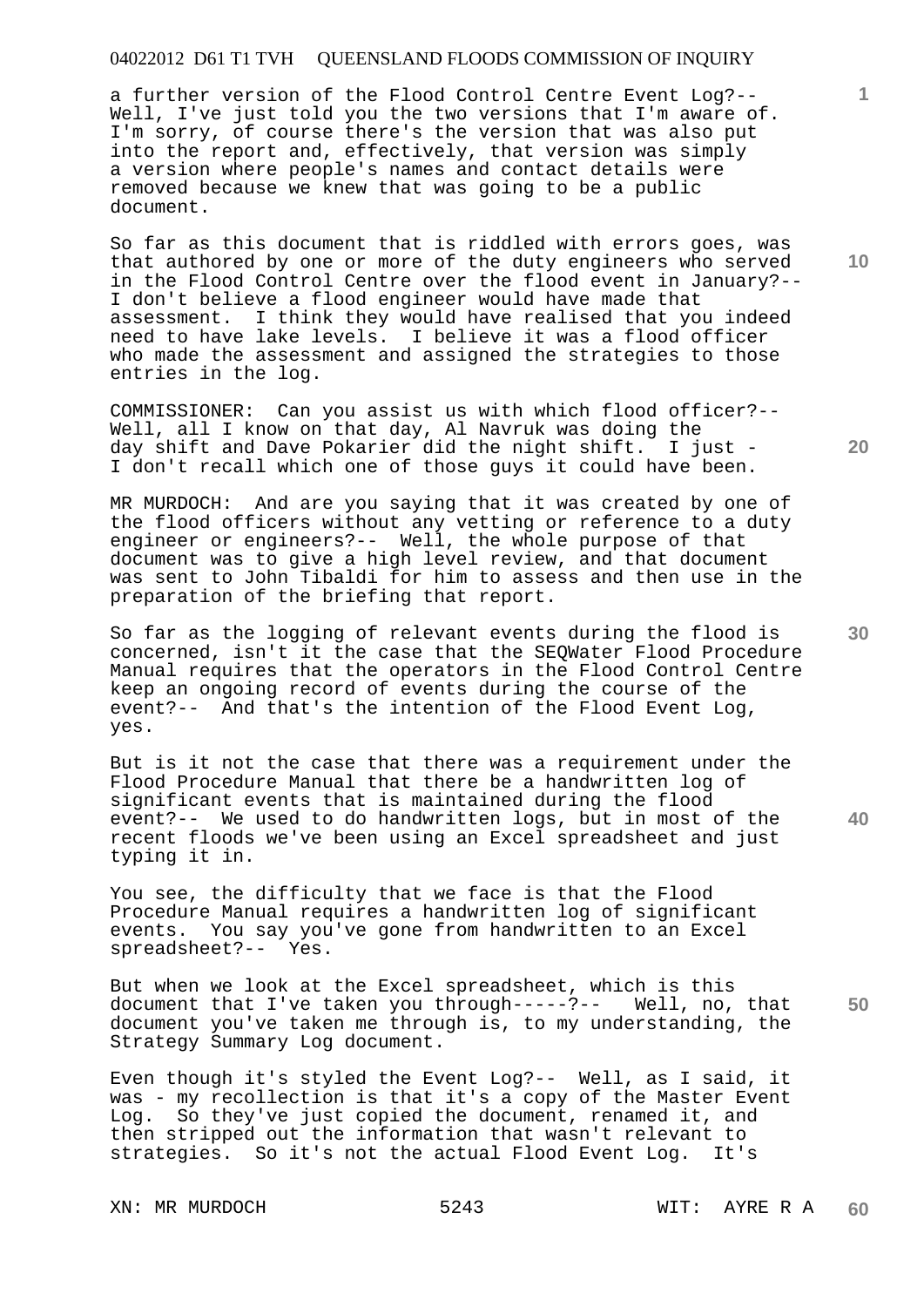a copy of that particular log.

So in relation to the recording of the strategies that were in place for Wivenhoe as directed by the officers in the Flood Control Centre, is it the case that there is no contemporaneous record which stipulates the strategies that were in place at particular times?-- Generally speaking we didn't assign labels to the strategies. I'll point out that in the Situation Report that I sent on Saturday lunchtime, and I included the Dam Safety Regulator in that distribution list, at no point during the event did the Dam Safety Regulator<br>stipulate that we should actually label the strategies. There stipulate that we should actually label the strategies. was obviously opportunity for the Dam Safety Regulators to specify that, but he didn't, and he'd be the most logical person to request such information.

Well, the SEQWater Flood Procedure Manual, as revised in January 2010, appears to have been the document in force at the time as to procedures that needed to be applied in the Flood Control Centre?-- This is the SEQWater Flood Manual, yes.

And without being repetitive, it did seem to explicitly require a handwritten log of significant events, and if we put aside the handwritten versus Excel spreadsheet issue, it would seem explicitly to require that significant events were recorded at the time?-- Yes.

And a movement from one strategy to another is surely a significant event?-- It is, yes.

Why were those strategy changes not recorded at the time they occurred?-- We believed that the Situation Reports that we prepared every 12 hours, or more frequently, was actually capturing the state of play, as it were, in terms of what was being operated at that particular time.

So that when the officer who prepared this Flood Control Centre Event Log came some days later to do his work retrospectively, there's been a long series of erroneous entries?-- No. I believe the document, the Strategy Summary Log, was worked on for perhaps an hour or so and, at that point, the sole purpose of that particular document was to provide this high level assessment of when strategies were applied through the event for input into the Ministerial Briefing Note Report. That's the only time that I'm aware that that document would have been used. The Master Event Log was still being maintained because, as I said, on that Saturday and Sunday, we were still operating the dams. So that event log continued to be populated with entries of relevance.

But don't you accept that if the failure to contemporaneously record the strategies which were introduced at particular periods led to one of your colleagues, the flood officer preparing a Flood Control Centre Event Log replete with errors, that it shows up a very serious deficiency in the practice that you and your colleagues, the flood engineers,

XN: MR MURDOCH 5244 WIT: AYRE R A

**1**

**20** 

**30** 

**40**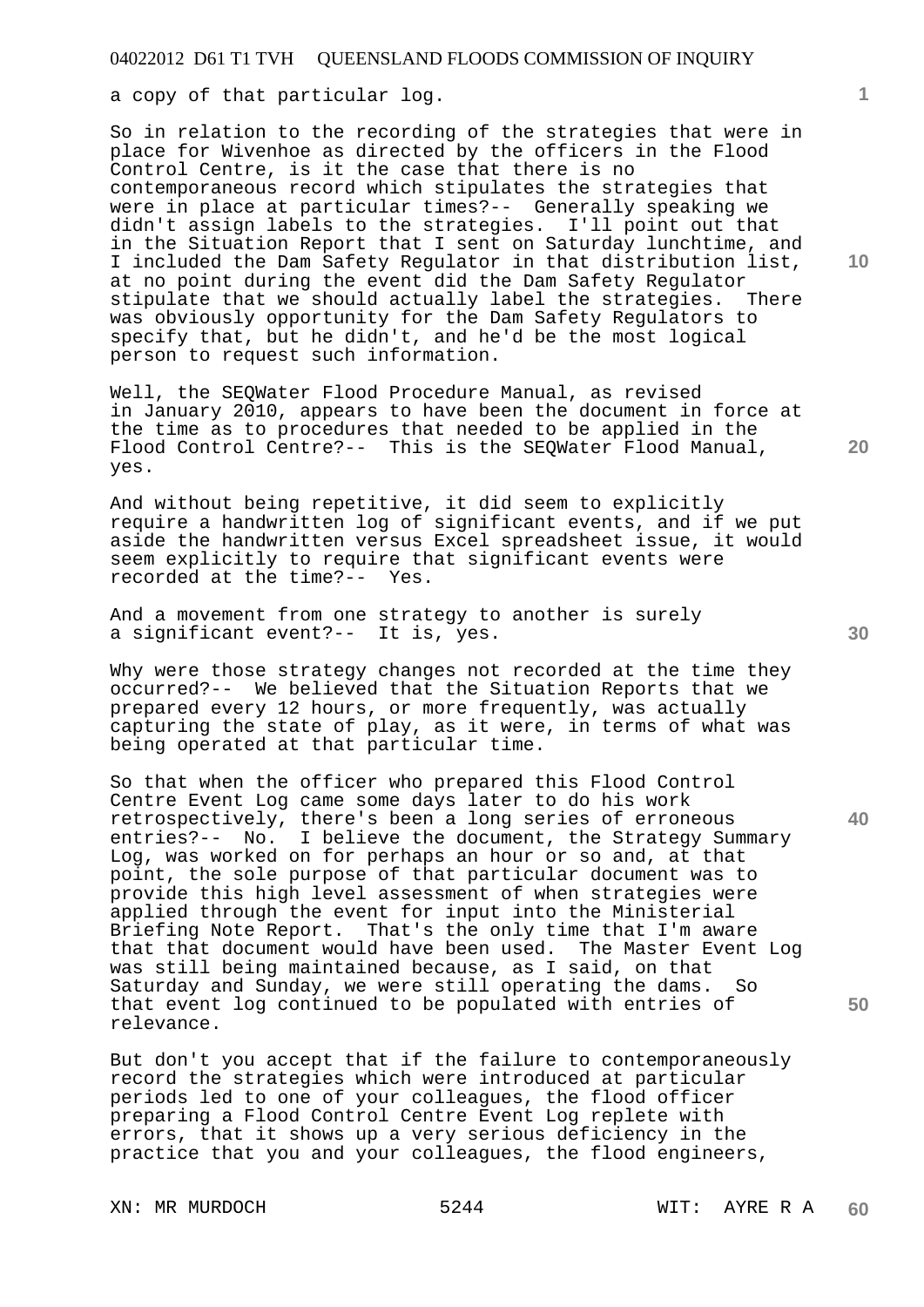were following during the event?-- I agree there's an improvement opportunity and I'd imagine in place now is a process whereby these labels are included on situation reports. But at the time our practice was not to include them, and that was a practice that the Dam Safety Regulator was aware of.

But the obligations under the Flood Procedure Manual were obligations that were directly imposed on yourself and the other duty engineers, weren't they?-- Yes, and I believe we were fulfilling those obligations because we had gate operation spreadsheets that were relevant to particular times, we had the record of directives, and we had the Situation Reports which all capture the necessary information that you need to be able to assess what strategy you're in.

Can I take it from your earlier answer that you were aware that one of the flood officers was preparing this document that ultimately issued with the title, "Flood Control Centre Event Log"?-- Well, the document he was working on was the Strategy Summary Log and, yes, I was aware one of the team was looking at it. I don't recall which one because at that time I was focused on the Tuesday, January the 11th, and I was populating a gate operations spreadsheet with comments in respect to the directives. So I was focused on that activity because it was mentioned that the Ministerial Briefing Note, the focus was on the Tuesday, the 11th, releases.

Were you aware that an officer or officers had completed this document, the Flood Control Centre Event Log?-- I can't say because I don't recall actually sending the e-mail, and I don't know whether that was Rob Drury or myself. If it was me, then obviously I would have been aware he'd completed it.

You obviously made no arrangements for either yourself or one of the other duty engineers to check the document-----?-- Well, the document was-----

----- the Flood Control Centre Event Log?-- The document was being sent to John Tibaldi. He's a duty engineer. John was going to have a look at that and make an assessment was my understanding of the arrangement.

So far as the flood officers are concerned, they are persons rostered in the Flood Control Centre during the event?-- Yes.

What level of qualifications do they generally have?--There's a variety. They are junior engineers, or they're - in some cases very senior technical officers. A number of the technical officers have been flood officers since 1996, so they've had quite a range of experience. Some members of the team are relatively new. Certainly the SEQWater personnel on the team were probably - had only had that wet season's experience, so they'd only been working from probably the October and December floods, but the fact was that they had been exposed prior to the January flood.

So they were persons with either experience or professional

**10** 

**1**

**20** 

**50**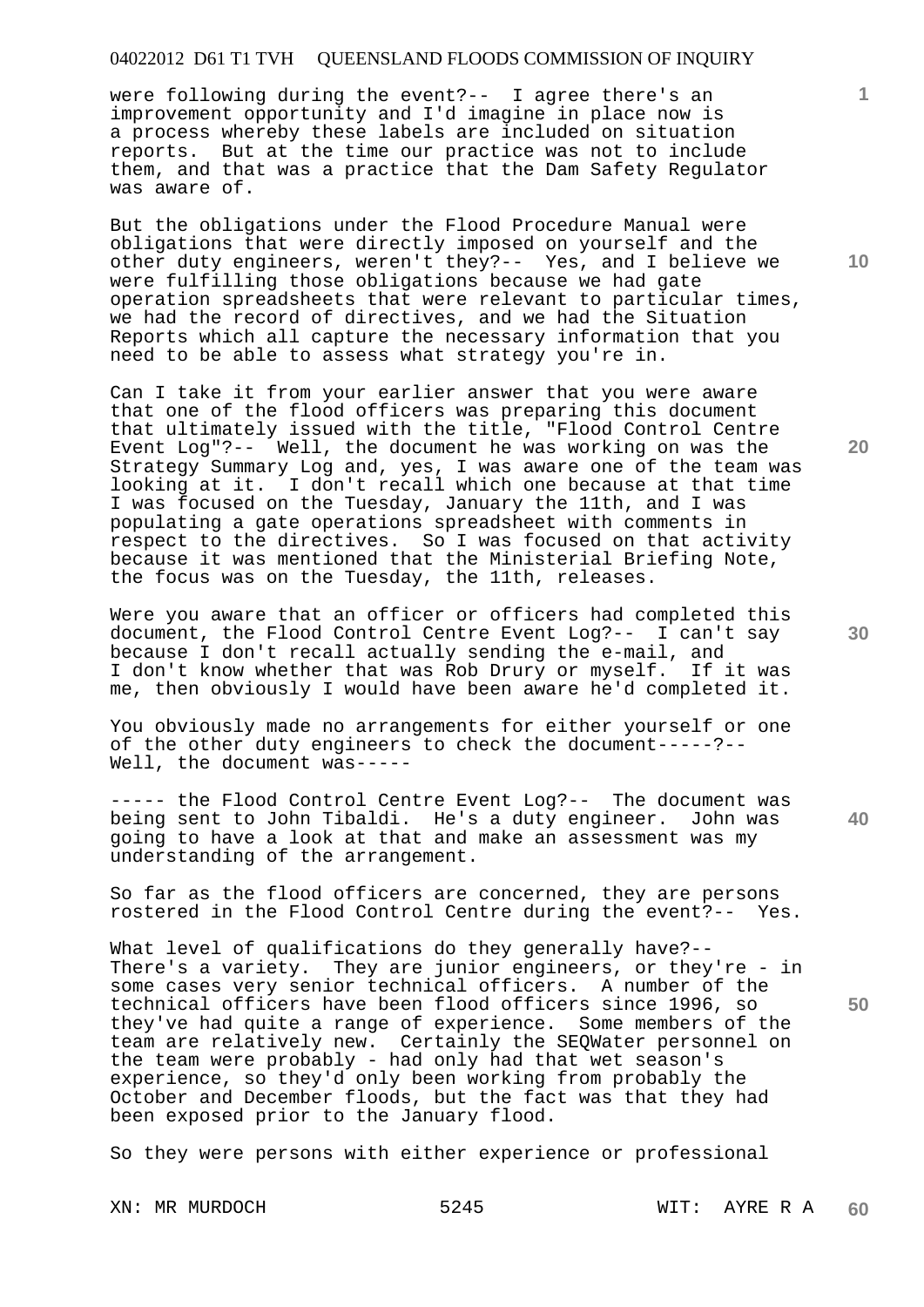qualifications, or both?-- Yes.

And you regard them as professional colleagues?-- Yes; hold them in very high regard.

So the persons with that level of experience or qualification, professional colleagues, we see that one of them has prepared this Flood Control Centre Event Log which is replete with errors?-- At the time we simply said, "Here's a copy of the manual. Have a go at allocating what your interpretation is of the strategy at that given time", and it was a highly level filter to cover the rest of the event whilst I was looking at Tuesday, the 11th, releases. It was a delegation of duties because we'd been given a request to prepare this report within 24 hours. We were still operational. We only had three of the four available duty engineers to put time to this in association with the dam operations manager. We'd just completed 10 days of operation, and it was the biggest 10 days of operation we'd experienced on Wivenhoe. We were all fairly fatigued, so we were delegating the duties.

**40** 

**50** 

**20** 

**10**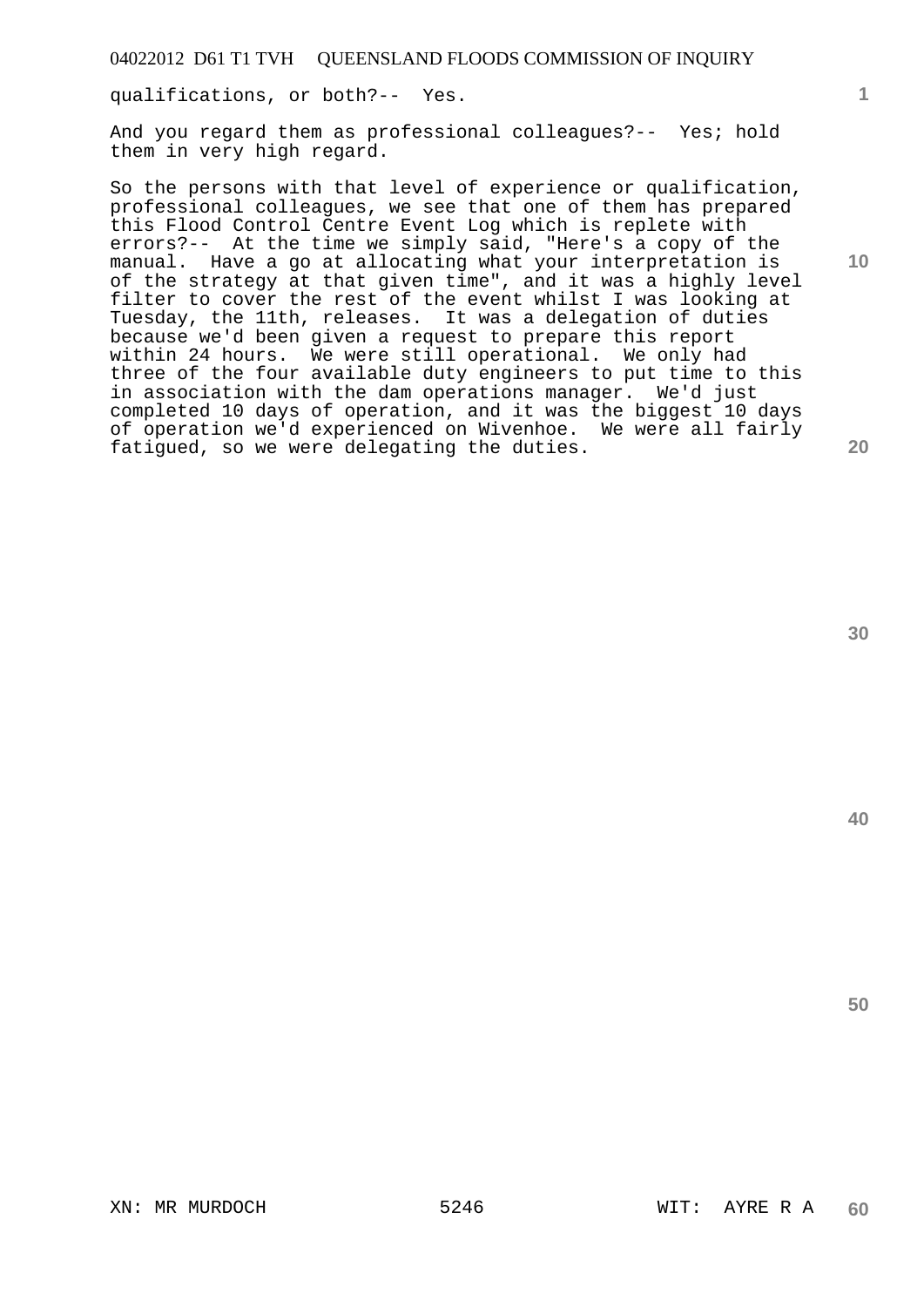What we ultimately see starkly illustrated by this document, the Flood Operations Centre event log, is that as between yourself and one of your professional colleagues, there has been a vastly different understanding of the strategies which were in place in the operations centre in that critical period?-- Well, no, I don't think it covered the Tuesday, if that's your meaning of the critical period. That eye level filter was to examine the remainder of the events, if you like, the pre-limbs, the lead-up to the Tuesday releases.

But surely, sir, the events over the Saturday, Sunday, Monday were highly relevant to the events of the Tuesday?-- Well, you have to take up that with the minister's office because they said focus on the January, Tuesday the 11th flows. Yeah, I mean, we were trying to - we were attempting to meet the requirements that was placed upon us at the time.

I suggest this to you, that the evidence that you gave earlier was consistent with the theme that one didn't need labels because one could retrospectively look at what happened and very readily identify the strategy that was in play at any particular time. Is that a fair summary of your evidence?-- Yes, that's correct. If you have all the relevant model results, you have the lake levels, you have the release rates, you can determine where you are, and that's indeed even if you were doing it contemporaneously, that's the information you'd look at.

So that the professional colleague who prepared this flood control centre event log obviously came to a different suite of conclusions in relation to those labels that you said are erroneous?-- Yes, certainly the entries in the strategy summary log for this document are vastly different to what happened in reality, and I'd point out that one of the difficulties we have is that people work shifts so you're not in the Flood Operations Centre for the entire event so you are not necessarily aware of decisions or activities that occur in periods of time when you're not in the - the flood centre, so if this person hasn't been on at particular times, they would not necessarily have an awareness of what happened on that particular shift. Look, in hindsight, yes, the process was flawed. At the time it seemed like a good idea because clearly we could not go through every model run that had been taking place to January the 15th, extract out all the relevant data and do the fit. We were - we didn't have the time to do that. We didn't have the resources to do that, and in terms of the state of fitness, if you like, of the people, I think it would have been grossly unfair to make any of the off-duty flood engineers spend the entire night just working through that. We, as I said, we were still operational and we had Somerset Dam and Wivenhoe still releasing at that point in time. That was our priority, in my view.

Isn't that why, in a situation such as a flood operations centre, it's essential that there be appropriate contemporaneous logging of events?-- Yes, and I believe we had sufficient records that enabled us to fulfil that

XN: MR MURDOCH 5247 WIT: AYRE R A

**1**

**30** 

**20** 

**40**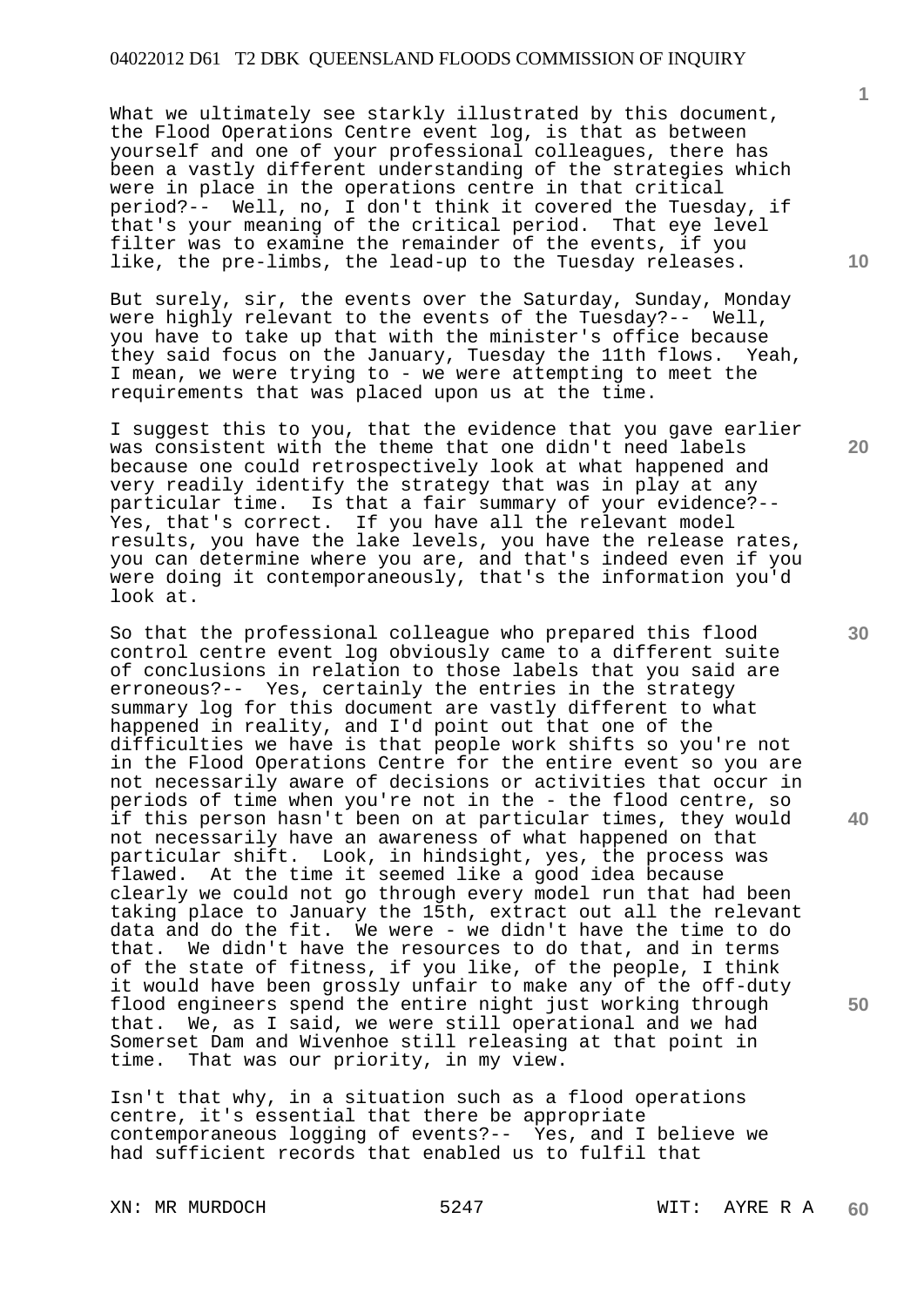requirement.

But how can it be sufficient if you're not recording the strategy in play of any particular shift?-- I believe the situation reports provide the relevant information to show the intent of the operation at a particular time, and in association with the directives and the gate operations spreadsheets, if you wanted to know at any particular time what strategy was in play, you could determine it.

Why should an oncoming officer have to go through the process of determining what strategy was in place when it would have been so simple to record the strategy that was in play at any given time, and if there is change, record it?-- In hindsight, yes, I agree, that's - in fact, after this experience, most definitely recommend it.

But it's not only a matter of recommending it, I'd suggest to you that it clearly was a requirement at the particular time given the terms of the flood procedure manual?-- Well, my reading was that the practices that we had in place were consistent with what had been done previously. The Dam Safety Regulator was aware of those practices and he had not made comment. During the event he had the opportunity to make comment if he wanted to see the strategy labels. On the Tuesday, I do believe he asked for more technical information and he did send over a template report. I can't recall at this point in time what was contained in that particular report, but, you know, I think we were just following the work practice that we had in place and had adopted for all previous events.

Did you personally receive any training prior to the January 2011 event in the Flood Procedure Manual issued by SEQWater?-- Specifics of the Flood Procedure Manual? I know I did review it. Training in it? I'm not sure that there was a specific session held but I do recall having been involved in a review of that particular document.

**40**  When you used the expression "a review of the document" what do you mean by that?-- I was provided a draft of the document and requested to provide comment.

And when was that?-- Sometime before February 2010. I don't recall.

So in terms of the January 2011 procedure manual, are you saying that you'd never read it?-- Pardon? That I never read it?

Yes?-- No, I just said I reviewed the draft so, yes, I've read it.

Well, you reviewed a draft prior to its issue, is that what you've said?-- Yes.

You never read the document when it issued?-- Yes, I believe I did.

XN: MR MURDOCH 5248 WIT: AYRE R A

**1**

**20**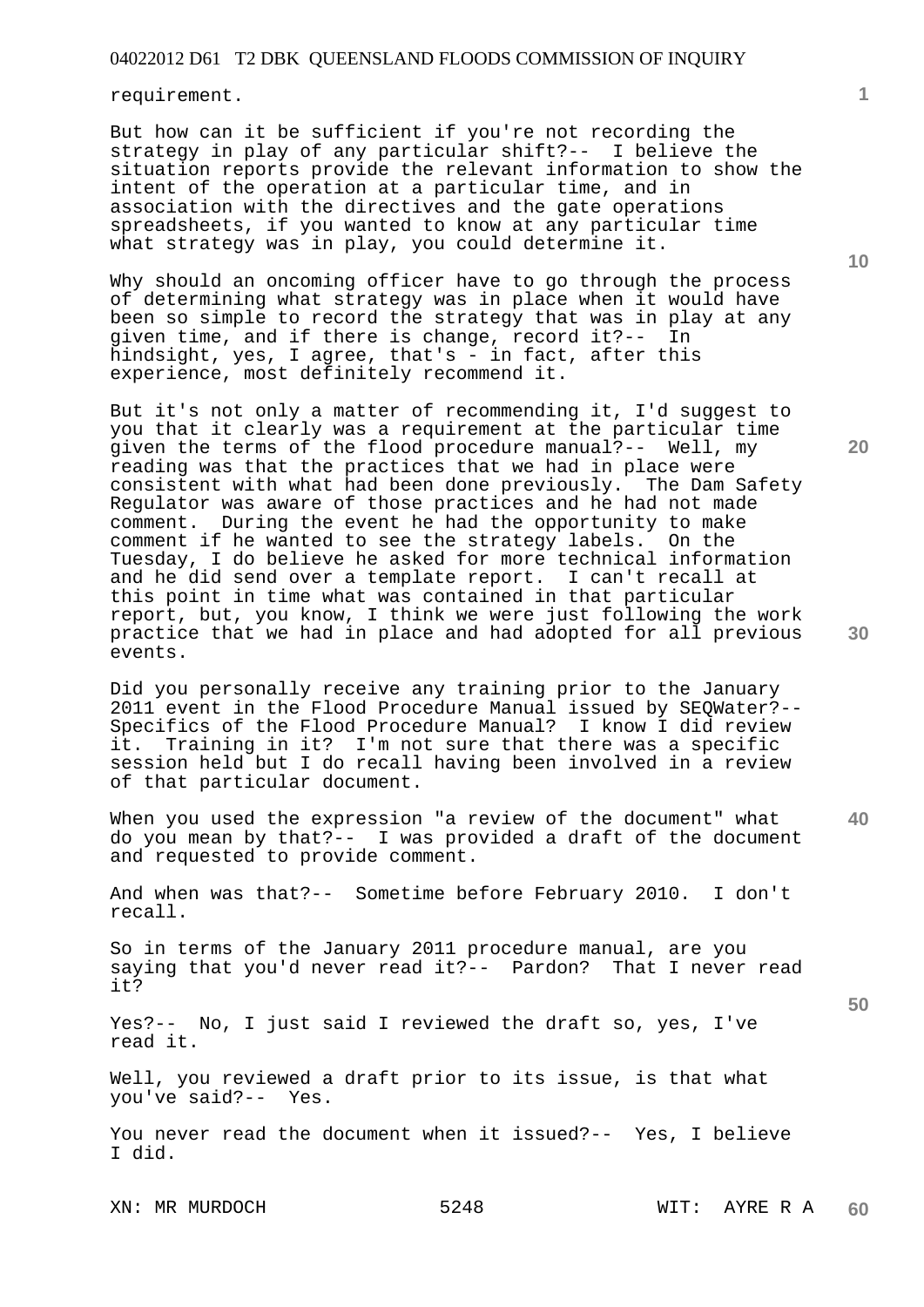You believe you did?-- Yes.

And when was that?-- I would imagine shortly after it was issued.

And you told us already that the event log requirement for a handwritten log of significant events was something that was not observed because an Excel spreadsheet was used. When you reviewed the draft, as you said you did, why didn't you suggest that the reference to the handwritten log be replaced with a reference to an Excel spreadsheet?-- I believe the we were still using handwritten event logs for the February/March 2010 event. I can't be sure. I'd have to check the actual event reports. They'd have a copy of what was provided. At that time it was probably still the case, we were using handwritten logs. I am aware that in the October 2010 flood, we changed to the - using the Excel spreadsheets.

And so far as the manual of operational procedures for flood mitigation at Wivenhoe Dam, Somerset Dam is concerned, at the time of January 2011 event, the issue which was current was Revision 7 which was introduced in November 2009?-- Yes.

Have you received training in that manual?-- I was part of the review team for the preparation of that particular manual.

And when were you part of that team and when did that team do its work?-- Well, during the course of 2009. I think it took about six months, sometime from May through to November.

And when Revision 7 was introduced, what training, if any, was given to the engineers who in the event of a flood event would man the Flood Control Centre?-- We had to modify the flood operation spreadsheets to account for the changes in the operational strategies. I was part of that process in terms of looking at those gate operation spreadsheets. I don't recall any specific situation or simulation exercise being undertaken at that particular time that I was directly involved in.

COMMISSIONER: Mr Murdoch, I'm concerned that we may be getting away from the central point of this hearing which is how those strategies were presented to the public and the Commission and when they were formulated. A lot of this question of training was explored at the earlier hearings of the Commission, so would you bear in mind that we are working to a pretty close -----

MR MURDOCH: Thank you, your Honour.

COMMISSIONER: -----timetable.

MR MURDOCH: Yes.

COMMISSIONER: Thank you.

MR MURDOCH: Just in terms of one of the expressions that

**10** 

**1**

**20** 

**40** 

**30**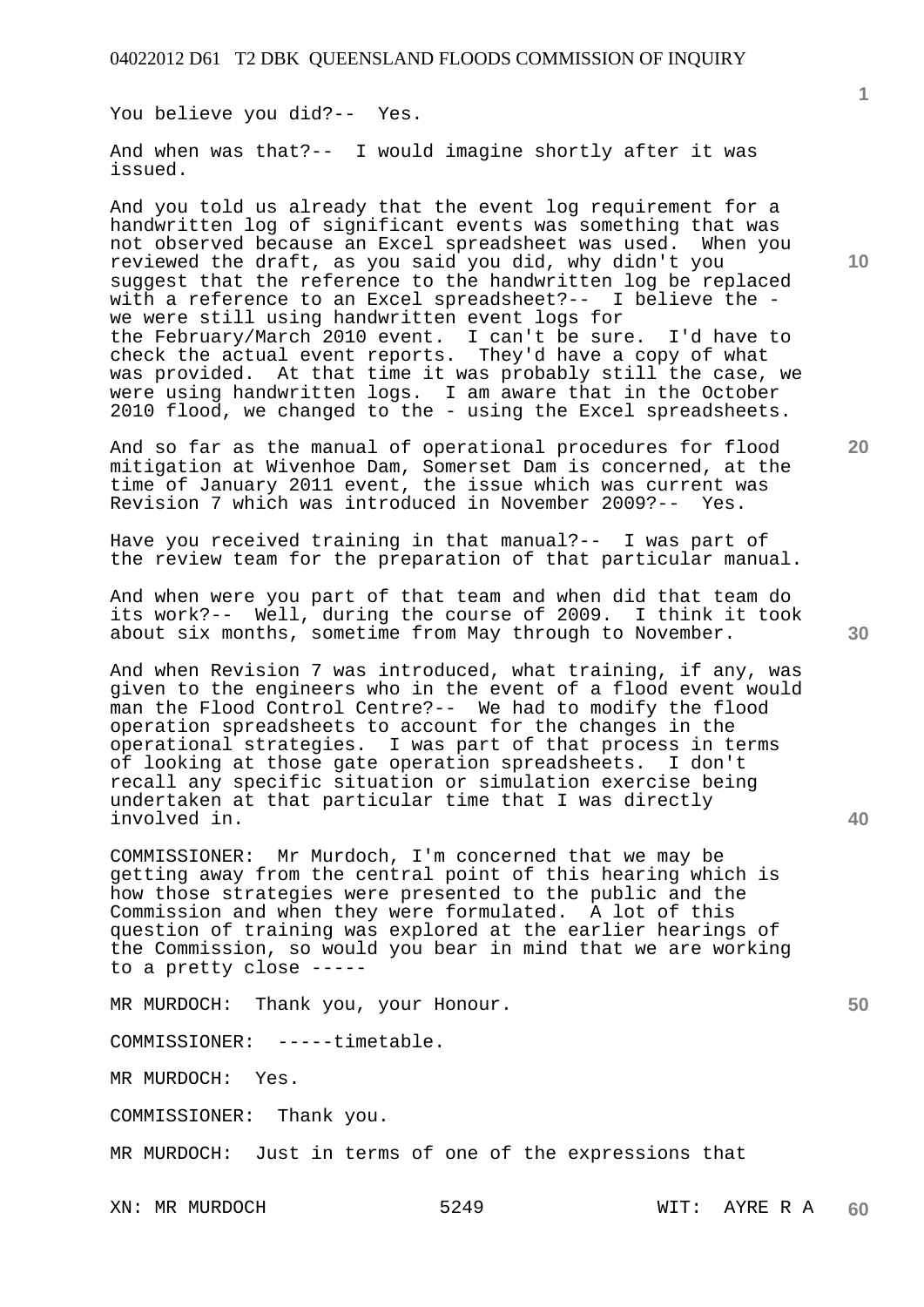you've used, and it's an expression which comes from the manual of operational procedures, the naturally occurring peaks at Lowood and Moggill-----?-- Yes.

-----so far as the natural occurring peaks at Lowood are concerned, do we take that in a practical sense to refer to the peaks which are produced by the Lockyer Creek?-- Yes. It's effectively the residual catchments downstream of Wivenhoe - includes the majority of Lockyer Creek. In terms of being able to determine what that value is, it's really a modelling artefact because obviously in real life, flow at Moggill is the combination of the releases out of Wivenhoe and flows out of the downstream tributary catchment. So you can't actually measure it specifically. It's simply a model value if you like.

Just to be sure, that modelling, does it have any notional component for the pre-Wivenhoe Dam flow down the Brisbane River which pre-dam would have reached Lowood?-- We do have a suite of models that we can use that represent the no dams scenario, if that's what you mean, but we don't use them in an operational sense. They're used when we again do the reporting to demonstrate the effect of the operation of the dam against what would otherwise have occurred, yeah, so we do use it in that sense-----

So the reference to natural occurring peak at Lowood doesn't include any notional component for what would have come down the Brisbane River?-- No, it's the flow at Lowood, if you like, excluding Wivenhoe releases.

And just one further question. When the introduction of strategy W3 occurred during the January 2011 event, that took place against the backdrop of significant inflows from Lockyer Creek, didn't it?-- I wouldn't necessarily call a 600 CUMECS peak overly significant. It's a minor flood, yes.

And what short-term and medium-term consequence did the introduction of W3 have insofar as releases from Wivenhoe were concerned?-- There was no real material difference in that situation, and I think strategy W3 was actually imposed upon us as opposed to us naturally selecting it. It was really driven by the volume of the upstream flows into Wivenhoe that in combination with the releases that were occurring at that time meant that the lake level exceeded 68.5. It can or can't be a conscious decision to move to W3 in that respect, and in many respects there are a number of the strategies that are put in place whereby you have no control. For instance, when you start, you are imposed by being put into strategy W1. You don't have a choice. That's where you start.

Just to round off on that, if I may. Under strategy W1E, the manual says, "If the level reaches 68.5 metres in Wivenhoe dam, switch to strategy W2 or W3 as appropriate."?-- Yes.

There is a discretion there, isn't there?-- There is a discretion and that relates to the choice of the release rate. So in relative terms, if you release below the naturally

**10** 

**1**

**20** 

**30** 

**40**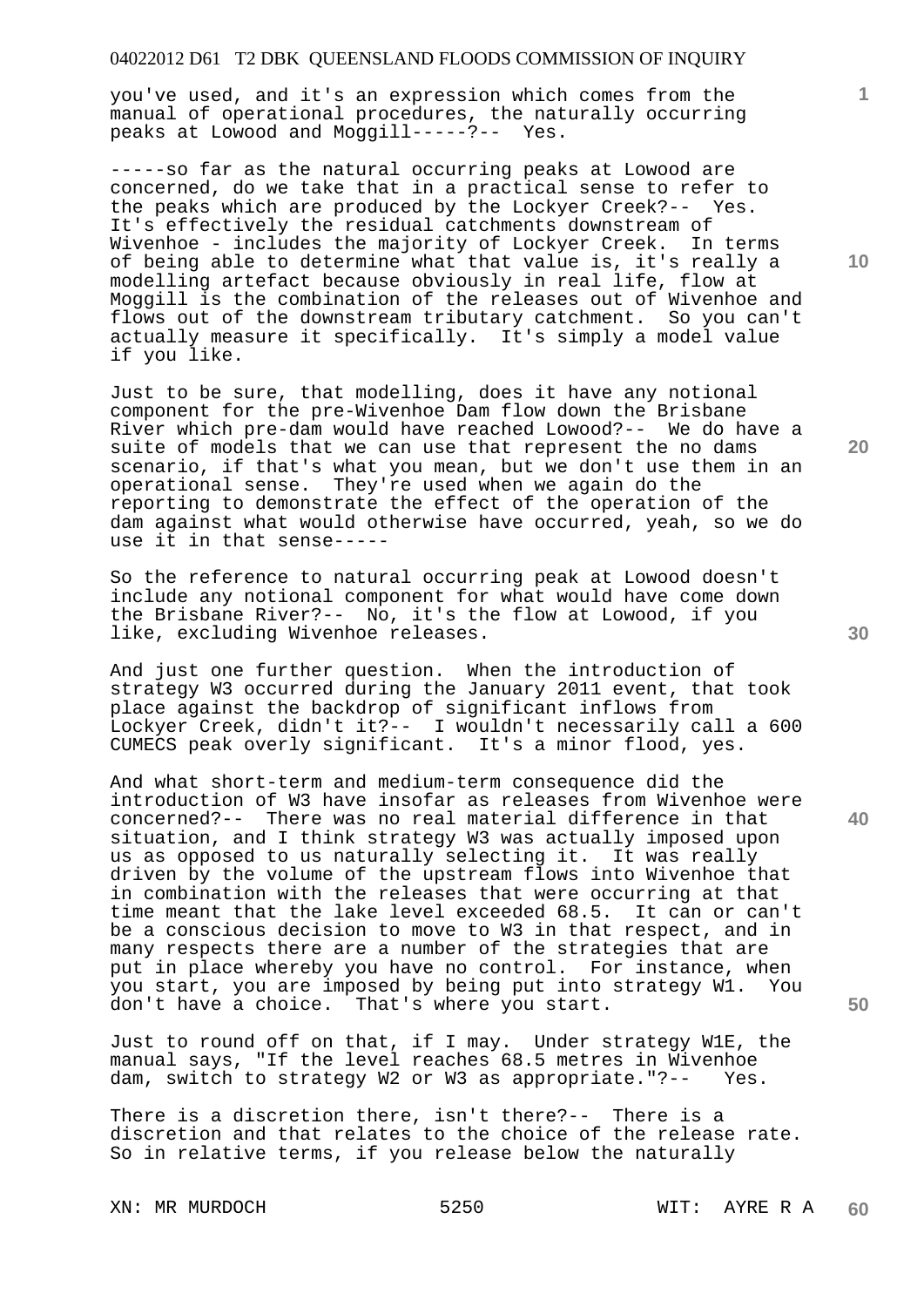occurring peak you are choosing to go to strategy W2. If you release above the naturally occurring peak, you are choosing to go to strategy 3.

But so far as that choice, or that discretion is concerned, what are the prime elements that determine which one you select?-- It's the overall objective of the - of the event, so depending on what objective that you wish to satisfy, so if you want to optimise protection to downstream flooding, you'll be considering W3 but if you want to minimise disruption to rural life then you will probably be selecting strategy W2 or W1, depending on what the lake level is, of course.

Nothing further.

COMMISSIONER: Mr Dunning, do you have any questions?

MR DUNNING: We have no questions.

COMMISSIONER: Mr MacSporran.

MR MACSPORRAN: Thank you, Commissioner. Mr Ayre, my name is MacSporran. I appear for the State and Mr Ruffini?-- Yes.

Could I take up something Mr Murdoch was asking you questions about in terms of those spreadsheets that you think were compiled by the flood officers as opposed to the flood engineers?-- Yes.

You've confirmed for us that, in your view, and it seems fairly clear they contain a number of errors?-- Yes, there they are certainly not a true reflection of what actually occurred.

Perhaps the most serious error so far as these proceedings now are concerned is the attribution of the strategy numbers in a particular column towards the right-hand side?-- Yes.

They are simply wrong, you say?-- Yes. Like I say, based on the information contained in that document, and my assessment of that information, they're the sort of conclusions you can make, but it ignores some fairly relevant information in terms of the lake level, the release rate and also the relative magnitude of the downstream flows.

**50**  Can we just have a look quickly at one example of that perhaps. If we go to Exhibit 1052 which is the material from Mr Tibaldi on 15th of January at 7.51 p.m. Can you turn up in that material to the entries for the 8th of January. Do you see those? There seem to be just the three of them 4.55 a.m.-----?-- Yes.

-----8 a.m and 11.30 a.m. Now, as we know from the official report, Exhibit 24, 8 a.m. on Saturday the 8th of January is

**1**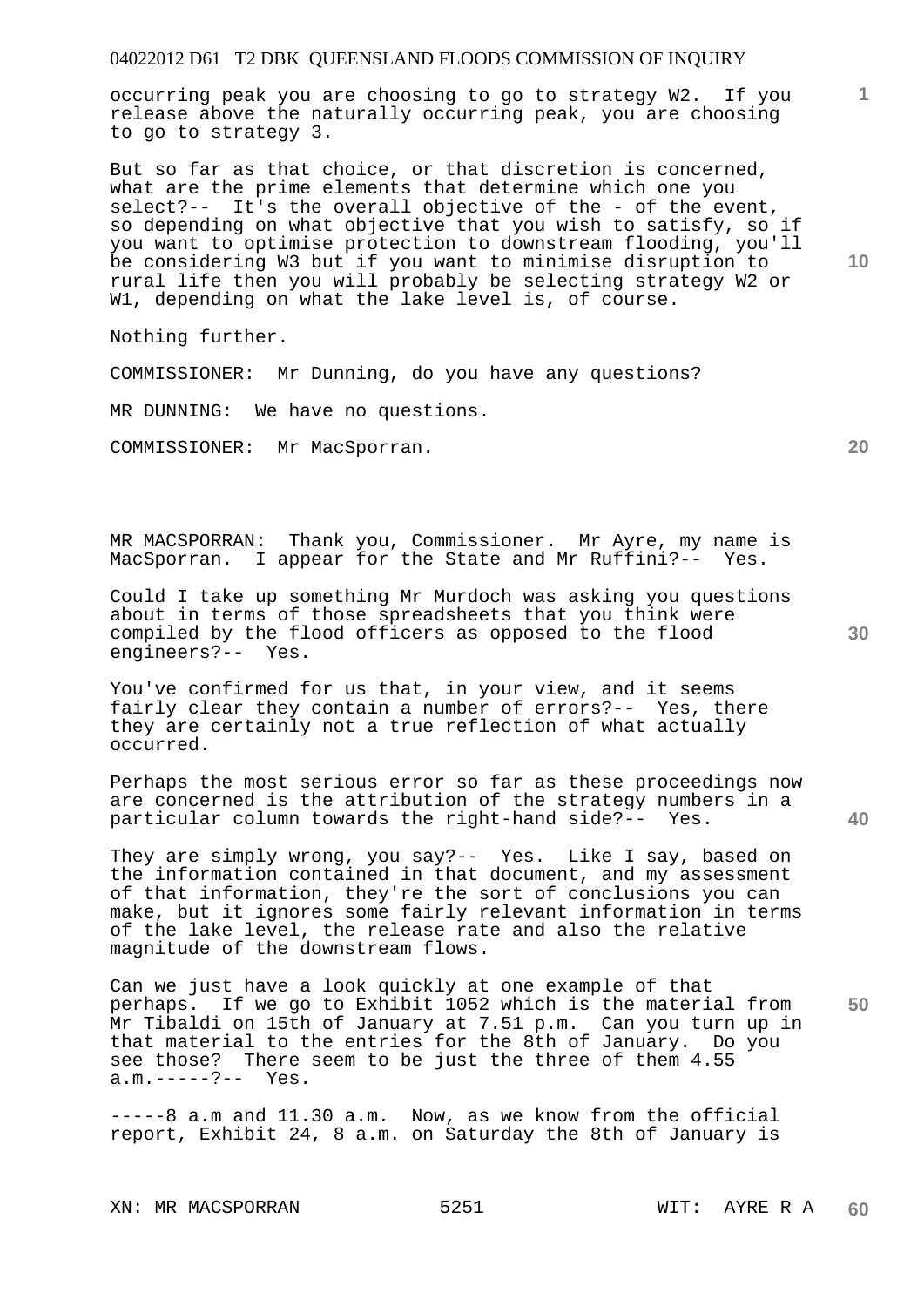very close to the time that you were going to W3?-- Certainly from the information, the lake level was exceeded at that point. Reviewing the flows that were occurring in the Lockyer, it - here it peaked about 530 CUMECS at Lowood and the release rate when I came on the shift were 890 so that forms, I suppose, all the conditions regards - to say you're in strategy W3.

Just having a look at this document, we have at 4.55 a.m. on the 8th, that's the first entry for the 8th?-- Yes.

We scroll across to the right-hand column, or the second last right-hand column we see the author has attributed this to directive strategy and then W1D?-- Yes.

Now, that just can't be right, can it?-- No, well, at 4.55 based on the information there, all the directive information will tell you is actually the release that's occurring at that particular point in time.

Yes?-- It's got no reference to the lake level. All the strategies in W1 are dictated to by lake level with association of maximum release rates.

More particularly, perhaps, if you go to the next one which is 8 a.m. on the same day, the 8th of January?-- I'm familiar with that one.

We see again the notation to the right is directive strategy W1D?-- Yes.

If you go to the flood report itself, Exhibit 24 in section 2 - section 9, I beg your pardon, we see, do we not, that at 8 a.m. on the 8th of January, the lake level had, in fact, risen past 68.5 metres?-- Yes.

**40**  And was, in fact, 68.52 metres. Now that, according to the manual, dictates immediately that you are in W2 or W3 as opposed to W1A to E?-- Yes, you certainly have transitioned out of W1. You can't be in W1 in that instance so it's either 2 or 3.

So the author of this spreadsheet, so Exhibit 1052, to attribute W1D to the entry at 8 a.m. on the 8th of January, has simply made a mistake?-- They have ignored the lake level which is, I suppose, the primary criteria, yes.

**50**  Can you tell us from the information that is contained in this spreadsheet which is an extract from the official log what data that may have led them to believe in error that it was W1D as opposed to W3?-- It was a directive, so from a directive you can - know the gate increments you know what the flow or the release will be out of the dam. In that case I think the 4.55, I think it was 400 CUMECS. Sorry, are we looking at the 8 o'clock or the 4 o'clock?

The 8 o'clock?-- The 8 o'clock, sorry.

XN: MR MACSPORRAN 5252 WIT: AYRE R A

**10** 

**1**

**30**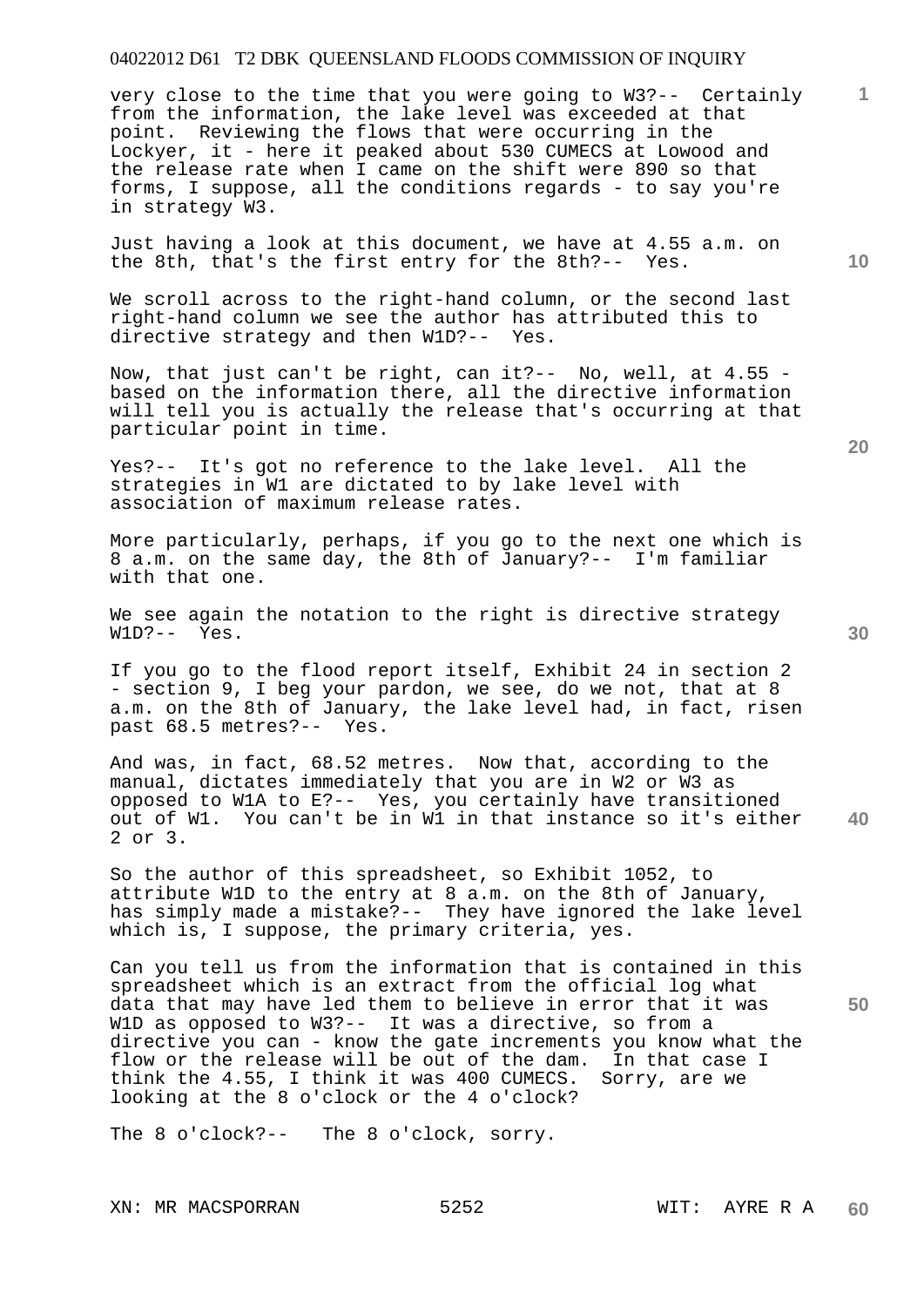Because that's the time we know the lake level had gone over 68.5?-- So the directive at 8 o'clock was the one I produced and I was directing releases to go up to 1250 CUMECS, so knowing 1250 CUMECS, you can go into strategy W1 and see which range of flows that meets, and that will give you a result in terms of a possible interpretation.

No one is suggesting, certainly I'm not suggesting to you that whoever made the entry is guilty of some misconduct. It would seem to be someone trying to cobble together information to go to the Minister for a background briefing in urgent circumstances, and has concluded wrongly that the release rates dictate it's below the maximum level for releases for  $W1E?--Yes.$ 

So it must be strategy W1 of some sort-----?-- Yes.

-----as opposed to 2 or 3?-- Yes, that's true.

**20**  And they've ignored crucially the lake height which, in fact, is the most important consideration-----?-- Certainly.

-----as to which strategy you're in?-- Certainly in strategy W1 the level is the primary determinant.

Can you just confirm for us before we leave this lake height topic, from section 9 of the report that the lake level goes above 68.5 at 8 a.m. on the 8th of January, the Saturday-----?-- Yes.

-----and remains above that level right through until the 17th of January at 6 p.m.?-- Yes. It never fell back below that transition line.

So for that whole period starting at 8 a.m. on Saturday the 8th right through to the 17th, you necessarily had to be in strategy W3 or 4?-- Yes, you had to be - yeah, you couldn't be in any other.

**40**  In terms of a flood engineer's knowledge of which strategy you were in, a prime source of that data again is the lake level?-- Yes.

That's one of the sources of data you get in real time in the Flood Op Centre?-- Yes, we get continuous feed out of the automatic gauges plus the operators are required to provide an hourly update of manually-read readings. Both of those bits of information are captured in the - well, the automatic stuff comes in - continuously into the real time model. The manually-read information is actually inserted into the current gate operations spreadsheet. For comparison purposes in terms of determining if the model is actually reflecting reality.

The gate operations spreadsheet is an important tool, we've heard, in operating the dam?-- Yes, yeah, vital.

In fact, the engineer on duty or engineers on duty would have

XN: MR MACSPORRAN 5253 WIT: AYRE R A

**10** 

**1**

**30**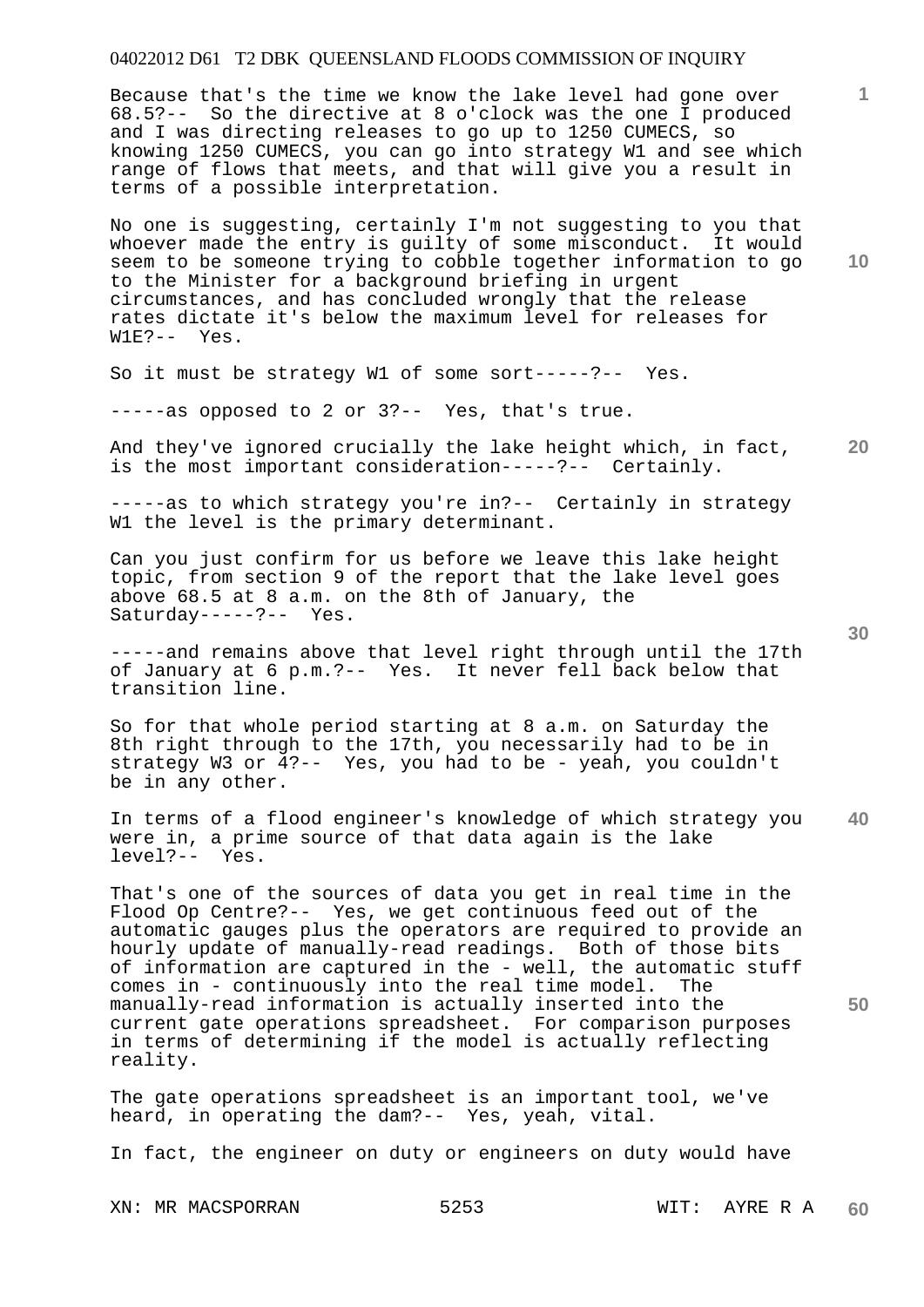it open on their console while they are operating the dam?-- Yes, it's always accessible as such.

You make entries in that spreadsheet as time passes during the shift?-- Yes, that's how you keep tabs on whether you've entered.

Depending on the activity going on during a shift, there might be several models that are produced from the spreadsheet to assist you?-- Yes, certainly we'll have concurrent no rain and forecast rain models open. On the odd occasion we'd be perhaps looking at the scenario such as the three-day outlook so I would have created another model for that particular, or another gate operations spreadsheet for that particular instance.

Now, can I show you one of the examples of an operational spreadsheet that has been tendered here, Exhibit 1054?-- Yes.

**20**  If you just have reference to that for a moment?-- It can get quite big once there is a long duration event.

Yes. Can you just confirm, if you scroll to the bottom of the first page on the left just to see the date and time that this relates to, the actual bottom of the sheet, actually, the first sheet. I'm looking for the designation date and time of the document itself?-- So there's - well, an easy way of actually seeing-----

**30**  Yes?-- -----the relevance of the lateness of it is to actually have a look at the yellow column, so in Somerset Dam -----

Yes?-- -----if you scroll up and find a number in that column then that's probably the-----

The cut-off point?-- The cut-off point.

**40**  I think we can accept. We don't need to spend some time on this but I think we've had the evidence that this is a snapshot for 9 a.m. on Sunday the 9th of January?-- Yes, so actually that one looks like it's got data to midday on the 9th.

COMMISSIONER: It doesn't seem to have an entry for "Wivenhoe".

MR MACSPORRAN: "Somerset".

COMMISSIONER: It's got "Somerset".

MR MACSPORRAN: Yes?-- Sorry, if you - yeah, you scroll across to the right-hand side there's the calculated level and then the recorded gauge-board level, so -----

**50** 

**1**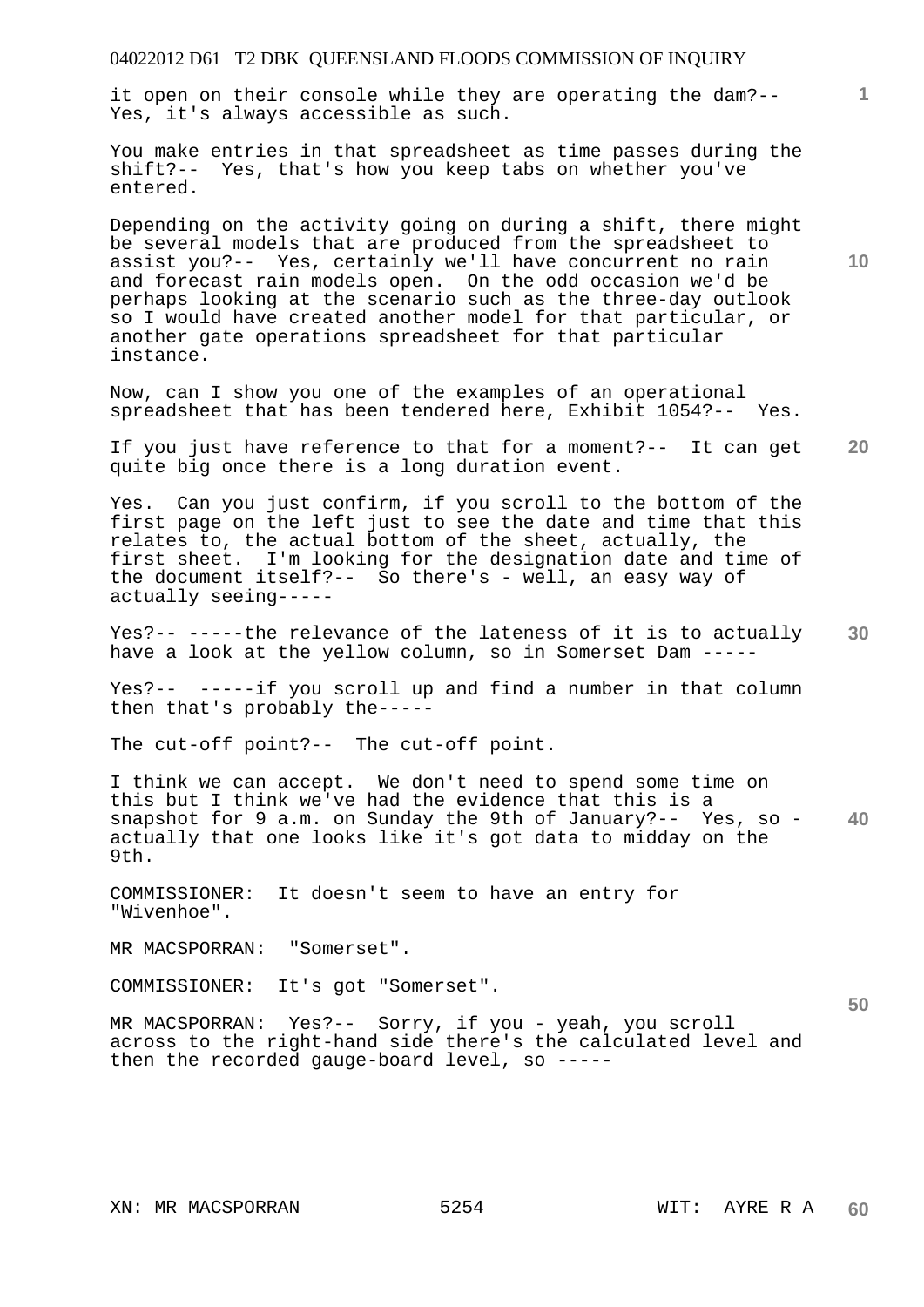MR MACSPORRAN: Yes?-- Yeah.

So, what you can do is you - if you had it open on your screen in the Flood Op Centre, you'd have - the last entry that was made by you on your shift would be like here, for instance, close to the end of your shift, perhaps?-- Yes.

And if you wanted to you, you could print out from the system that spreadsheet?-- Yes, you could. I mean, the usual - I suppose, generally speaking, what we would do we'd keep this thing as a live document. So, we just keep adding to it.

Yes?-- Every now and then, we'd back it up. So, we'd save it, perhaps, just ensure that we can recover the situation and not have to go back to the start of the event, but, yeah, no, it gives you the current status, if you like, of where we're at.

That will give you all of the information contained in this document that you've used as a tool to operate the dam during your shift?-- Yes, that's right, yeah. It's a-----

And as you say, they are all saved on the system, or select ones that are more important than others, perhaps?-- No well, as far as I'm aware, mate, they're all saved. There's a naming convention associated with them. So, yeah, we'd save them all.

So, we have an exhibit here that is 1054, which is at 9 a.m. on Sunday, the 9th of January 2011, but Commissioner, I haven't warned your associate - I'm not going to ask that it be done now, but just for future reference - as I understand it, some of these are snapshots from earlier periods of operation of the dam that are relevant here were given to Mr Babister for his purposes as part of Exhibit - just bear with me - 5 - I think it's 524 - Exhibit 524, attachment 24.

COMMISSIONER: So, what are you wanting to do with them?

**40**  MR MACSPORRAN: Attachment 34. Just to note that so we can come back to that with perhaps another witness.

COMMISSIONER: Hm-mmm.

MR MACSPORRAN: But for our learned friends, just to note that, as we understand it, that contains contemporaneous data of this kind that relates to the operation of the dam through this period that has been captured and saved as part of the process Mr Ayre has been talking of-----

COMMISSIONER: Yes.

MR MACSPORRAN: -----and that was reviewed by Mr Babister when he was looking at the-----

COMMISSIONER: Mr Babister.

**20** 

**10**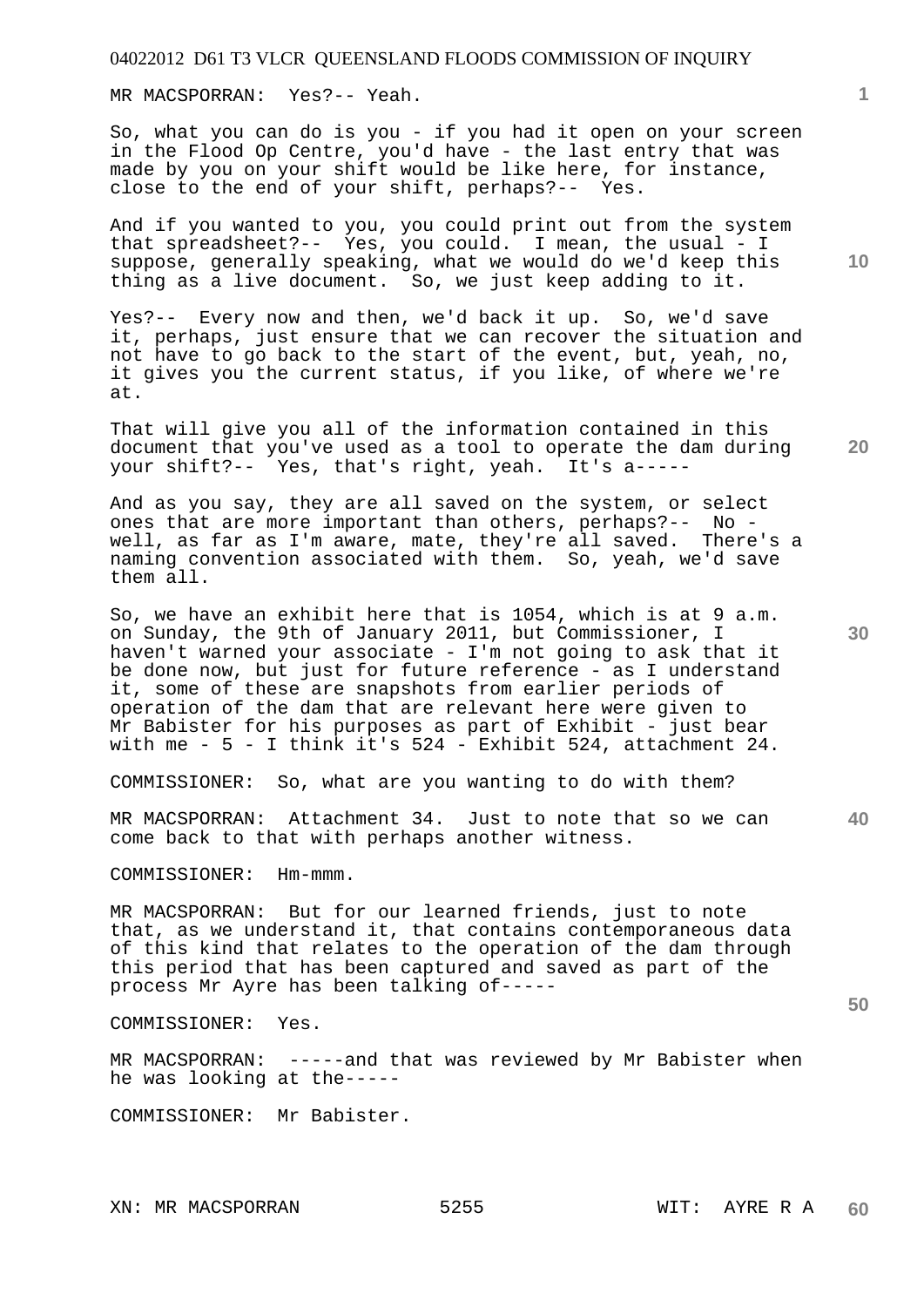MR MACSPORRAN: Sorry, Babister.

COMMMSIONER: Babister.

MR MACSPORRAN: Mr Babister when he was reviewing the operation of the dam and the work done by these engineers.

And that information could now be interrogated from the system at the Flood Operation Centre; could it not?-- Yes.

It's still there; in other words?-- Yes. Well, I believe so. I haven't been associated with the Flood Operation Centre for a few months now, but, yes.

You'd expect that to be - you could go there today, if you wanted to, and print out a spreadsheet that related to 8 a.m. on the 8th of January to see what the figures revealed as to what was then-----?-- What the status were at that point, yeah.

-----happening?-- And that was the problem on that Saturday evening, was recognising, well, we'd have to go to each and every model run basically and pick out the data that was relevant to that point in time to make a thorough assessment.

All right. Now, staying with the shift that you came on, which was at 7 a.m. on the Saturday morning-----?-- Yes.

-----the 8th of January, and Mr Ruffini was coming off shift; he was handing over to you?-- Yes. John handed over to me, yep.

Now, you've described the process that's gone through in the handover and did I understand you correctly to say that there's no discussion of which strategy you're in by reference to a W number?-- Generally speaking, no, no.

**40**  And is that because, firstly, as engineers operating the dam, you are firstly completely familiar with the manual's requirements?-- Yeah, I would say all four of us have a good working understanding of the manual.

And that when you operate the dam in accordance with the manual, you're required to make decisions about whether to release water and if so, how much?-- Yes.

Whether to decline to release more water, for instance?--Yeah, we can store, yes.

**50**  And all of those decisions mean that you are in fact operating the dam?-- Yes, indeed, that's, I guess, the management aspect of the flood.

And when you're operating the dam in making those decisions, you are necessarily choosing a strategy within which to do so?-- Yes. We'd perhaps test a range of release rates, but, yes, we effectively were choosing a strategy.

XN: MR MACSPORRAN 5256 WIT: AYRE R A

**10** 

**1**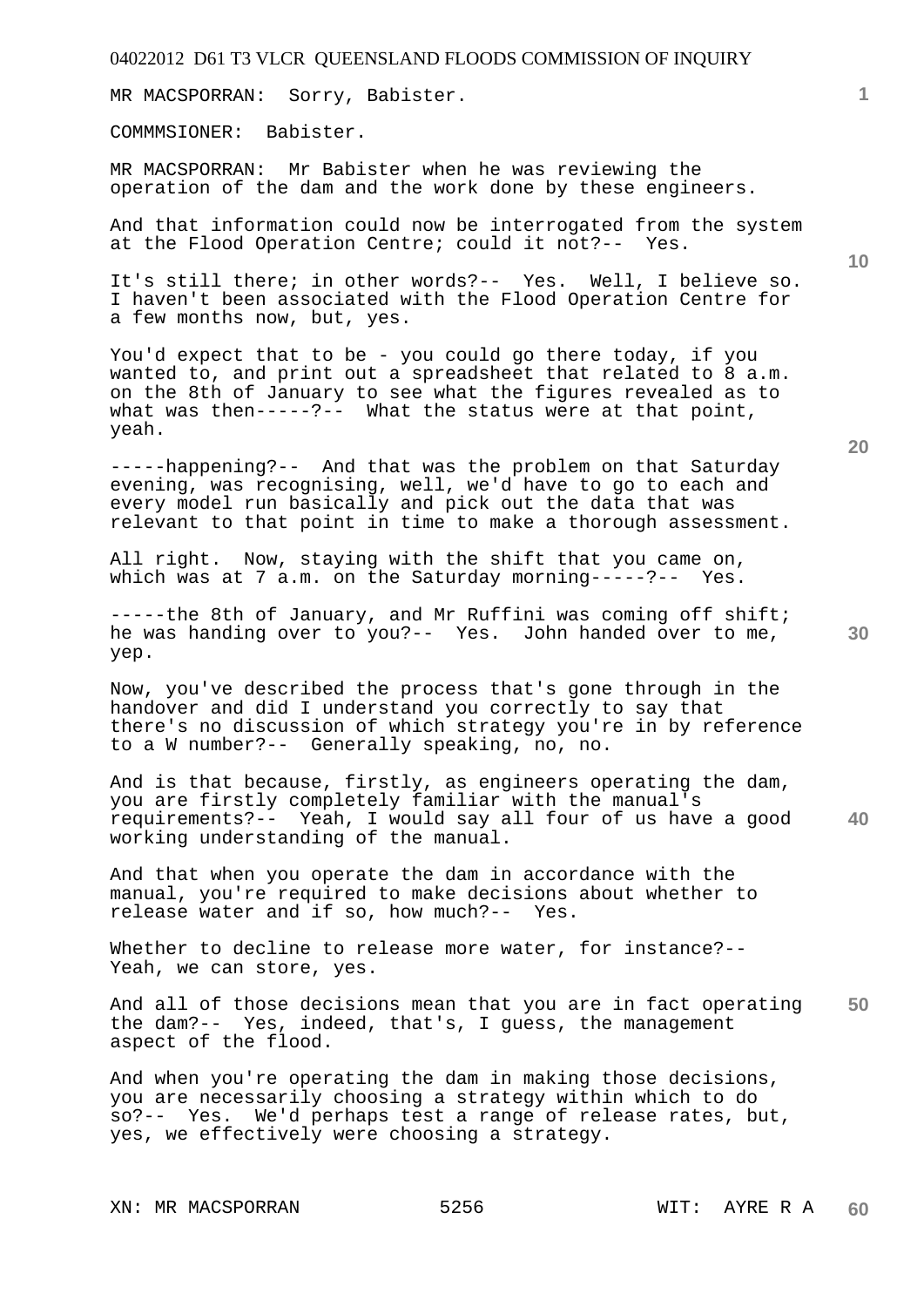Perhaps it's a bad way of putting it. I think you put it in a better way yesterday when you said you don't choose a strategy, it's imposed upon you?-- In certain circumstances, the strategy is indeed imposed. You always start in W1. All floods start small, so that's where you start. Once you're above 68.5, you are not in strategy W1. Whether you go to two or three really depends on the relative magnitude of the upstream flood or the downstream tributaries. W2 is traditionally used when there's large downstream tributary flows. So, we'll release on the back of those particular floods. W3 is really - there's a large flood above Wivenhoe and we just need to be able to move that water through the system.

And on this occasion during this handover, you would have discussed - and I think you've told us this already - you would have discussed the current release rates?-- Yes. John had indicated we just hit 890, I think, and then he said, "Well, I've got this proposal for the next couple of hours. Have a look, see what you think. Does it achieve what we need to achieve and if so, you're going to have to then prepare a directive and send it."

You would have open one of these operational spreadsheets almost certainly on the computer?-- Yes. No, they're always there, basically.

And you'd see not only the lake level, but you'd see the flows - predicted flows at Lowood and Moggill?-- Yes, we run the realtime operations model. We extract the flows. That's the inflow into Wivenhoe Dam, the inflow into Somerset Dam and then the downstream tributary estimates. They're put into the input data tab on this spreadsheet and then we analyse that information and make the decision about the release rates.

So, as at that changeover time, the releases were up around the high 800 CUMECS?-- Yes.

**40**  So, that's a fairly significant flow, is it not?-- It is in well, certainly in relative terms to the Lockyer at that point in time, yes.

And the lake level as at 7 o'clock that Saturday morning had not gone over 68.5, but was rising steadily?-- No, I recall when I walked in it was just below 68.5.

But rising?-- But rising, yes.

And so it looked almost certain it was going to go through 68.5?-- Yeah, I believe we were going to transition, yes.

**50** 

And we know, of course, as we've confirmed, that it did in fact go through at 8 o'clock?-- Yes.

That meant immediately you were in fact obliged to be in W3?-- With the release rates as they currently were, 890 as opposed to the naturally occurring peak of 530, yeah, you were in W3.

XN: MR MACSPORRAN 5257 WIT: AYRE R A

**1**

**10** 

**30**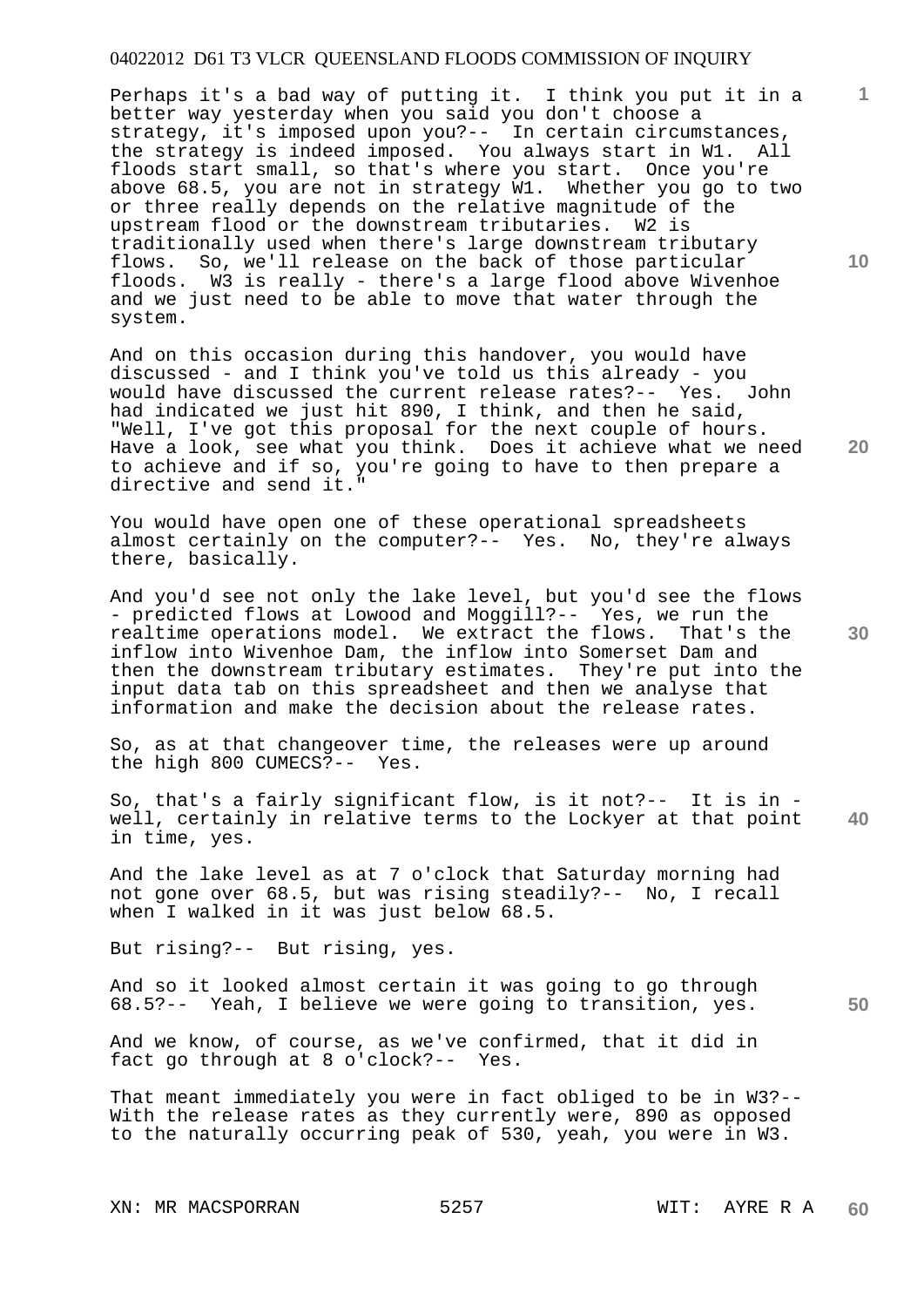Now, because you were in W3, it doesn't mean that you're obliged to immediately release the maximum allowable release rate in that strategy, does it?-- No. Obviously you have to take into account aspects of what's happening upstream of the dam. Be mindful, of course, of the objective you're trying to achieve. In this case, we were looking to optimise the protection to downstream areas. We knew from the October and December floods, that 1600 CUMECS in the mid Brisbane River was sort of the maximum rate of release - or, sorry, not maximum rate of release, the maximum rate of flow in the mid Brisbane that will optimise that protection.

All right. I won't take you back to the reasons why you went straight to W3. That seems to be reasonably clear?-- Hm-mmm.

You've told us about that, and there's other evidence about it. But once you're in W3, you are then releasing - ramping up on this Saturday on your shift to, as you said, 1200 CUMECS by midday?-- Around about that, yes.

And then later beyond that, as we know, but steadily?-- Yes. No, it is a gradual increase. Obviously we're mindful of the impacts that we were going to have. So, you don't necessarily open the - or engage the releases quickly, you'll do it over a relatively steady period of time; so, six or eight hours, as it were.

Now, one of the reasons for that is that if you release water from the dam, it takes how long to get downstream to, say, Moggill?-- Moggill is about 16 hours, I think, from memory.

And into Brisbane?-- Oh, It's about 26.

So, once you've released the water from the dam, you can't take it back?-- No, no. Once it's gone, it's gone.

And once it's gone, it's on its way to Brisbane?-- Yes.

And if you get rain below the dam, the flows will increase its runoff?-- They will, yes. So, yeah, you can't do anything about that. The only thing you could do is throttle back if indeed the downstream tributaries start to rise.

So, you necessarily need to take a conservative approach and factor in the weather forecasts?-- Yeah. We were cognisant of what the weather is doing. On that Saturday morning, however, there was not a lot of prospect, as I recall. The QPF was - well, the current QPF was the Friday evening one and that was quite small, 20 to 30, or something like that. So, it wasn't until I got the 10 o'clock update that I would have the most recent forecast information.

But that's a very important part of the equation, is it not?-- Yeah, we're certainly looking at the outlooks so that we can bear that in mind when we were determining how long a drainage period we can have for the dam.

**20** 

**40** 

**50** 

**10**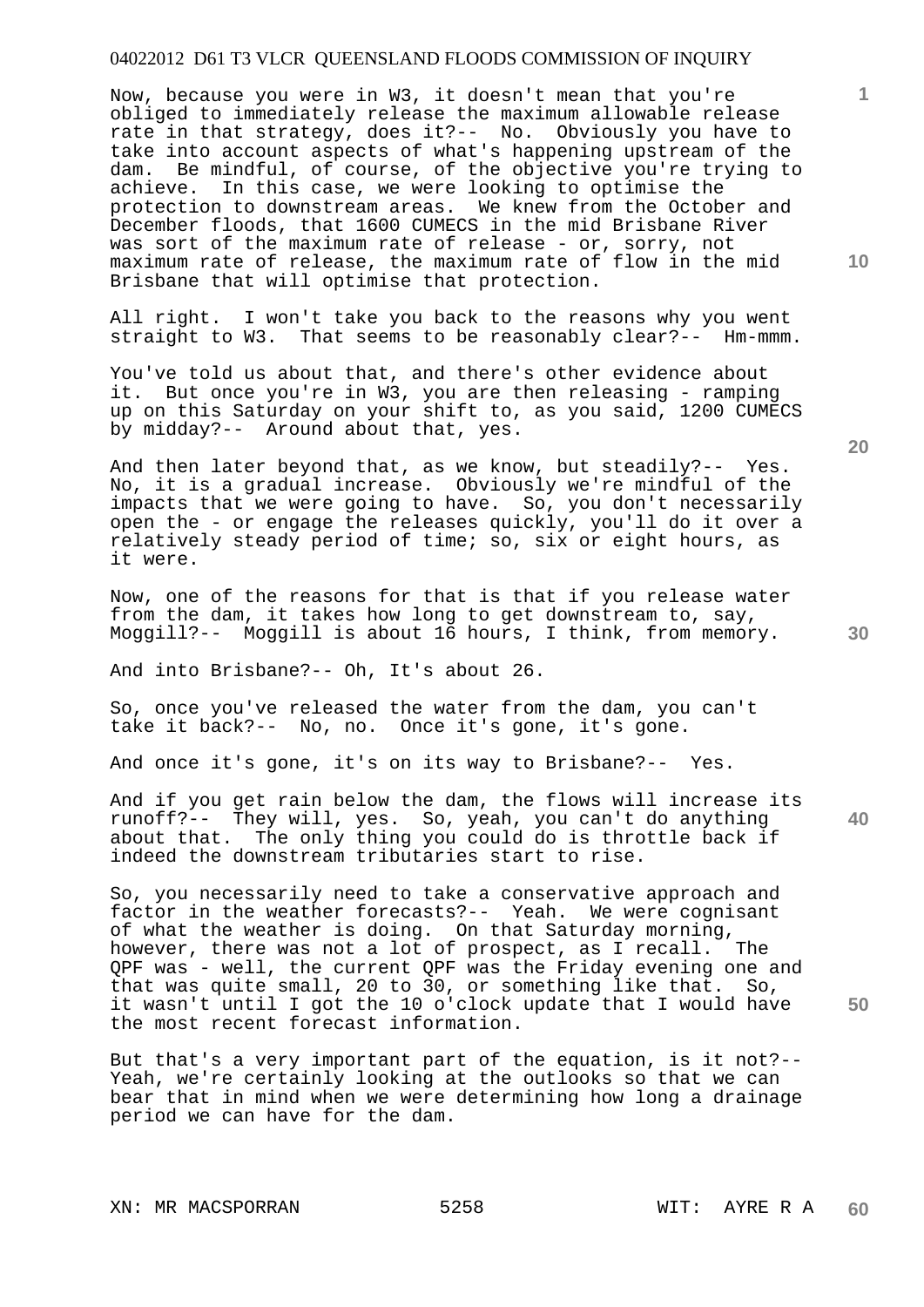So, you're always looking to, if necessary, increase the release rates, but in a very steady fashion and based upon judgments about what might be happening downstream with the weather in particular?-- Yes. So, you've got to take those things into account and it's really trying to strike that balance of storing and releasing, making sure that you're getting that balance right.

So, although a strategy is imposed upon you, as you have said, by the lake level, the more difficult task is to manage the release rates within a strategy-----?-- Yes.

-----balancing those issues you talked about?-- Yeah, that's, I guess, the main judgment part, yeah.

And it would be, for obvious reasons you've explained, entirely irresponsible to go into W3 or have W3 imposed upon you at 8 a.m. on the 8th of January and immediately open the gates to have a combined flow of 4000 CUMECS at Moggill?-- Yeah. Well, for a start, the upstream peak in the Brisbane River was only 1850. So, if we did indeed choose a release rate that was in excess of that, we wouldn't be operating as a mitigation dam; we'd obviously be doing damage as opposed to minimising it.

What you'd be doing is creating a flood?-- Yes. Yeah, you'd be making that situation far worse downstream than otherwise would have occurred.

And the situation you would create in that situation may itself become worse by rain falling downstream of the dam?-- Certainly if there was rainfall forecast for the metropolitan areas or the Bremer or Lockyer, yeah, you'd be - well, you've committed the release, so no pulling back. It would certainly make it worse.

So, what you did do was to be in W3 and try and hold the water back for as long as you could based on the judgment calls you made as flood engineers?-- Yes.

And in W3, which you were from shortly after or about 8 o'clock on Saturday morning, your prime objective was to minimise urban inundation?-- Yes. We were focussed on making sure that our releases were not having any detrimental effects, or minimal detrimental effects, in the lower Brisbane.

But you were also required under the manual to, at the same time, consider the lower objectives, the W1 objective, which was to protect the rural downstream of the dam?-- Yeah, minimise the disruption to rural life and fortunately at that point in time, the release rates that we had meant that the two high-level bridges could remain open.

And that's the case, isn't it, you kept the releases as low as you could for the period to maintain those two bridges; that's the Fernvale bridge-----?-- Yes.

**20** 

**40** 

**50** 

**10**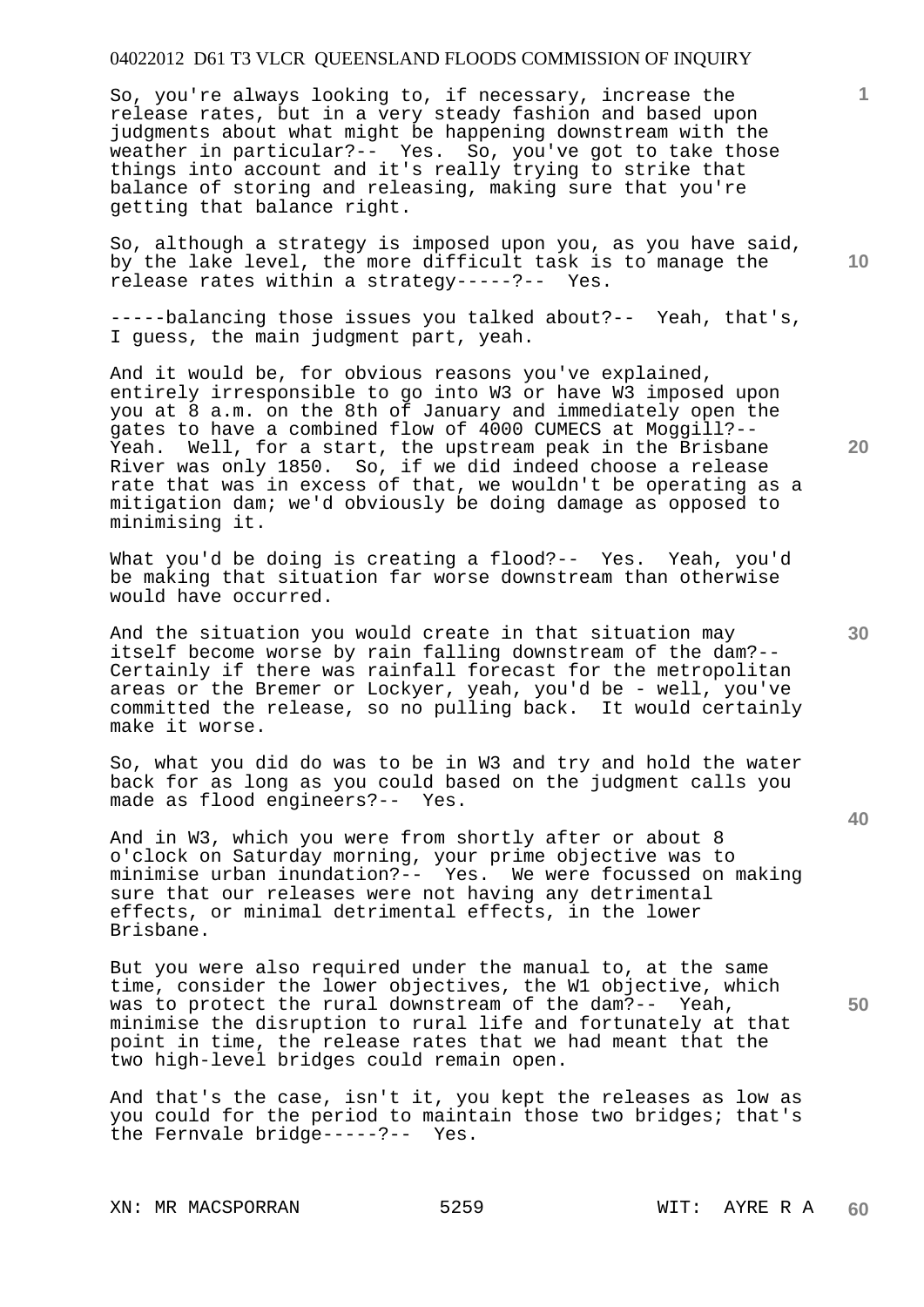-----and the Mt Crosby Weir-----?-- Yes.

-----open right up until about midnight on the Sunday night, or thereabouts?-- Yes. Certainly is, I suppose, trying to achieve that as best we could, yeah.

And as we see in the Situation Reports and official record in the report itself, the ideal of keeping the bridges open and maintaining those lower objectives finally had to be abandoned at 7 o'clock on the Sunday night; it just wasn't feasible?-- No, it wasn't feasible and that was really because of the magnitude of the inflows in the in-system upstream of Wivenhoe. So, on the Saturday, we were managing about 400,000 megalitres, roughly speaking. On the Sunday, that had escalated to about 1.5 million. So, over - well, nearly four times as much volume meant there had to be a change in approach. We now had to actually release more.

And if you hadn't released more, what would have been the consequence?-- Well, we have would potentially run the risk of tripping the fuse plugs and possibly overtopping the dam.

Where you have real dam safety issues and uncontrolled releases?-- Yes.

So instead, you increased the releases, although, again, steadily-----?-- Yes.

-----from that point forward?-- Yeah, we - I can't remember the transition time, but it was certainly a number of hours, yeah.

But again, you were still below the maximum permissible for W3 at 4000 CUMECS combined flow for quite some time?-- Yes. We were trying to meet that target flow as best we could.

So, you are still storing water, it's coming in, but you are releasing more and more to try and keep pace with it?-- Yes, and obviously - well, on the Monday, the difficulty arose in terms of assessing accurately what water was actually coming out of the Lockyer, given the events that occurred there. So, that become a difficult exercise to take into account.

Because again, those flows combined with the releases from the dam to impact on Brisbane?-- Yes, they did.

So, throughout that whole period, you were monitoring the weather forecasts for areas above and below the dam?-- Yes. We were looking, well, obviously at the synoptic of those - of how it was developing. I think on Sunday, the Bureau were insisting that that system was moving south, so we were obviously aware that areas in the metropolitan area - and the Bremer, in particular - were likely to be impacted. So, we were bearing that in mind when we were selecting the release rates.

And that was the process until you could no longer maintain strategy W3, but necessarily had to go into W4 on the Tuesday

XN: MR MACSPORRAN 5260 WIT: AYRE R A

**10** 

**1**

**20** 

**40** 

**50**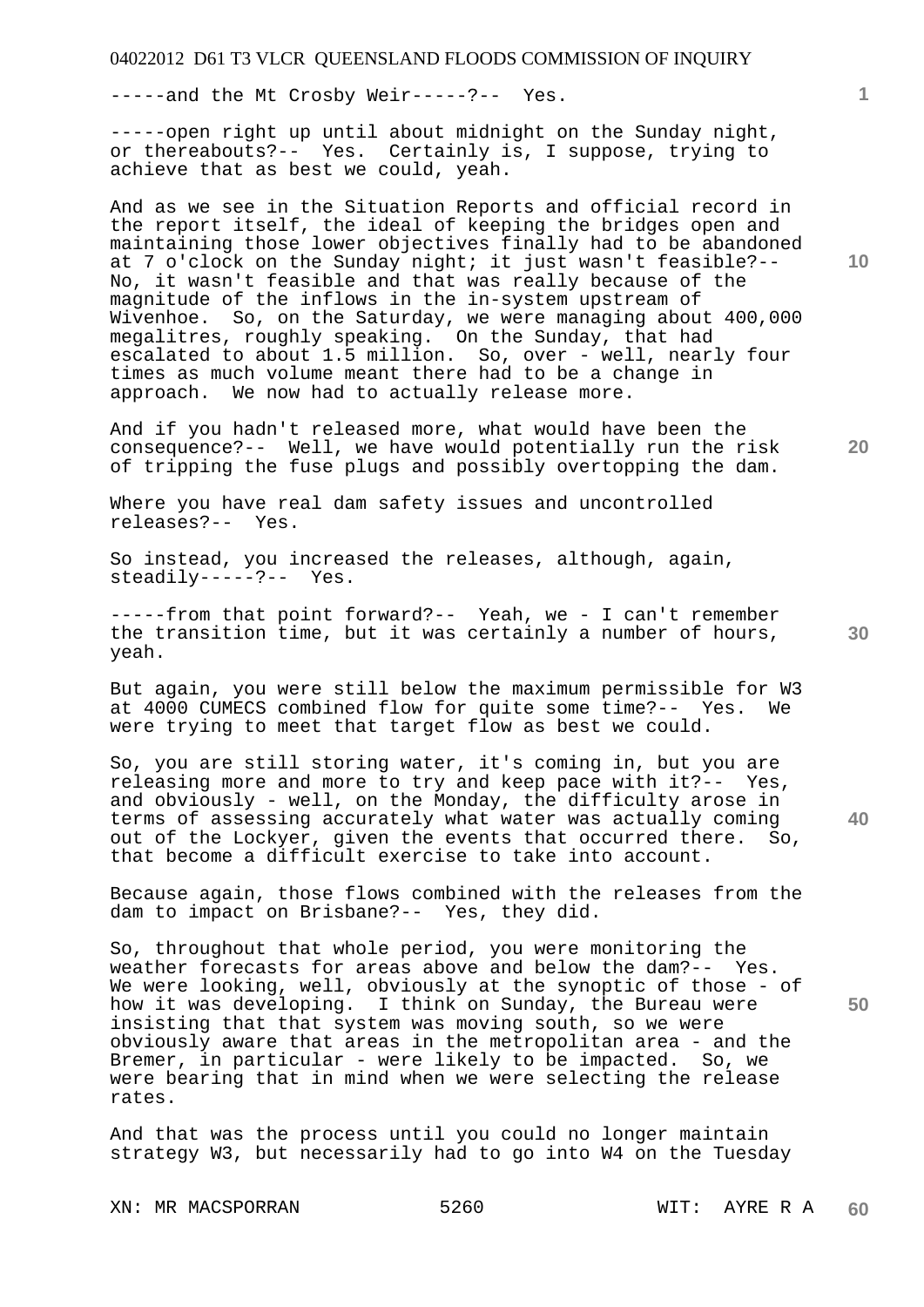morning?-- Yes. It was touch and go there. Early Tuesday morning we thought we might just scrape by, but the second rainfall burst that occurred immediately over Wivenhoe effectively sent us over the edge.

And was that where the issue of the possibility of exercising a discretion arose, to have the lake level going higher but to maintain the lower strategy for a short period in the hope that you could bring it under control before going into W4?-- Yes. That was sort of late Monday evening that that concept came into play. Like I said, the events on Monday in the Lockyer meant that getting a good handle on exactly how much water was coming out of there was difficult. We'd lost a number of the gauges in the upper end of the catchment. So, in terms of modelling, it was a little bit difficult to know or be confident as to what exactly was coming out of that. I think our estimates ranged from 1800 to possibly 5000. So, it was, you know, a significant variation there that we were trying to accommodate in what we were doing.

All right. Now, you have, as we know, reported that you were in W3 from 8 o'clock Saturday morning through until Tuesday, when you went into W4?-- Yes.

The experts that have reviewed your work have assumed that you were in that strategy for that period of time?-- I believe so, yes.

And the experts have reviewed your conduct and the conduct of the other engineers based upon the releases made that have been documented when you were in W3 for that period; is that so?-- Yes, that's correct.

And have concluded, it seems, that you operated the dam entirely appropriately in W3, albeit with lower releases within the maximum permissible?-- Yes.

And you maintain, do you, that you did operate the dam appropriately?-- In my view, yes.

All right, thank you.

COMMISSIONER: I think we'll take a morning break now and then I'll ask you, Mr O'Donnell, to examine next. Twenty to by that clock.

THE COMMISSION ADJOURNED AT 11.18 A.M.

**1**

**20** 

**40** 

**50**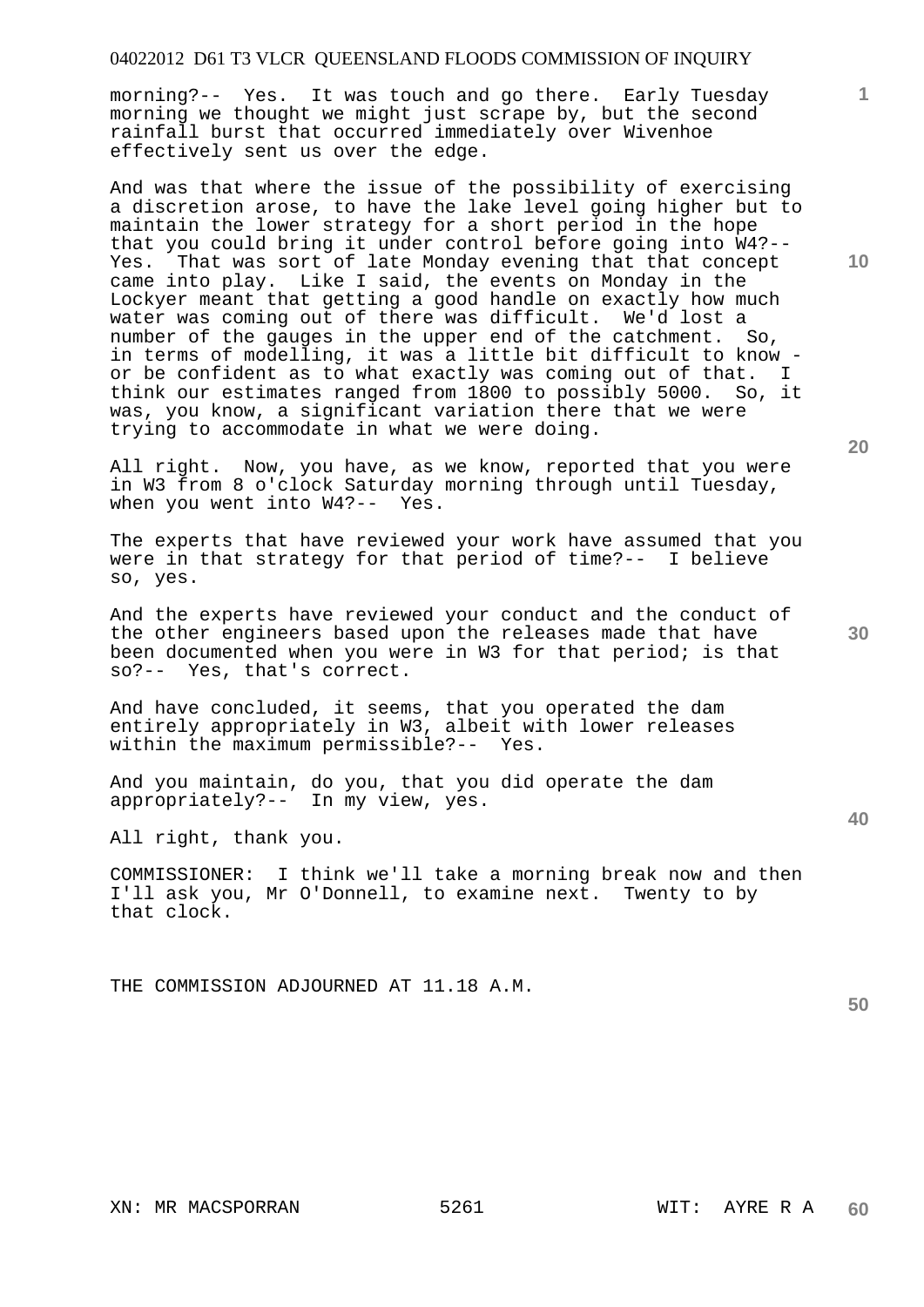THE COMMISSION RESUMED AT 11.42 A.M.

COMMISSIONER: Yes, Mr O'Donnell.

ROBERT ARNOLD AYRE, CONTINUING:

MR O'DONNELL: Mr Ayre, we'll hand you, if we haven't already, a copy of the manual?-- Yes, I have one of those.

The complete Flood Report?-- Yes.

**20**  And also Mr Drury's statement, volume 1, which contains a complete set of the Situation Reports?-- Yes, I have those.

We'll come to those later. You were asked some questions about the manual at page 26; could I go to that, please. It was the last sentence on page 26: "If the level reaches 68.5, switch to W2 or W3 as appropriate."?-- Yes.

And you gave answers at transcript 5218 along the lines of, once that condition is satisfied, effectively you move out of W1 into either W2 or W3?-- Yes.

You also said that you, personally, made no conscious decision to move from W1 to W3 on Saturday, the 8th. You said that was effectively implemented when the lake level crossed 68.5?-- Yes.

**40**  I just want to explore that with you a little bit. You as a flood engineer reading that instruction could you tell us, please, how you interpret that as governing a change in strategy?-- Effectively that 68.5 is simply a threshold level. Once that's exceeded, you have no other option but to work to move to either the W2 or W3 strategy as such.

In other words, it's mandated by the manual if that event occurs?-- Yes.

**50**  It's not an election for the flood engineer on duty at the time to say, "I now invoke the higher strategy", or "I choose not to invoke the higher strategy."?-- No. I take it - and as I said before, if it's a small flood, you can deal with it in W1, but if it's a larger flood then you're likely to exceed 68.5 so you will have to move to a higher level strategy, and  $SO-----$ 

COMMISSIONER: Can I just ask: is it when you're likely to exceed 68.5 or when you do exceed 68.5?-- Well, I've always taken it to be when we do.

Thank you?-- That was my interpretation.

**10**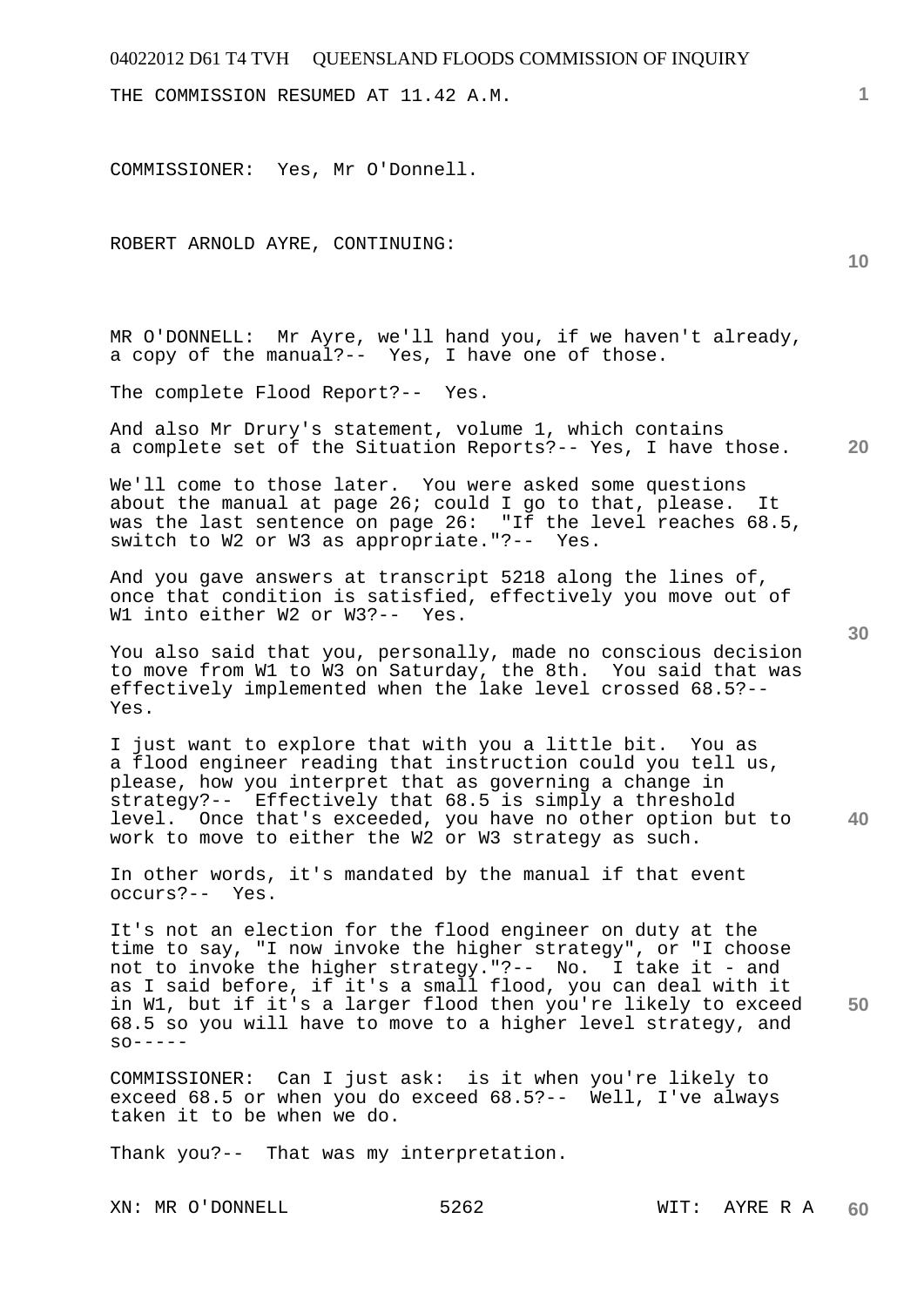MR O'DONNELL: Is your evidence that when the lake level actually crosses 68.5, the transition in strategy is mandated by the manual?-- Yes.

That is, it's not a question of an election for the flood engineer on duty?-- No, not necessarily. The situation is effectively imposed upon you by the magnitude of the flood upstream of the day.

COMMISSIONER: And what does "not necessarily" mean?-- Well, you do have decisions on the way to reaching that level in terms of the release rates you select. So if your release rates are kept low, then there's a greater likelihood you'll actually exceed the level for a given volume of storage. But if you increase the release rates early in the event, then there's a possibility you won't exceed that particular threshold level.

**20**  I'd understood your answer to the question of whether reaching 68.5 mandated a change of strategy so that there was no discretion was that there was not necessarily any exercise of discretion?-- Yes, but-----

And I'm interested in what that contemplates, not necessarily implies it won't always happen but in some cases it might?-- Well, when you're in strategy W1, you have a range of different flood rates that you can achieve depending on which bridges you're trying to keep from being submerged. So it's really the relativity of which bridges you're trying to keep out and that's affected by the downstream tributary flows as well as to what sort of release rates you can actually achieve in that situation. It's very hard to necessarily make a conscious decision during that period because there are too many variables to take into account, I suppose, and the dominant factor tends to be the magnitude of the upstream flow.

So are you telling me that in identifying what strategy you were in, there are a number of variables including the upstream flow?-- Yeah, there's the flood volume upstream, plus the relativity of the releases you make against the target rates and the downstream flows.

So it's not a simple matter of lake level?-- Well, I suppose it's a continually moving target as such, as the event develops. At the start of the event, you don't know how big the flood is necessarily going to be. That volume will increase as the rain falls and so you do have to try and take into account the effects on different parts of the catchment.

It sounds as if there's an exercise of judgment involved?-- There is in applying each of the substrategies, but you'll reach a point whereby the magnitude of the flood will dominate and then you won't have any other option except to move to a higher strategy.

And how do you know you've reached that point?-- Well, we are

XN: MR O'DONNELL 5263 WIT: AYRE R A

**10** 

**1**

**30** 

**40**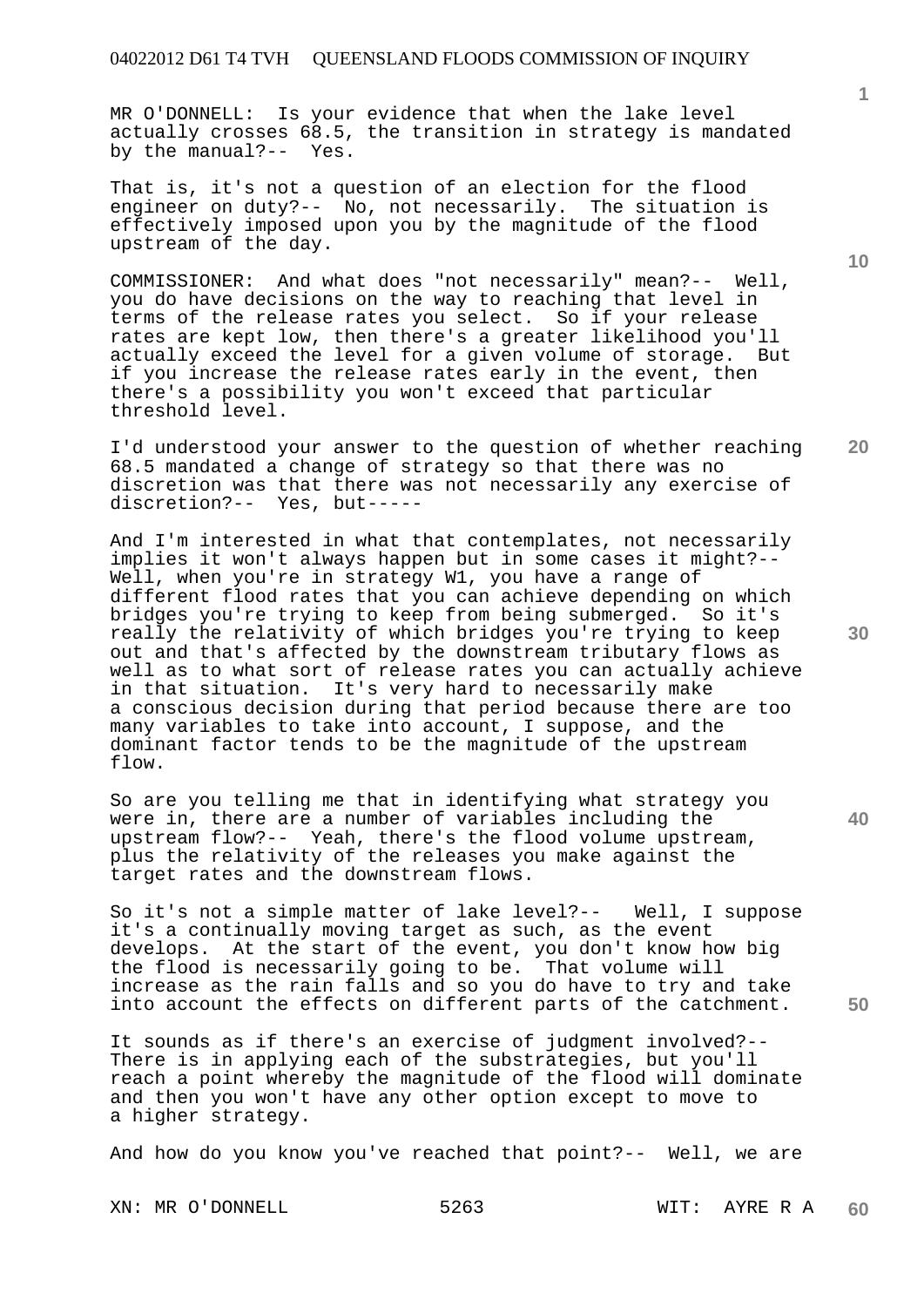making predicted estimates as we progress. So there's a prediction based on an assumed gate release sequence and according to the manual, when you hit a prediction that will exceed 68.5, then you can contemplate the move, I suppose.

And that again sounds like an exercise of discretion if you're contemplating a move?-- Sure. Okay.

All right. Thank you.

MR O'DONNELL: But your last answer to the Commissioner was talking about making a move based on a prediction of the lake level reaching 68.5 in the future?-- Yes.

I'm not asking you about that. Let's be quite clear. I'm looking at the situation on Saturday morning at 8.00 a.m., the lake level actually reaches 68.5?-- Yes. In that case I know that I've transitioned out of strategy W1.

**20**  And is it your evidence that you as a flood engineer read that instruction on page 26 as mandating the change of strategy in that event?-- Yes.

That is, there's no discretion on the flood engineer to say, "I choose not to invoke the higher strategy."?-- No, I took it as being I've now moved away from W1; I'm into W2 or 3.

COMMISSIONER: Can I just explore that a little more? Once it hits 68.5, you say the strategy is mandated, but there seems to be this earlier period where a rise in the lake level may be contemplated and you may move to the strategy?-- Yes.

How can someone tell then at what point - this is looking at it objectively, at what point you decided to move to the strategy?-- Well, I-----

If you can just bear with me a little longer. It seems to me on what you're telling us, they can identify a point at which you must, according to the manual, have adopted the strategy, that's when the lake reaches 68.5?-- Yes.

How do they know about that earlier period where you might or mightn't?-- Well, the model runs are done at various times. So I think the 7 o'clock run on that day indicated the predicted lake level will reach 68.8. I think that was an indication that it was very likely that we will exceed the threshold limits.

**50**  So is that the point at which strategy W3 came into effect?-- In that - well, following the flowchart then, yes, that is an interpretation, yes.

You see, somebody has to work out what you did. How are they to do it when there seem to be different possible answers?-- Yes, I can take your point, but I suppose when I came on which was at 7 o'clock and we did the handover, John indicated that the lake level was just below, but we were both fairly confident we were going to exceed the EL 68.5 based on the

XN: MR O'DONNELL 5264 WIT: AYRE R A

**10** 

**1**

**30**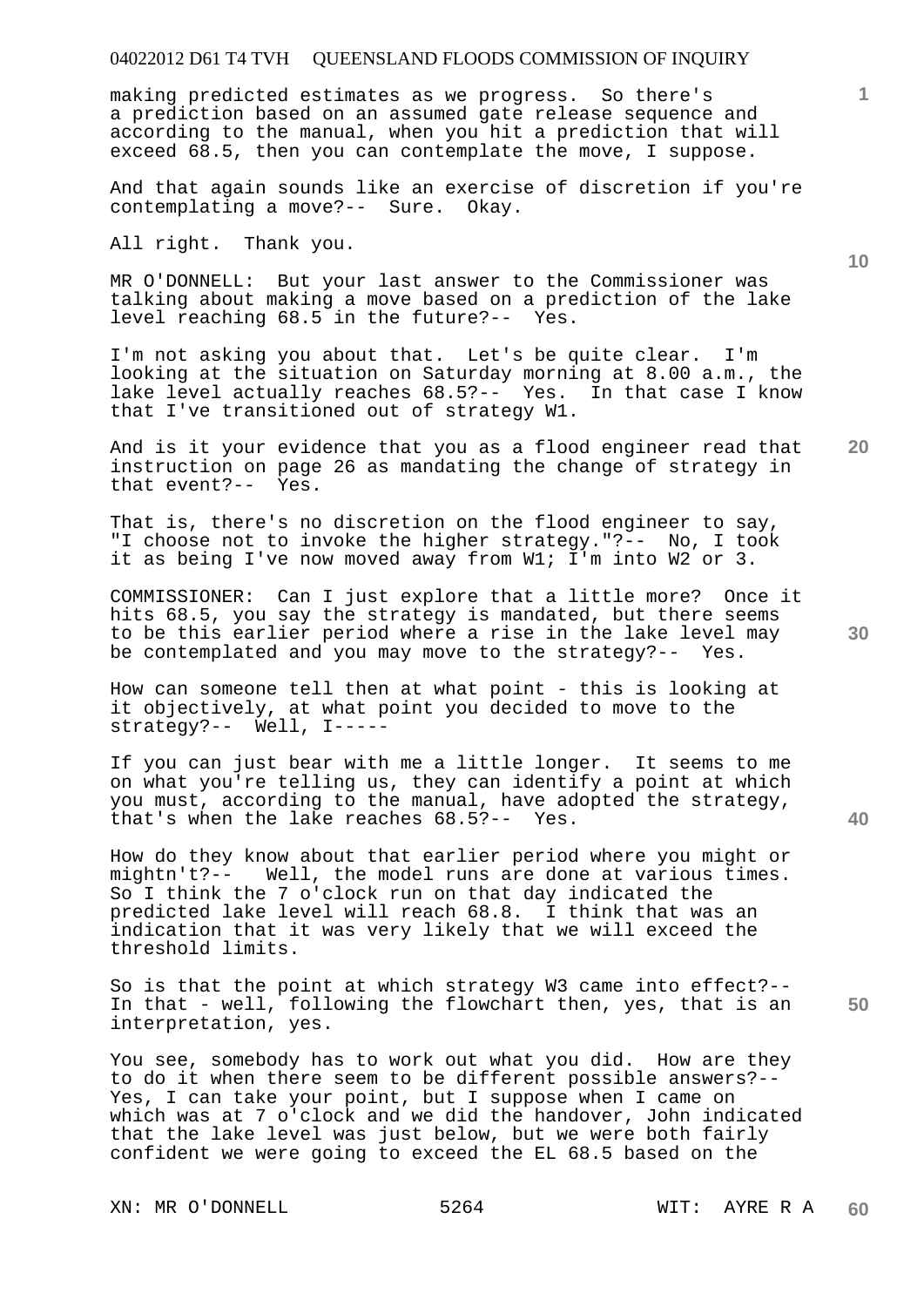predicted model run; then we were fairly sure we were going to transition out of W1 very soon thereafter.

Thank you.

MR O'DONNELL: Was that actually discussed between yourself and Mr Ruffini at the handover?-- Certainly the lake level and the fact that it was still rising, yes.

What's your best recollection of what was said, or the substance of what was said?-- Well, John showed me his Situation Report. He also had his gate operating strategy model open. He said, "Right, we're currently just below 68 and a half. The releases at the moment are 890 and I've put in a projection, have a look and see what you think".

Was anything said about transitioning out of the strategy when the lake level crosses 68.5?-- No, I can't recall a specific discussion about the fact that we're transitioning but I guess - well, I certainly recognise the fact that it was a transition that was about to occur.

And as you understood it, on that morning, the transition was mandated by the manual when the water crossed that level?-- Yeah, I believe that satisfied all the conditions, yes.

And your role as a flood engineer is then to use the higher strategy in managing the dam?-- Yes.

So is that a fair summary of your role as a flood engineer in that situation on the Saturday morning? It was not your role to decide to invoke the higher strategy; you say that was mandated by the manual. Your role was to use the higher strategy?-- Yes.

Thank you. You also gave some evidence yesterday about Mr Ruffini's actions at 5 a.m. I'll just take you to one passage of the transcript yesterday. This is at transcript 5212. You were asked some questions about what Mr Ruffini did at 5 a.m. and at 5212 line 10, you said, "What I meant was that John Ruffini made the conscious decision to make releases in excess of the naturally occurring flow at Lowood."?-- Yes.

And that was referable to an earlier answer you gave where you said, "The conscious decision to move to Strategy 3 was taken at 5 a.m. When John issued the directive to increase the flows above the naturally occurring ones." That's at 5209?-- I must admit that's my interpretation. We didn't certainly discuss that during the handover. I guess that's a retrospective interpretation of what happened. John may also have just simply increased the release rates whilst being in W1E in response to the rainfall that had recently fallen. We didn't discuss that as such in the handover.

Can I attempt to articulate what I think you're trying to say. Can you tell me whether I've got it right or not? You're trying to say that Ruffini's decision as to the release rates,

XN: MR O'DONNELL 5265 WIT: AYRE R A

**10** 

**1**

**30** 

**40** 

**50**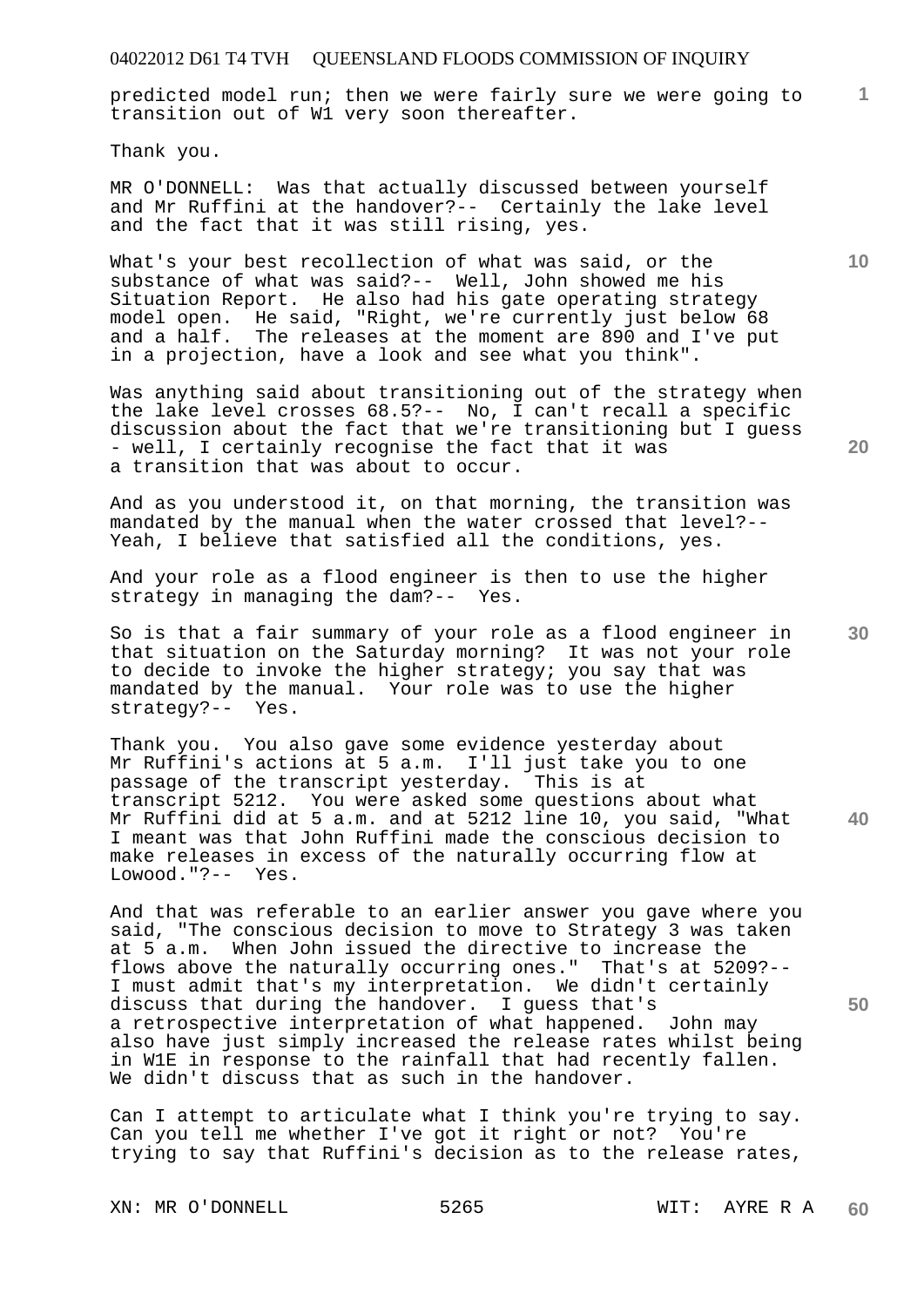before you came on shift, was such that the release rates from Wivenhoe would be greater than the peaks occurring at Lowood and Moggill and, therefore, predetermined that when the lake level crossed 68.5, W2 would not be an appropriate strategy?-- Yes, that's right. I could not influence that decision as such.

So, in other words, the requirement to transition to W3 was a combination of (a), the lake level crossing 68.5 and, (b), the fact that W2 was not then an appropriate strategy because of the releases already determined from Wivenhoe relative to the downstream flows?-- Yes.

Thank you. Can we look, please, at the Situation Report Mr Ruffini put out at 6 a.m. That's in a couple of places. You'll find it in the Flood Report, Appendix 2, at page 13?-- Yes.

If you scroll down to the heading, "Wivenhoe Full Supply 67 AHD", and if you go to the third sentence: "It is intended to ramp up the release from Wivenhoe to 1200 CUMECS by midday, Saturday, the 8th."?-- Yes. That was John's proposed strategy that was in the gate operation spreadsheet.

And is that the decision he took about releases from Wivenhoe that you're referring to as the 5 a.m. decision?-- No. He had done two earlier directives, I believe, in the course of the morning. The ramping up was the directive that I issued, so that was directive number 4.

All right. Let's identify them. If you look in Appendix 3, the directives are at the start of Appendix 3 of the Flood Report; at page 4 there's a directive at ten to five on Saturday morning?-- Yes.

Is that the Ruffini decision you're referring to?-- That's John's directive, yes.

And you say that the effect of that was that the releases from Wivenhoe would be in excess of the natural occurring flows at Lowood and Moggill?-- When I came on shift John said, "We've currently got 890 CUMECS out of the spillway". I think he made reference to the fact that Lockyer had peaked earlier on Friday night and it was lower as then the current release rate.

**50**  Thank you. You can close that up. Thank you. On the basis of your evidence we've discussed before, your role as flood engineer wasn't one of deciding to transition it to the higher strategy, your role was to use the higher strategy in managing the dam for the balance-----?-- Yes.

-----while the water remained over 68.5?-- On that occasion, yes.

And you've given evidence yesterday and in your earlier statements that you were conscious that the water level had gone over 68.5 and, therefore, you were required to apply

XN: MR O'DONNELL 5266 WIT: AYRE R A

**10** 

**20** 

**1**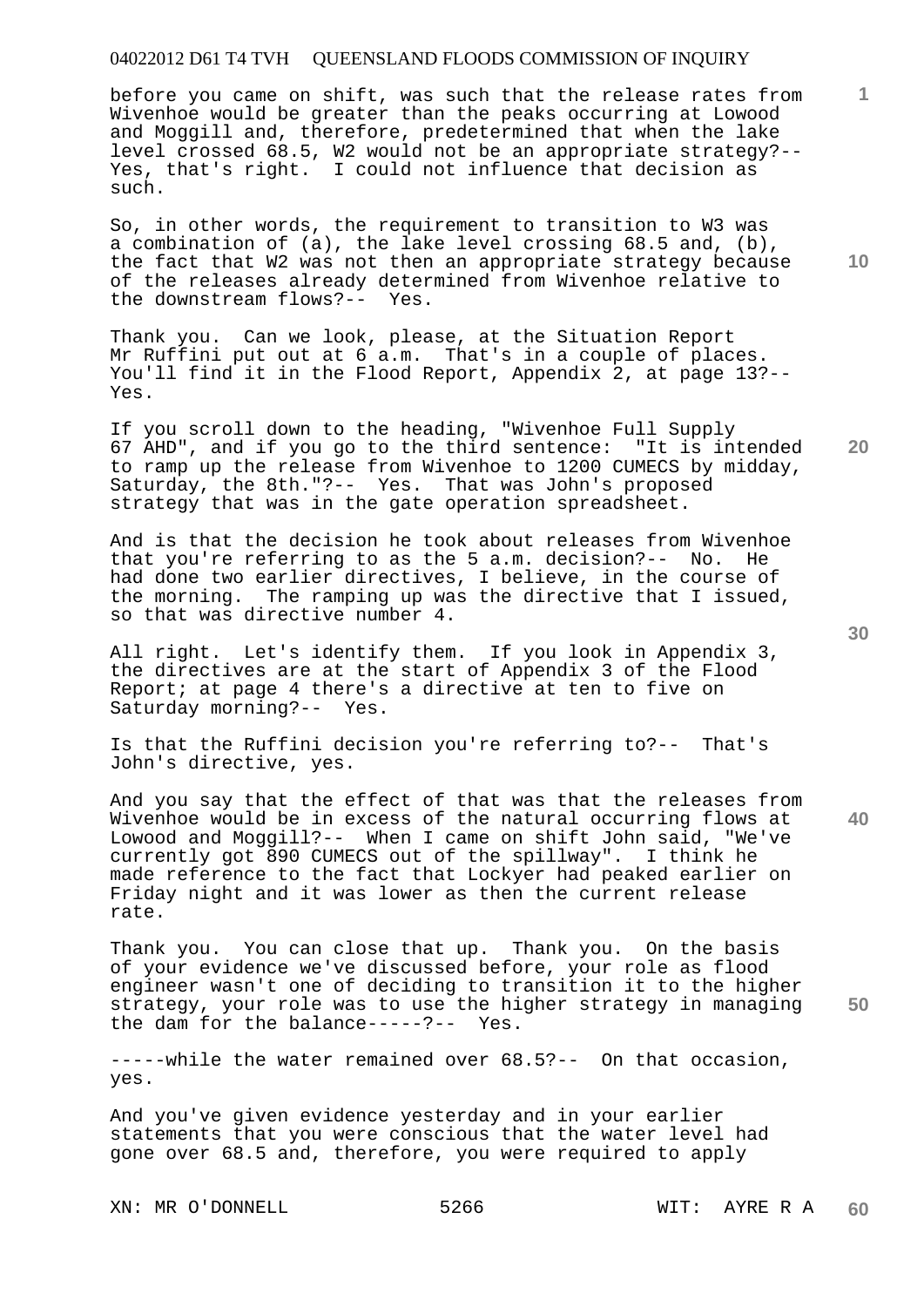a higher strategy?-- Yes.

And you also said in evidence yesterday that during that day, you appreciated your primary consideration had to be protection of urban inundation?-- Yes.

And do you have a natural recollection of those being your thoughts on Saturday, the 8th, while acting as a flood officer?-- Yes. I suppose having done the previous Thursday night shift and also having talked to Terry Malone when the event was being mobilised and, indeed, when Terry first proposed a strategy at the start of the event, I was very much aware that the sequencing they were putting in place was going to be designed to meet the objective as such.

So it's your sworn evidence to the Commission that during your shift on the Saturday, after 8 a.m., you were conscious that you had to apply a higher strategy?-- Yes. I was conscious that we were looking at the objective of optimising the protection of urban areas.

And that you did apply the higher strategy in managing the dam during your shift?-- I believe I did, yes.

You gave an answer yesterday along the lines that although you could actually recall an appreciation of transition to a higher strategy, you couldn't recall at that time if you were conscious of whether you were in W2 or W3, and you said at transcript 5220, line 50, "Nothing happened at that time that meant I needed to differentiate between strategy 2 and strategy  $3.$  "?-- Yeah,  $I$  - well-----

Explain what you meant by that?-- Well, all through the day I guess the volume that we had to manage was effectively the same. There was no additional rainfall on the catchment, so there was no real decision to be made necessarily once I put that gate sequence in place. Nobody asked me what strategy we were in, so I guess I didn't really need to actually know at that point, I suppose.

And is it your evidence that whether you were in 2 or 3, your prime consideration was protecting urban areas from inundation?-- Yes.

And that was your conscious thought as your prime consideration in managing the dam during that day?-- It was, and recognising the release rates that we were putting in place. We also had the advantage of keeping the high level bridges open.

There was another aspect of your evidence yesterday I want to ask you about. At transcript 5220, the question was put to you at about line 42: "And for your purposes it is didn't matter whether those releases were within W1 or W3?" You answered, "Not particularly, no, except that they were being made with the intention of providing optimum protection to downstream urban areas." You were asked: "Were you consciously operating within W1 or W3?" You said: "I was

XN: MR O'DONNELL 5267 WIT: AYRE R A

**10** 

**1**

**20** 

**40**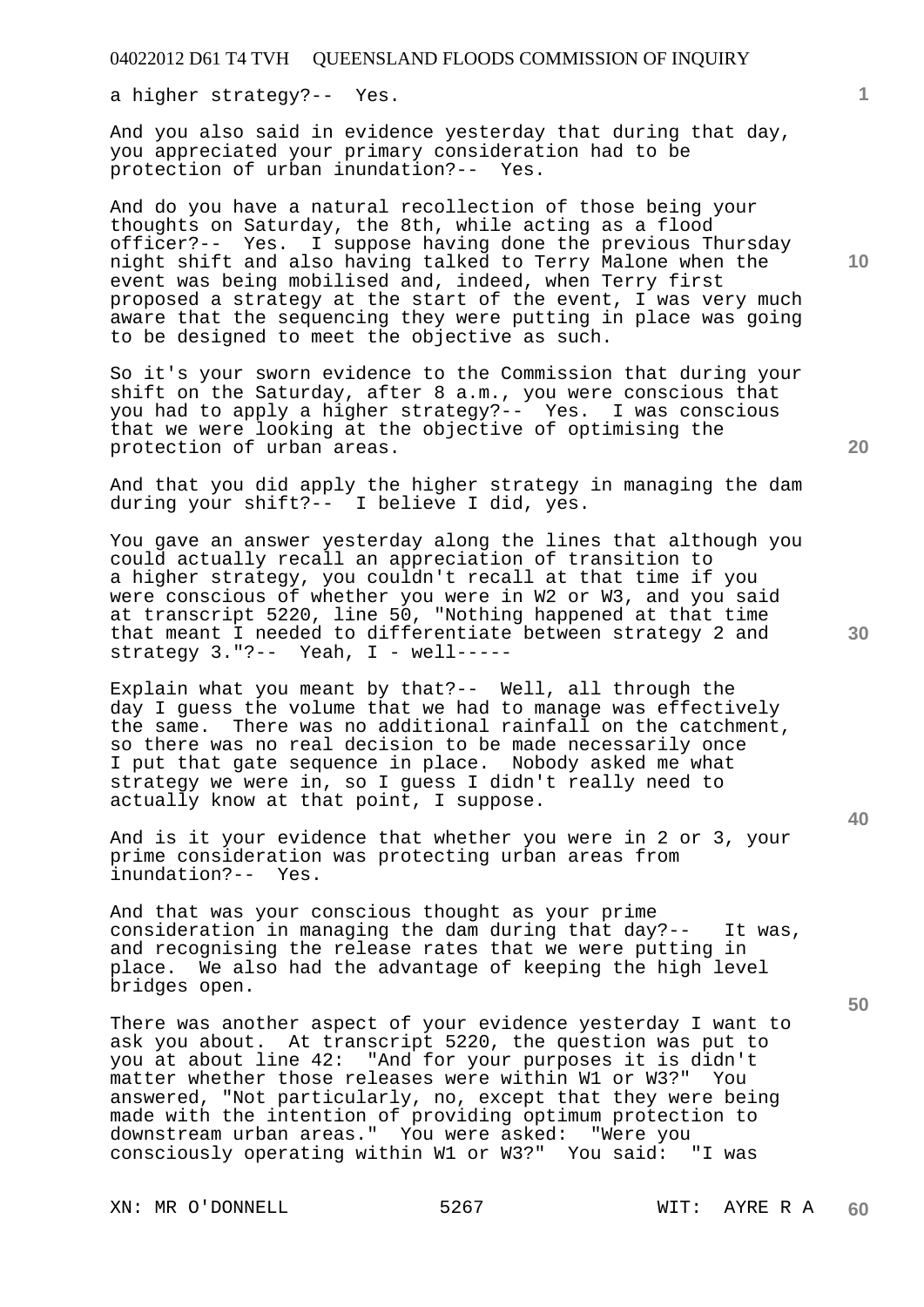conscious we weren't in W1. I knew we had transitioned." Then you referred to flows downstream over 1600 CUMECS. You said that the reference to flows downstream of 1600 CUMECS was referable to the primary consideration of protecting urban inundation?-- Yes.

Can you explain, please, why that is?-- Well, we'd just had a number of recent floods in October and December where similar sorts of release rates were achieved. Feedback from talking to the likes of Brisbane City Council indicated that those particular floods, whilst they did inundate - the release rates whilst they did inundate some low level areas and did have some impacts on infrastructure like walkways and bikeways, and the like; interrupted ferry services to some extent, they were the sort of tolerable range of impact that the downstream users could accommodate. So, in my interpretation, that was the optimal protection we could provide.

**20** 

**10** 

**1**

**30** 

**40**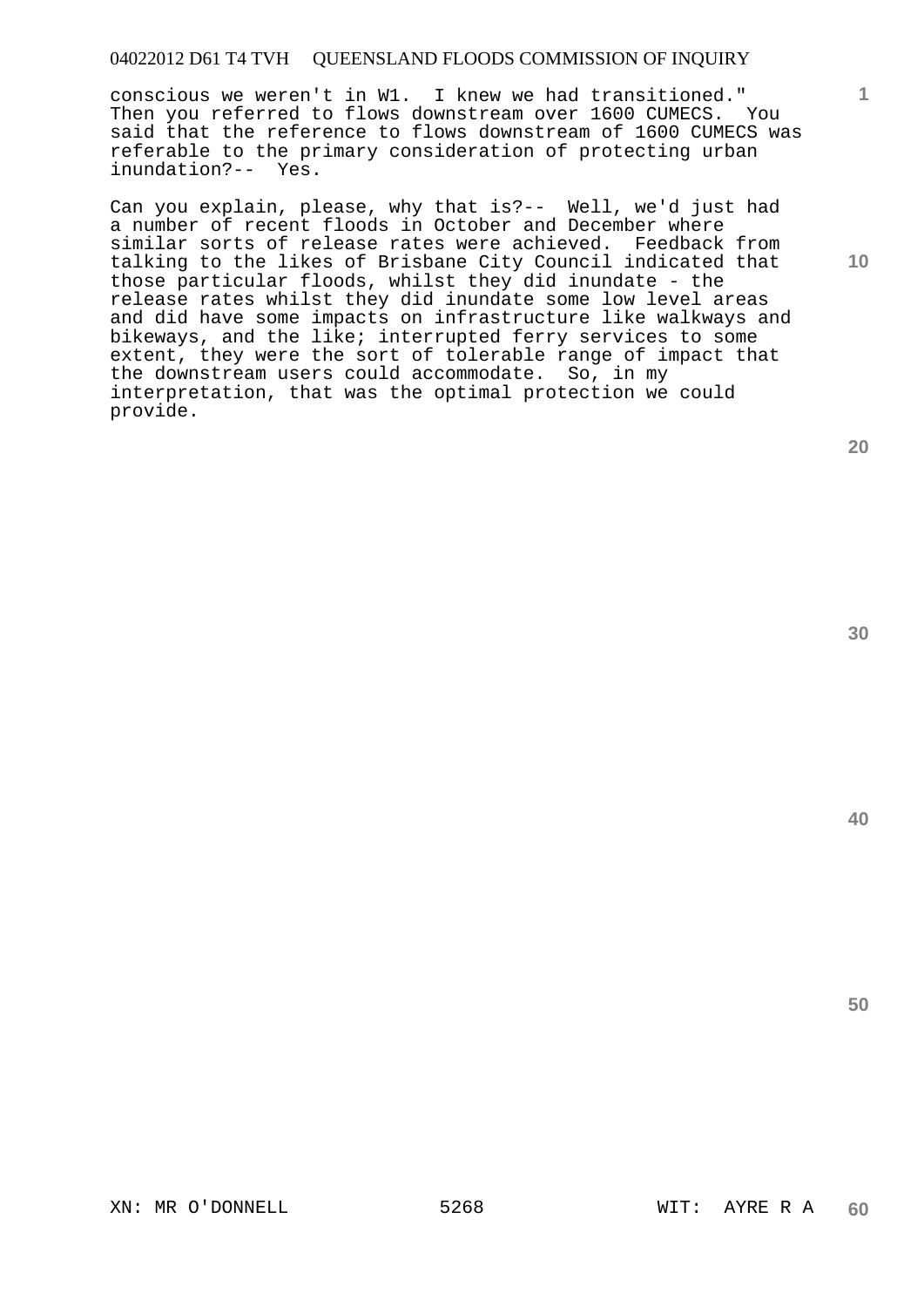How did you act upon the notion of not making flows in Brisbane greater than 1600 CUMECS?-- Well, we selected the flow of 1250, recognising that the Lockyer was still flowing so there was a contribution from the Lockyer occurring as well into the mid-Brisbane so we could establish that 1600 CUMECS flow.

If you look in the directives which is in the flood report appendix 3. If you look on page 5, directive 4?-- Yes.

That's the directive you issued at 8.15-----?-- Yes, it is.

-----to increase releases from Wivenhoe?-- Yes, it is.

It was then increasing about 880?-- Something like that, yes.

You are directing a release - to increase releases up to 1247 by 2 p.m.?-- Yes.

Did you calculate what impact 1247 CUMECS would have in the lower Brisbane area?-- Yes, from the gate operations spreadsheets we've got an estimate of the flows at Moggill and that was keeping within that 1600 CUMECS target-----

Okay?-- -----taking into account the downstream tributary flows.

Do you say that was giving effect to the prime effect of protecting against the inundation?-- Yes.

That's recorded, if you can look at the situation report that you issued at - Saturday at midday. That's in the flood report appendix 2, page 15 under heading "Wivenhoe Full Supply 67 AHD." If you look, please, at the first paragraph, the last two sentences commencing, "It is intended to increase the release from Wivenhoe to 1250 CUMECS by 2 p.m. on Saturday. This will maintain flows of up to 16 CUMECS in the Brisbane River throughout the afternoon."?-- Yes.

So you say that was actually giving effect to the prime consideration of protecting urban areas from inundation?-- Yes, I believe so.

And your sworn evidence is that was made with that thought in mind at the time?-- Yes, it was. I guess made in recognition of the impacts that are described in the section under "Impacts Downstream of Wivenhoe" and what the SEQ and BOM assessment was of the magnitude of increases on the tide levels down in the Brisbane River reach.

If you look in your 7th witness statement, please, Exhibit 1040, paragraph 21, the last sentence discusses this, but in a tortured way?-- That's probably the style of my writing.

**10** 

**1**

**20** 

**30** 

**40**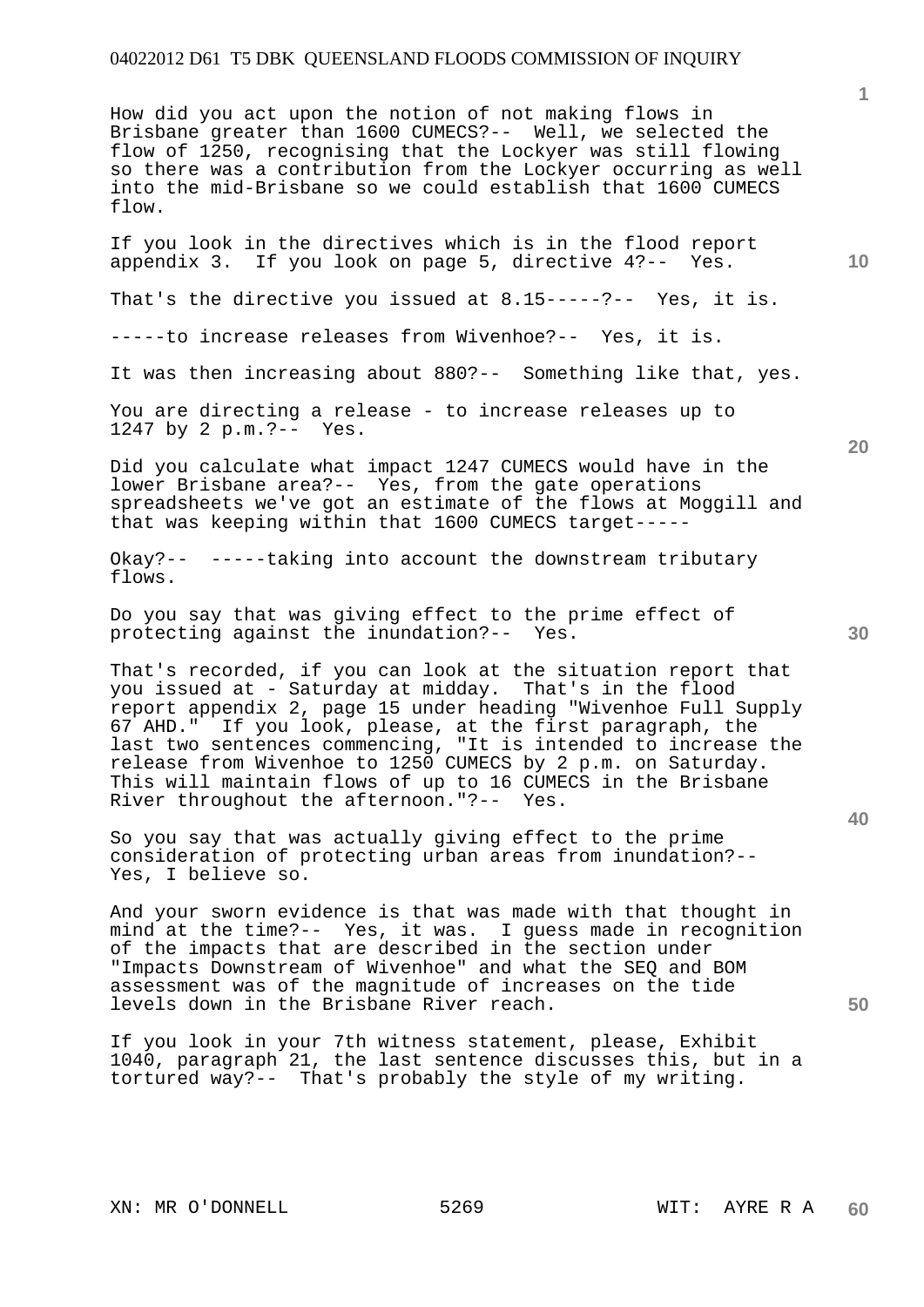Sees it says, "1600 is considered to be the maximum flow that provides maximum protection to urban areas."?-- Yes.

Could you explain what you mean by that?-- Well, as I said, in recognition of those recent floods that was probably the maximum flow in Brisbane that you could limit the damage that's occurring down in the lower Brisbane. Releases other than that, you are going to have more significant impacts.

Would a better way to put it would to say that's the maximum flow that provides optimum protection to urban areas?-- That's probably a better wording, yes.

That was a term you used in your evidence yesterday. If I could take you to that passage at transcript 5188, at about line 10. The answer begins, "At that particular point in time I cannot say it was necessarily recalled knowing whether I was in strategy 2 or 3 but I was aware of the facts in terms of the lake level and it seems that the fact that the naturally occurring peak had been exceeded. I was aware of the fact that the objective that we were actually achieving was the optimisation of protection to urban areas." Then in the next answer you go on to say that, "That consideration caused the releases to be limited to a level which would achieve a flow of 1600 CUMECS."?-- Yes.

That words optimisation, you said in your evidence, that situation changed on the Sunday, I think, after lunch?-- Yes.

And you no longer use the word "optimisation"?-- No, given the magnitude of the flood and flood volumes upstream or in system above Wivenhoe, it was obvious we couldn't keep operating in this sort of context where we're storing water and releasing at the optimal rate. We wouldn't be able to store all the water that was actually in train so we are going to have to actually move that water through the dam which meant we were going to have to raise the release rates.

Above 16-----?-- Above-----

Above rates would achieve 1600 -----?-- Yes.

-----in Brisbane?-- Yep.

So, in other words, you would be providing flood protection for Brisbane but not the optimal-----?-- No, we will be releasing rates that will actually cause damage.

**50**  I think the change in terminology used in your evidence yesterday was from optimisation of protection from inundation to minimising the risk of urban inundation?-- Yes, yes, and that was just a reflection that the rates were going to have to go up to account for the increased volume.

Moving to the Sunday, you said at transcript 5193 about line 47 an answer, "Terry's model." This is on the Sunday, "Terry's model had indicated that we now had over a million

XN: MR O'DONNELL 5270 WIT: AYRE R A

**20** 

**10** 

**1**

**30**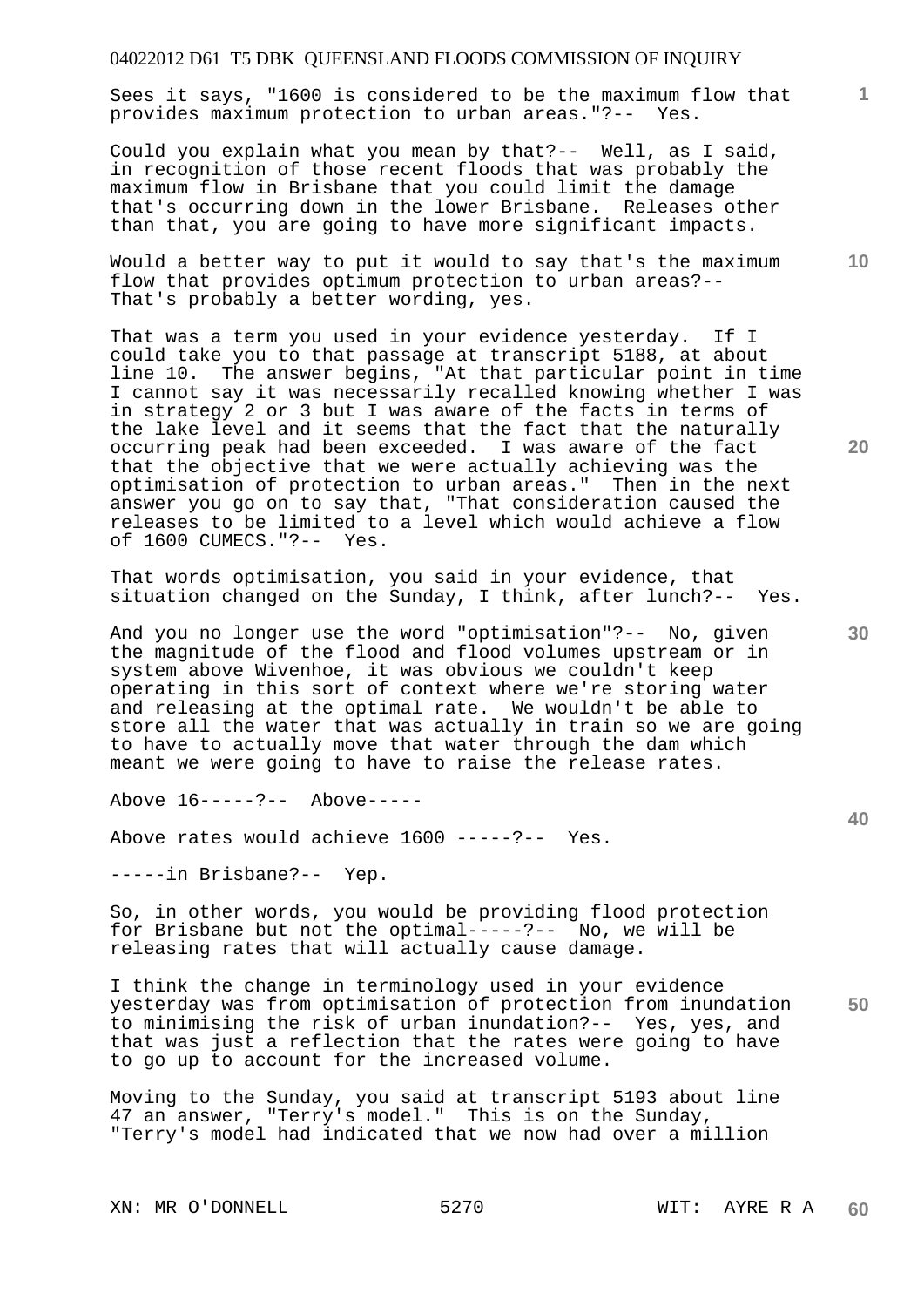megalitres water in system upstream of Wivenhoe Dam as opposed to the previous 30-odd hours where we were managing around 400,000 megalitres."?-- Yes.

Now, Terry's model, can I take you to that please, is that an email he sent to all the flood engineers and others around about 2 p.m.? Maybe if I show you a document?-- Yes, I'm concerned - I'm just having trouble picturing that.

**10**  Mr Drury's - if you just have a look at Mr Drury's document at page 200?-- Yes.

Is that what you are referring to as Terry's model?-- No. I was actually referring to the gate operations spreadsheet that Terry had open at - when we were having the duty engineer conference.

Maybe I'm getting ahead of myself. Let's take it in sequence on the Sunday. You're not on duty?-- No, no, I'm at home.

Yes. You received this email-----?-- Yes.

-----at a time of about 12 o'clock, 12 p.m. that day?-- Yes.

What was your reaction reading that  $email? -- I - well, I had$ been looking at the Bureau website so I was aware of the heavy rainfall that was occurring in the Upper Stanley, in particular, but the forecast rainfall of 200 to 300, I was just very much aware that that meant we were going to have very significant increase in volumes to accommodate, and that's what prompted me to - to call the duty engineers conference.

Sorry, forecast rainfall of 200 to 300 millimetres?-- Yes.

That's a reference to the opening sentence?-- Yes.

If you look down under the expected run-off, for the Wivenhoe catchment, the three-day total is 500,000 to a million, and for Somerset it's up to half a million?-- Yes.

What was your reaction to that?-- Well, in recognition that the floor storage compartment of Wivenhoe is only 910,000, that was just the - I suppose the flag, if you like, to say, well, this event is building and building quite quickly. We're going to have to look at it, a vision of what we were doing in terms of objectives.

And you call the meeting between the four flood engineers?-- Yes.

And you attended that?-- Yes.

Do you now recall - have an actual recollection of the meeting?-- Well, when we arrived, Terry had-----

No, I'm just asking you at the moment, do you have an actual recollection?-- Yes.

XN: MR O'DONNELL 5271 WIT: AYRE R A

**20** 

**1**

**40**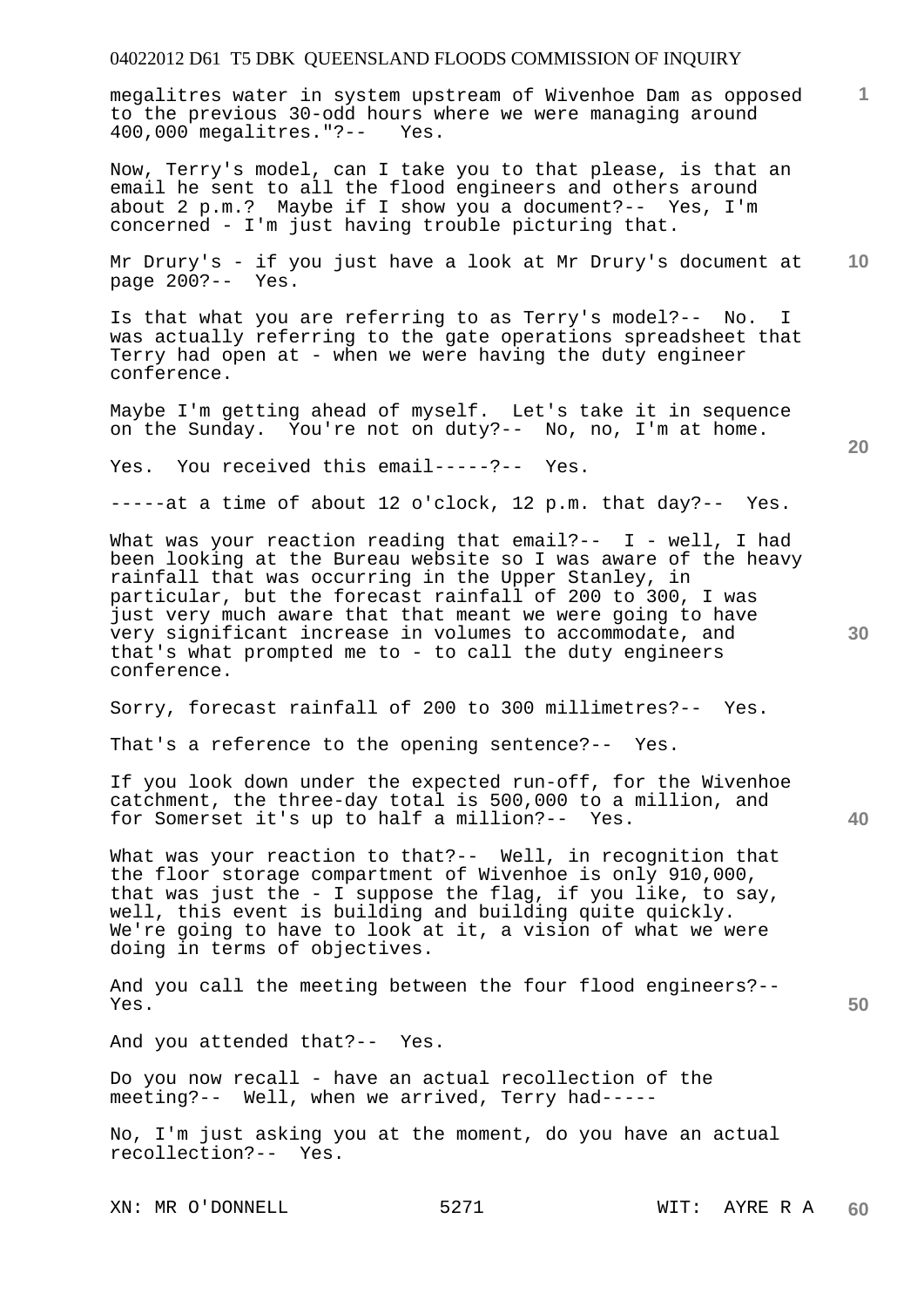Could you tell us please, as best you can recall, what was said or the substance of what was said during the meeting?-- I can't say verbatim, but - so Terry had the gate operations spreadsheet up. It was reflecting the numbers that he had generated earlier in the day. In fact, I think they might have been even greater. It was indicating that the lake level at Wivenhoe was going to get to - or over 72 metres. I can't remember the exact number.

Try and give us what's said, the substance of what's said?-- I believe there was discussion about where we are at the moment which I think-----

What was the substance of that?-- That was the phrase that -I believe it was John Ruffini said in terms of saying we were on the cusp of W1 to W2/3 transition. The lake level was only, from memory, 68.6 or 68 or something, so we were effectively just above a small flood-type volume at that point in time but with this extra volume to come in, the lake level will escalate quite quickly and, as I say-----

You are now telling us what was said in the meeting. Try and concentrate on what was said?-- Yes. So, we discussed the forecast that was available at that time and noted that it was supposed to be trending south. We had a discussion about the release rates and potentially the range of release rates that we'd have to contemplate and there was a discussion about, well, what sort of options could we have in respect to those release rates.

What was said about that?-- Recognising that there may be some large tributary flows down in the Bremer, we may need to actually not ramp the releases up too quickly so as we could accommodate those flows coming from the lower tributary.

What else was said?-- I think it was then agreed that Terry do a bit more modelling and actually try and put a release - a gate sequencing around what those suggestions were.

Was there a discussion about the risk of inundation?-- Yes, there certainly was recognition that the releases we were going to now contemplate were going to be fairly significant, I suppose, in terms of what they had been, so, you know, contemplating a doubling of the release out of Wivenhoe.

Try and tell us what was being said rather than your interpretation of it. What was the substance of what was said on the topic of urban inundation?-- I think it was a recognition that we couldn't keep maximum or optimising the protection. We were now going to have to damage or release flows that would damage Brisbane.

And was there a discussion of rates of releases, or rates of flows that would damage Brisbane?-- Well, we were contemplating releases I think at least double what we already had, so two and a half to 3,000, from memory. I can't recall exactly the numbers we discussed at that time.

XN: MR O'DONNELL 5272 WIT: AYRE R A

**20** 

**10** 

**1**

**40**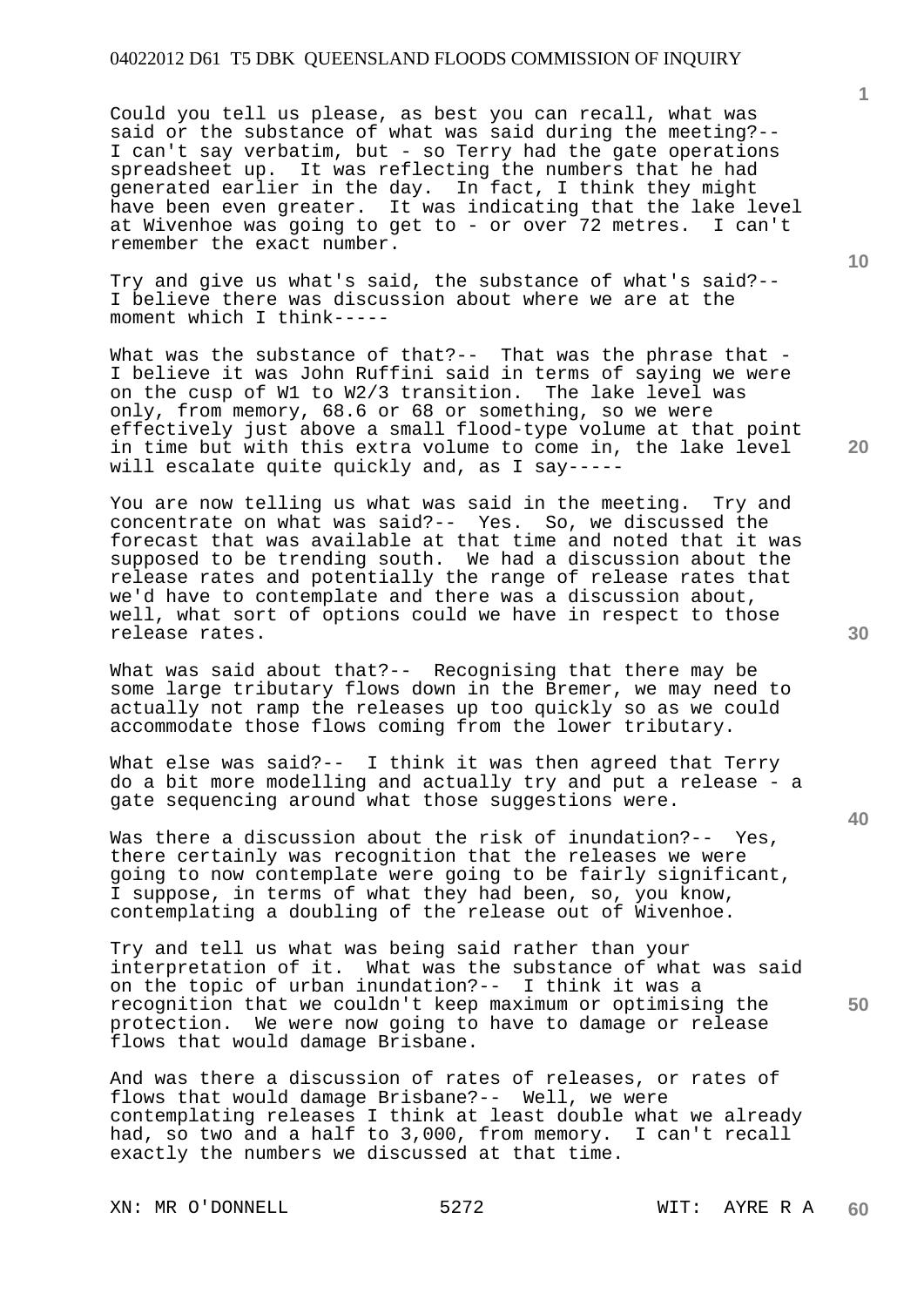You've already mentioned there was a discussion about having two flood engineers on each shift from now on?-- There was no, I don't recall necessarily that meeting. I know that John Ruffini was scheduled to do the night shift, Terry was doing the day shift. I know Terry was - after - or wrapping up the meeting Terry said, "Well, I'll do a couple more runs and I'll do some options in terms of release sequences.", and of course then the QPF came in just at the conclusion of the meeting so we had a recent forecast so Terry was going to use that in his modelling.

Can you recall anything else being said in the meeting?-- My recollection was that, well, this is starting to build now, so we'll have to be on our toes.

You said evidence in your evidence at transcript 5194 that, "This time I knew we were in W3."?-- Yes.

Do you have a conscious recollection of thinking that on that day?-- Yes, very much so, and that was in recognition of the volume - the volumes that Terry was telling us were now in system.

And you also said in evidence yesterday that your thinking was, "We'll have to make releases that were going to be perhaps the largest that have ever been made out of Wivenhoe in its history."?-- Yes. As far I am aware, 1800 CUMECS in '99 was the previous largest rate although the April 1988 or '89 floods, they may have been of a similar magnitude but I don't think we'd ever tracked 2,000 before.

You recall having these thoughts at the time of the meeting at 3.30?-- Yes.

Could I go back to something else. If you look in your 7th witness statement, please, paragraph 28. The reference to strategy labels are generally only attributed after the event as part of the reporting process?-- Yes.

You were asked some questions about that yesterday in the transcript at 5190 at about line 40. You were taken to that statement, and you answered, "Yes, as a matter of course or practice, we haven't necessarily recorded those strategy labels as the event progresses." Mr Callaghan says, "Recorded or even really turned your minds to them?" You answer, "We turn our minds to them because we are looking at the objectives and also we're obviously cognisant of the lake level."?-- Yes.

I just want to clarify this. Is it your evidence that while the flood engineer is managing the flood, the flood engineer does or does not have in mind, "What is the current strategy I'm using?"?-- I believe we are aware of the objectives. We are aware of all of the associated parameters or conditions that describe the relevant strategies but do I go around necessarily thinking W3? No, not necessarily.

XN: MR O'DONNELL 5273 WIT: AYRE R A

**1**

**20** 

**40** 

**30**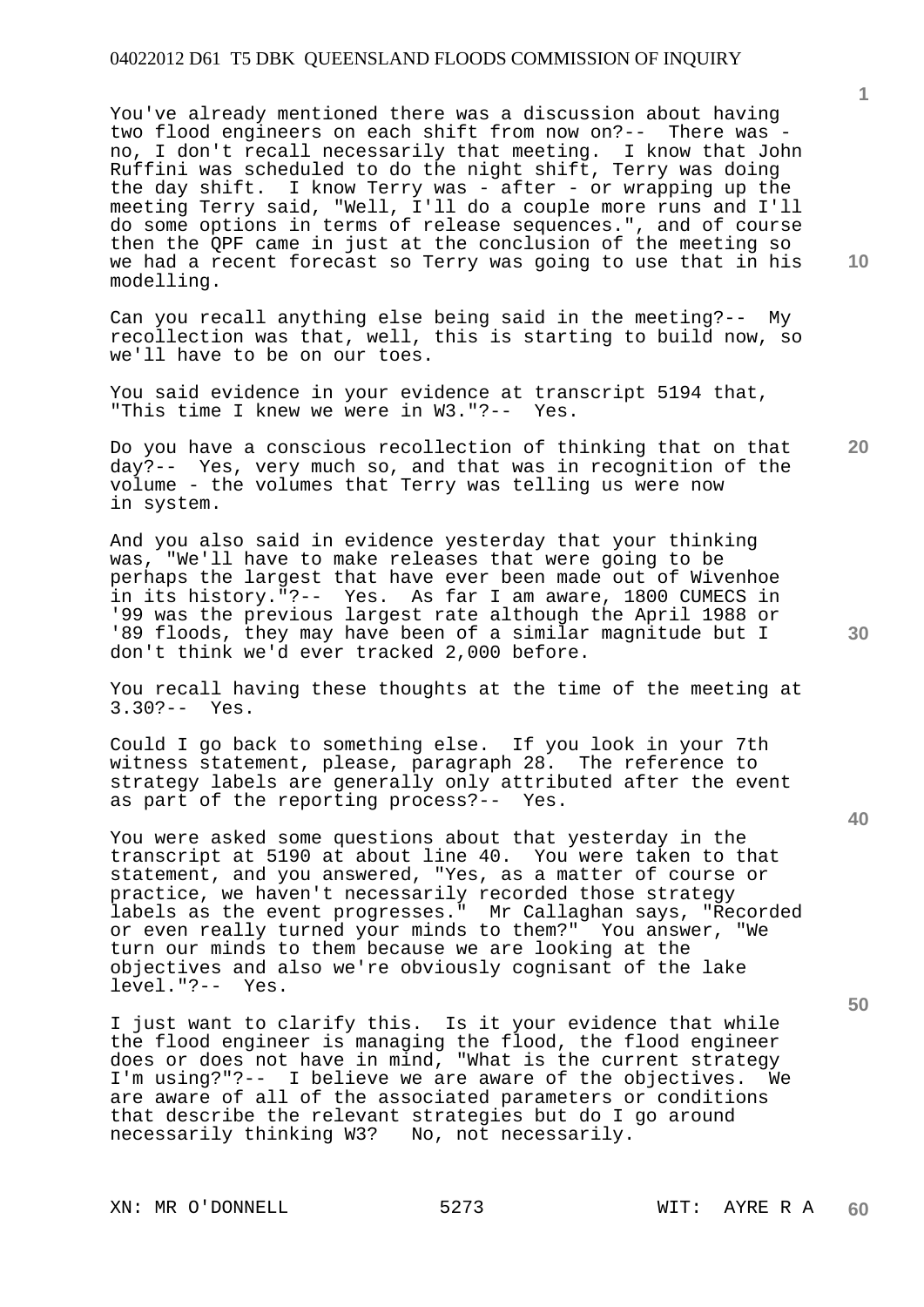Well, for example, on Saturday the 8th you said you were aware your primary consideration was protecting urban areas from inundation?-- Yes.

And you consciously recall that was your primary consideration?-- Yes.

You said on Sunday the 9th you were conscious that the governing strategy was W3?-- Yes, and I suppose recognising now that we had a large upstream flood which is going to require releases that are going to damage Brisbane. That's effectively the W3 strategy. That's what it's designed for.

Could I go to something else. In the situation report you issued on Saturday at 6 p.m., I think you'll find that's in Mr Drury's witness statement at page 154, and you were asked about the last two couple of paragraphs in that situation headed, "Forecast Scenario." As I understood your evidence you see that was based on some modelling you'd been doing at about 3 p.m.?-- Yes.

Can I take you to the modelling which is appendix to the flood report. If you look, please, to page 224?-- Yes.

Just explain for us, what does this tell us?-- This particular hydrograph is the estimated - estimated inflow into Wivenhoe Dam. It's a blue line search. It's simply a model estimate recognising that the time now or the time I did it was 3 o'clock on the 8th of January. You can see it projects in the future and shows a second major inflow into Wivenhoe as a result of the three-day rainfall that was predicted.

So on this model it shows the inflows to Wivenhoe would decrease from Saturday at 3 p.m.-----?-- Yes.

-----down to below 200 CUMECS?-- Yes, and then-----

Then would increase, is that on the 11th into the 12th?-- Yes.

So that's Tuesday into the Wednesday?-- Yes.

Having a peak of inflows at what time?-- It would be shortly before midnight on the 12th - sorry, midnight on the 12th, probably about 9 o'clock in the evening or something.

And the reference to the mid-range forecast in your situation report is referring to what part of the model?-- Mid-range means a 72 hour duration rainfall forecast.

Right?-- So it's a three-day rainfall total as opposed to the QPF which is a 24 hour rainfall forecast.

So is it referring to the inflows we see peaking around the 12-----?-- Yes, it's - so the inflows that would be generated at that point in time would be due to the three days of rainfall that would commence on Saturday afternoon.

XN: MR O'DONNELL 5274 WIT: AYRE R A

**10** 

**1**

**40** 

**50**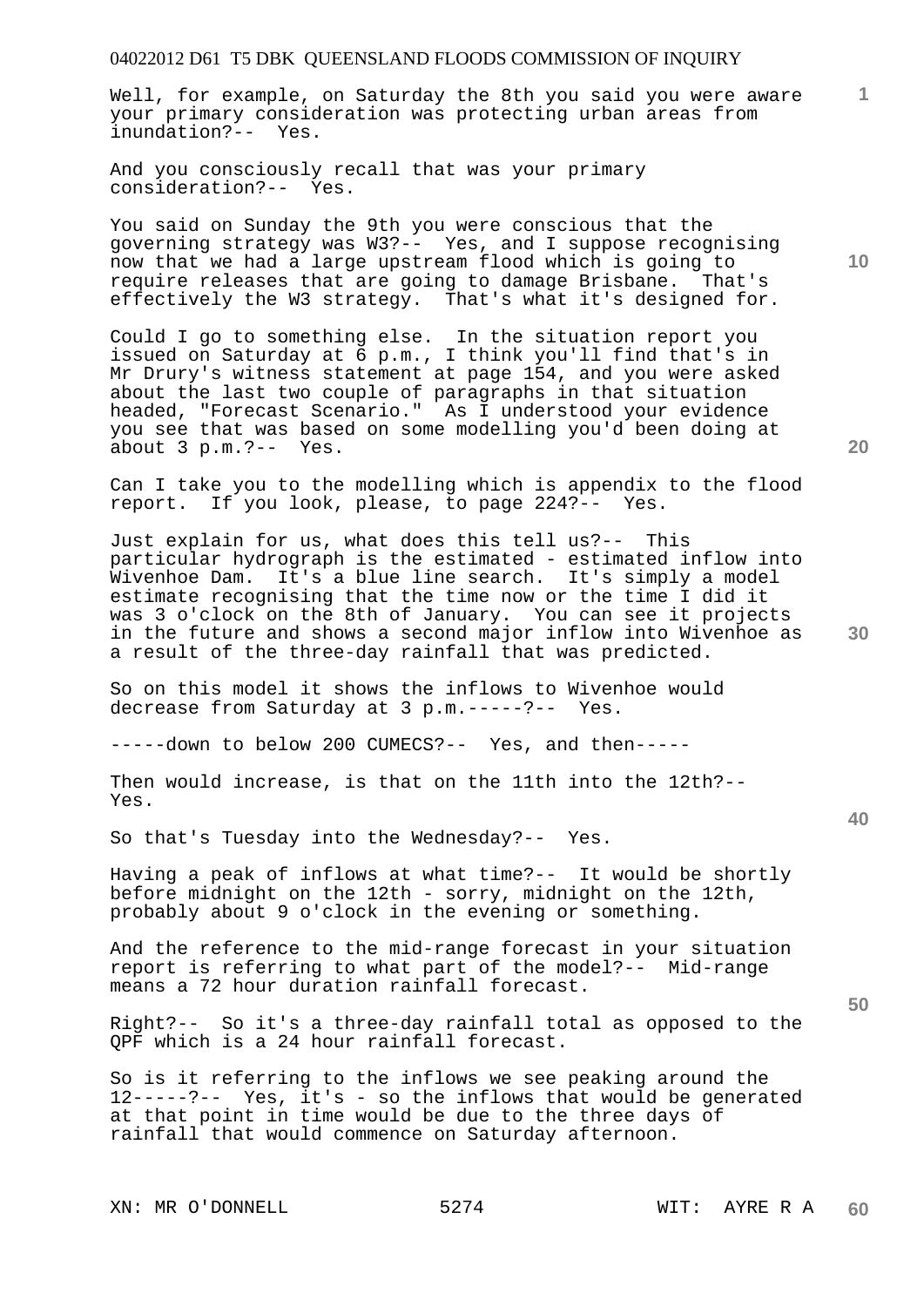You say in the situation report under the heading "Forecast Scenario", in the second paragraph below that commencing, "Projections based upon forecast rainfalls suggest flows of up to 1200 CUMECS will emanate from the Bremer River."?-- Yes.

Flows of 1200 CUMECS in the downstream tributaries was different from the flood event you experienced in '98, wasn't it?-- Yes. The Bremer on the Saturday was not peaking particularly high. Most of the rain had been in the upper Brisbane and Stanley and a bit in the Lockyer, but the Bremer and the metropolitan areas hadn't received that much rain, so I don't know recall the numbers exactly but I think it would have been of the order of 200 CUMECS or something like that in the Bremer.

If you had a rainfall event around the Tuesday, Wednesday of that order, and with those sorts of levels of flows from the downstreams tributaries, how would that allow you to manage that at the time?-- Since we had already - or already established the 1250, obviously the addition of a 1200 CUMECS flow means that we would potentially have to reduce the flows out of Wivenhoe to allow that - that peak to pass.

And then you would, what you call, I think, in your witness statement, you piggy-back on the downstreams?-- Yes, so you allow the peak to pass and then you piggy-back, so you elongate the peak of that particular hydrograph.

That would be a different method of handling release from Wivenhoe from what you were using on Saturday the 8th?-- Similar but we did store the water before the Lockyer peak came past, but instead of holding it to the Lockyer level, we actually had ramped up, so a similar technique to, you know, a degree, but, yeah, different in the context that on Saturday we actually had exceeded the peak of the Lockyer, whereas potentially you could have matched the flow coming out of the Bremer, but that was all predicated on the forecast rainfall actually arriving and falling in the right spot.

**50** 

**30** 

XN: MR O'DONNELL 5275 WIT: AYRE R A

**1**

**20**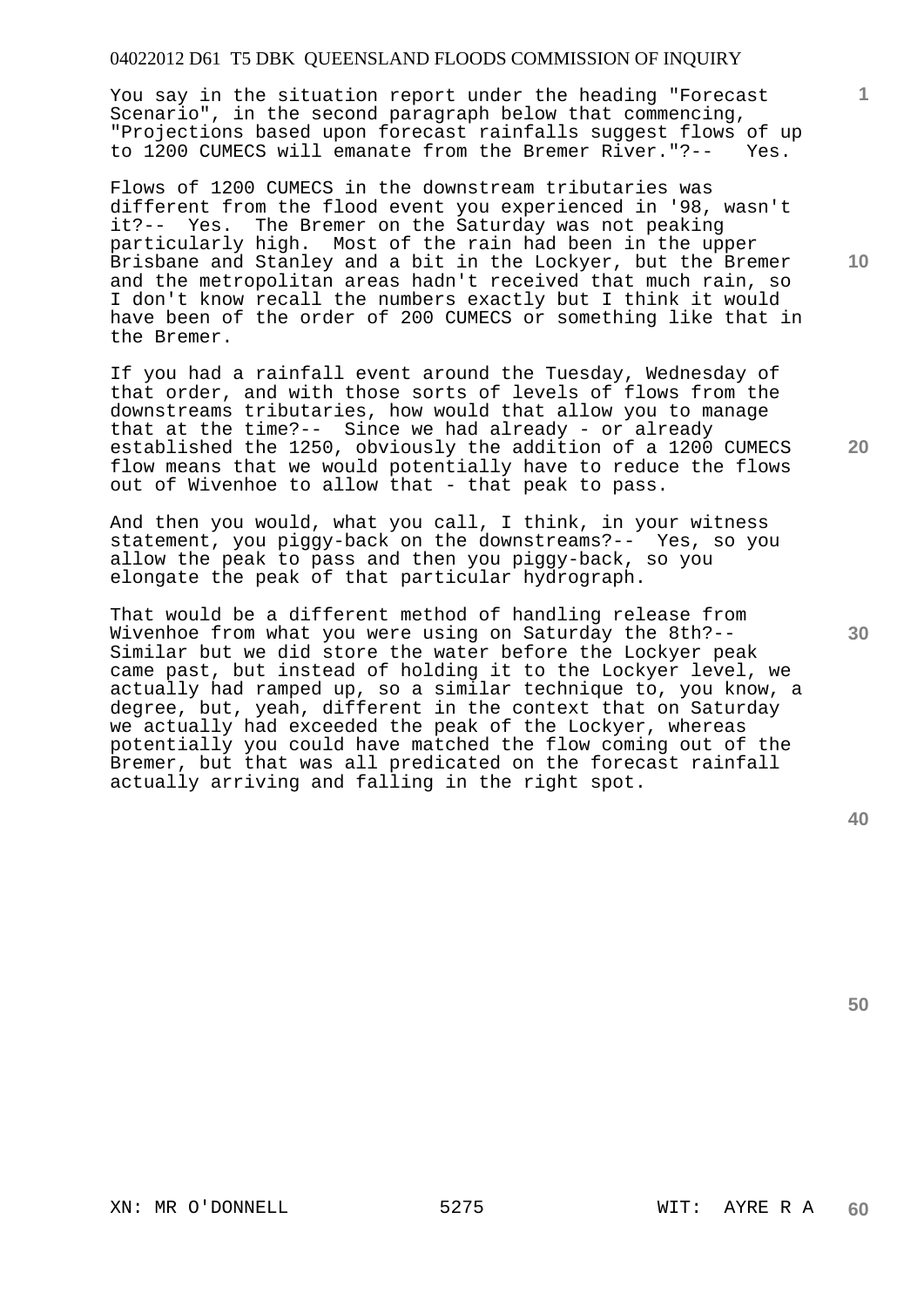Could I ask you also looking at this model, let's assume that the inflows from Saturday 3 p.m. onwards were as per the model?-- Yes.

-----at the time you were doing the model. The level in Wivenhoe is, if we are look in your Situation Report under the heading "Wivenhoe - full supply 67", you record at 6 p.m. the level was 68.65?-- Yes.

So, it's 150 millimetres above the 68.5 level?-- Yes, it hadn't - or hadn't exceeded that threshold by very much, no.

About 150 millimetres, or six inches in the old measurement?-- Yes.

So, you are then releasing 1250 CUMECS per second?-- Yes.

At that rate of release, if the inflow is slow - the inflow as to Wivenhoe is slow as per the model-----?-- Yes.

-----there's a good likelihood that the lake level will fall back below 68.5?-- Yes. Once, well, the inflow and outflow equalise, obviously the lake will remain constant, but if your releases are higher than your inflows, the lake level will drop.

And if that occurs, you are back in W1?-- Yes, you'd fall back, and indeed the recorded water level over Saturday night on both Somerset and Wivenhoe did drop.

On this model - should this model come to pass - can you estimate when the lake level will fall back below 68.5?--<br>Yes. That would be incorporated in the Gate Operations That would be incorporated in the Gate Operations spreadsheet.

And can you tell me what that is?-- Not from that particular plot. You'd have to look at the lake level plots, effectively, but it would have been some time late Sunday, I guess.

And then if the rainfall came with the inflows on Tuesday or Wednesday increasing the lake level, if it goes back above 68.5, you're back in either strategy two or three?-- Yes, that's correct.

All right, thank you. You can close that up, thanks. Could Mr Ayre see, please, Exhibit 1053? Now, it's the email on Saturday, the 15th at 9.10 p.m.. I have just one brief question about this. If you scroll down the email to the event decision making columns - that's it, just up a little bit for us, please - if you look on the entry for 3 p.m. on Friday, the 7th, commencing "Wivenhoe releases commences"-----?-- Yes.

-----Mr Callaghan put to you the reference in the opening in the first line there was to operational strategy W1 in use?-- Yes.

XN: MR O'DONNELL 5276 WIT: AYRE R A

**30** 

**20** 

**50** 

**10**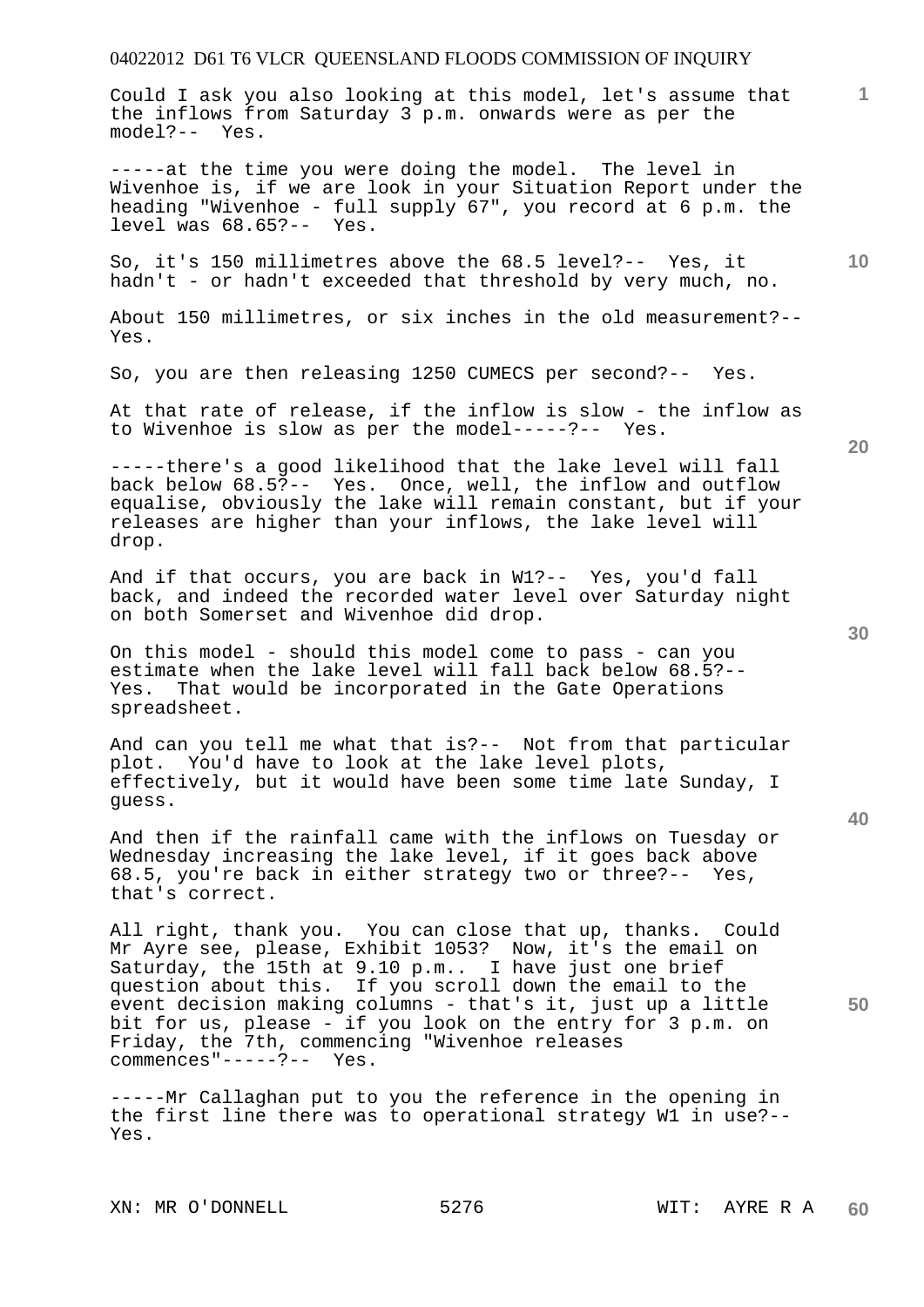And you agreed with that?-- Yes.

Would you mind looking closely. I think you'll see it's a "W!"?-- Yes, I'd agree with that, yeah.

Thank you. You can close that up, thank you. You were asked a number of questions about Saturday, the 15th, what you did, the documents you sent, and at transcript 5202 line 20, you said that you were fatigued on that day?-- Yes. That  $was---$ 

Can you elaborate on that, please?-- Well, that was the first day I had actually had off in 10 days of operations. So, I'd done a series of night shifts from the Sunday night through to the Friday night. The first time I went home was actually the Friday morning after I finished that shift. Saturday, I was scheduled to be off for the entire day, but I was called back to the flood room for the 2 o'clock teleconference. So, I was feeling still pretty fatigued at that time, as I recall.

How much sleep had you had over the previous few days?-- Oh, I would have been lucky to have had about 20 hours sleep in the week from Sunday to Friday.

All right. Now, can I ask you something else - or moving to another topic. You know there is a question whether the flood engineers in fact applied W3 in use over the weekend, Saturday and Sunday-----?-- Yes.

-----and there's an issue about that? I want to now sidestep that issue and what I'm interested in doing is analysing the prevailing circumstances over those two days, and if we assume that W3 was the strategy in use from 8 a.m. Saturday morning just assume that - assume someone's written it in the log book, "W3 now in use."-----?-- Yes.

-----I want to consider were rates of release in fact adopted appropriate in a strategy W3 situation; are you with me?-- Yes.

So, I want you to walk us through what were the circumstances applying inflows to the lake, lake level, rainfall forecast, all those considerations and address were the rates of release that were adopted in fact appropriate to a W3 scenario-----?-- Okay.

-----as from that 8 a.m. Saturday morning. Could you take us through that? You've got the Flood Report there?-- Yes.

You also have the Situation Reports. Is an appropriate place to start by looking at the lake levels - the changes in lake levels, the changes of inflows and outflows recorded in the Flood Report?-- Yeah. It's section 9 of the dam inflow and flood release details.

Yes?-- That's where I'm at.

**10** 

**1**

**30** 

**20** 

**40**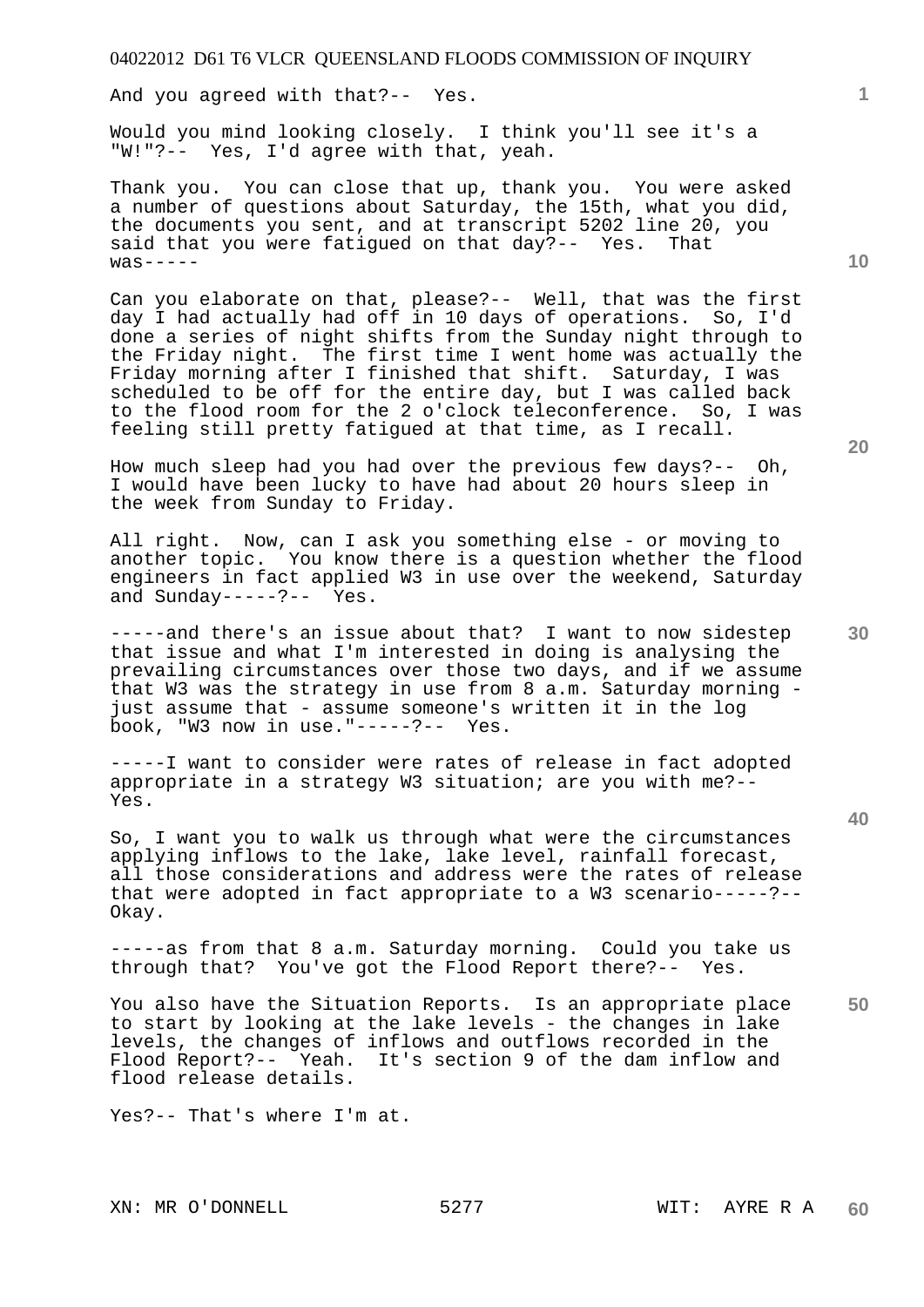COMMISSIONER: Mr O'Donnell, I don't propose to stop you doing this, but can you do it as expeditiously as possible because I suspect you're going to want to do it with every witness and it takes time. So, as quickly and succinctly as can be achieved, please.

MR O'DONNELL: Yes.

**10**  COMMISSIONER: Thank you. And I put everybody else on warning I don't propose to let the exercise happen twice. So, this is the one time it's going to happen with this witness. Thank you.

WITNESS: So, starting at 8 a.m.-----

MR O'DONNELL: Yes?-- -----the lake level had just exceeded 68.52. It is 68.52.

And the total rate of inflows from the second column to the right we see is 1515 CUMECS?-- Yes.

And the rate of outflow is 927 CUMECS?-- Yes.

Right?-- So, inflows are still exceeding outflows. My expectation is the lake level will rise, but the outflows are less than the inflows. I think that's an appropriate rate of release.

All right. Well, what's happening with rain both present and forecast?-- I'd be using John Ruffini's Situation Reports that was issued in the morning in terms of a summary of the rainfall that had just occurred. So, John indicated over a Friday night - or over Friday to that point in time widespread falls of 20 to 40 over the North Pine. Somerset and Wivenhoe had received isolated high totals of 70 in the upper reaches, but there'd been no significant rain in the last 12 hours. So, I suggest those flows that we're seeing are probably the results of the rain that's already occurred. He's got an outlook, which says: "Light rain at times, five to 15 millimetres higher on the coast." So, my expectation for the upper Brisbane would be that that would be towards the lower end of that number and obviously the outlook - the four-day outlook is for some significant rain ahead.

And the action taken is to increase releases up to 1247 CUMECS by 2 p.m.?-- Yes.

And was that appropriate in applying W3?-- Well, I believe so because you're obviously releasing - increasing the releases to - going to match the inflows as estimated at that time. You're arresting the rate of rise of the storage. You wouldn't operate on that forecast rainfall. It is a potential threat, but it hasn't materialised yet, so you're dealing with the volume of water in storage at the moment.

And you said before you're increasing up to the limit of having a flow in Brisbane of 1600 CUMECS?-- Yes. So, you're effectively using the dam as a flood mitigator. It's

XN: MR O'DONNELL 5278 WIT: AYRE R A

**20** 

**40** 

**50** 

**30**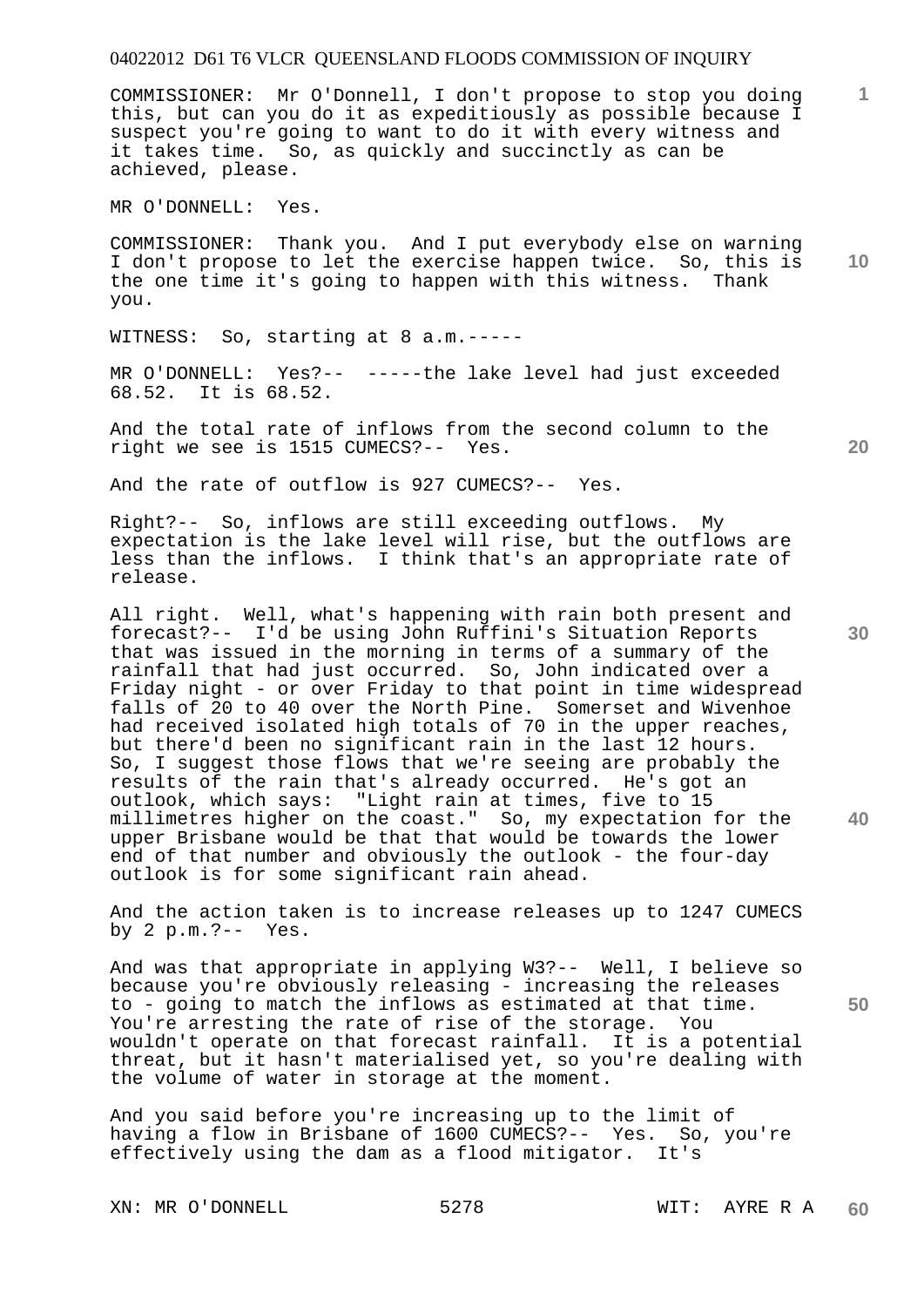providing that protection and limiting the damage as such.

All right. Well, let's move on then during the day - what occurs during the day. Do we see at page 1 - Flood Report, page 155 to 156 that the lake level rises slowly during that day until about 11 p.m.?-- Yes. Sorry, what time was that?

Till about 11 p.m. on the 8th?-- Yes. Okay. So, it effectively-----

And the inflows-----?-- Yeah, it effectively peaks at 68.65.

The inflows also rise until about 2 p.m. on the Saturday. Then the rate of inflow starts falling?-- So, there wouldn't have been a lot of rain on the catchments. Effectively the streams - upstream are now receding. So, at that point, your release rate is in excess of your inflow. So, my expectation, yeah, the lake level starts have now dropped.

**20**  Which it did as from about 11 o'clock on Sunday night?-- Yes.

And it continues falling until about 0 o'clock on Sunday morning?-- Yes.

Now, the releases were steady at about 1240 CUMECS until about 1 o'clock Sunday morning-----?-- Yes.

-----when the releases are increased-----?-- Yes. The gate opening there, yeah.

-----up to about 1330? Now, was that an appropriate step in a situation where W3 applied?-- Yes. If the upstreams are receding and also if the downstream tributary streams are receding, if you want to maintain that 1600 CUMEC flow, then obviously you've have to increase the release out of Wivenhoe to compensate for the drop in the downstream tributary flows. So, effectively, you're allowed to - well, you're releasing more to make sure you keep a constant flow in the mid Brisbane.

Should the releases have been greater in a W3 situation in the circumstances then prevailing?-- Oh, I wouldn't have thought so because you're controlling the lake level. In fact, you're draining the dam at that point in time. So, I think it is an appropriate level to be working in.

What about the weather forecasts - or the forecast rain?--Well, the forecast rain is indicating rain building on the Sunday. So, it's saying: "Widespread rain with totals of 50 to a 100," and that's reflected in the increase in inflows from about 2 a.m., I suppose, on the 9th. So, there were some falls in the upper - well, upstream of Wivenhoe in that early morning period.

All right. Well, as from about Sunday, 11 a.m., the lake level begins to rise?-- Yes.

**30** 



**50** 

**10**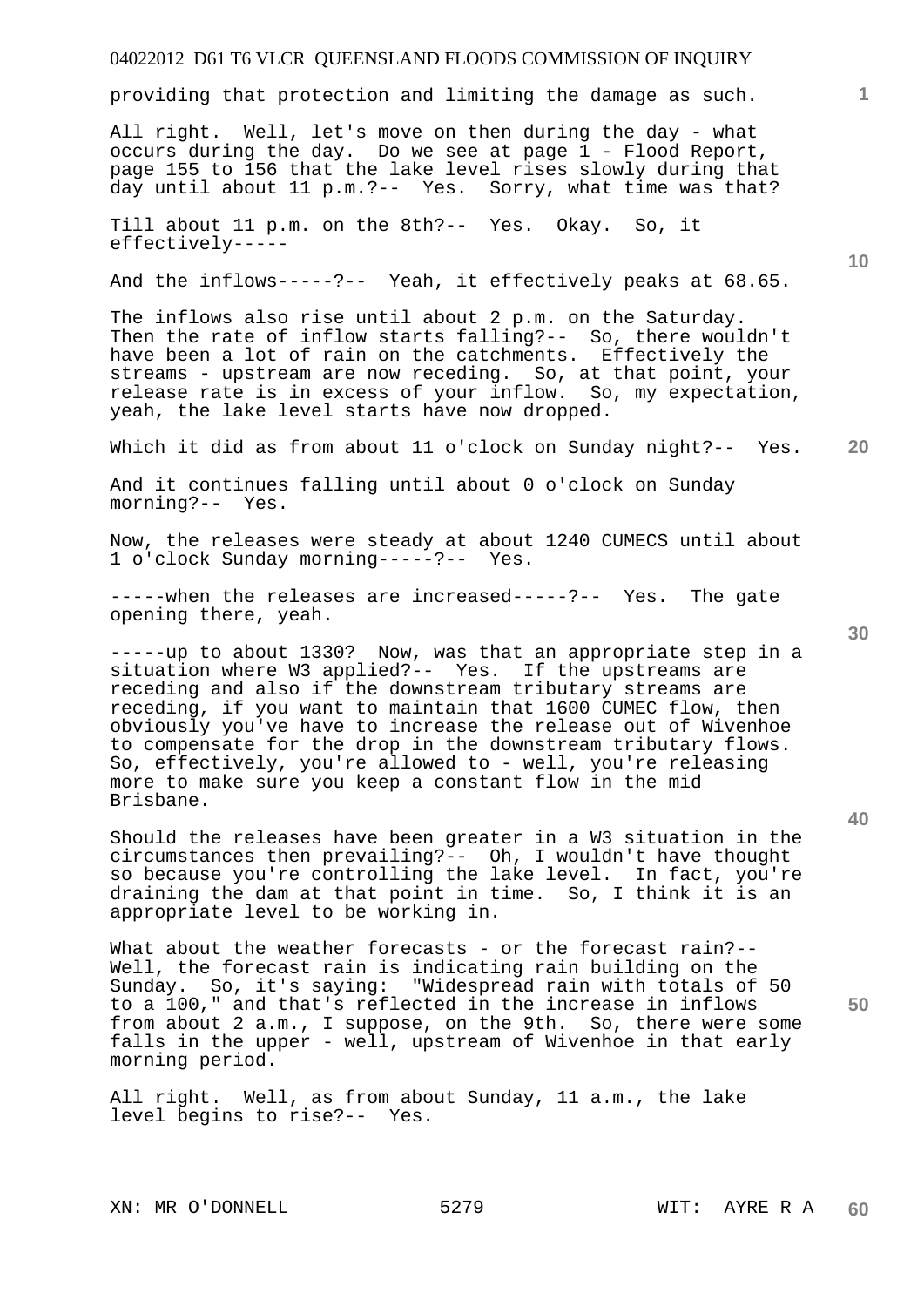And it rises pretty much for the rest of that Sunday, and the rate of inflows also increase?-- Yes.

Can you walk us through those, please?-- So, do you want me to pick a particular point in time or - effectively, what's happening is obviously with the rain arriving, the inflows are increasing. So, as a consequence, the inflow rates exceeds the outflow rate, so the lake will start rising. So, again, the dam is operating in that - providing that flood protection side of things.

The rates of release are increased slightly?-- Yes.

Do we see that?-- Yes, they're increased during the course of the day - it looks like about midday - and then again it's oh, it is a gradual increase over the afternoon.

All right. Should the releases have been greater if W3 was the strategy we're using?-- Well, I guess there's a couple of considerations, I suppose, is knowing - well, since I know that the high-level bridges are open, I wouldn't be trying to make too much more in terms of releases. This table doesn't actually tell us what the Lockyer is doing at that point in time. So, without knowledge of what the Lockyer is doing, it would be hard to say whether you could actually increase the releases at that point in time.

Well, let's look at all the evidence?-- Okay.

You've got the balance of the information there if you want to access it?-- Well, yes, we'd be considering increasing the releases on the basis of the fairly large increases in inflows, but to make a determination, you would have to know what was happening downstream as well.

All right. You don't have that evidence there?-- I can go to Schedule 1 of my supplementary statement. I know where the data is in there. So, throughout Sunday evening, the Lockyer is starting to pick up again. It was down to about 200 CUMECS, but by midnight on Sunday night, the Lockyer was about 600 CUMECS. So, it's picked up again. With the 600 CUMECS coming out of the Lockyer, plus the release out of Wivenhoe, obviously the Mt Crosby Weir bridge is under threat at that point in time. So, until such time as you know that the bridges are closed, I wouldn't be increasing releases at that point.

Now, you came on duty at about 7 p.m. on the Sunday evening?-- Yes, I was recalled. I wasn't scheduled to come back in, but that was when I think certainly we all recognised that this event was building probably a bit quicker than we anticipated.

And you say in your second witness statement at paragraph 72 that the plan was to incrementally increase releases to about 2600 CUMECS by Tuesday?-- Yes.

Now, was that appropriate in a W3 situation?-- I believe so, yes.

XN: MR O'DONNELL 5280 WIT: AYRE R A

**10** 

**20** 

**1**

**30** 

**50**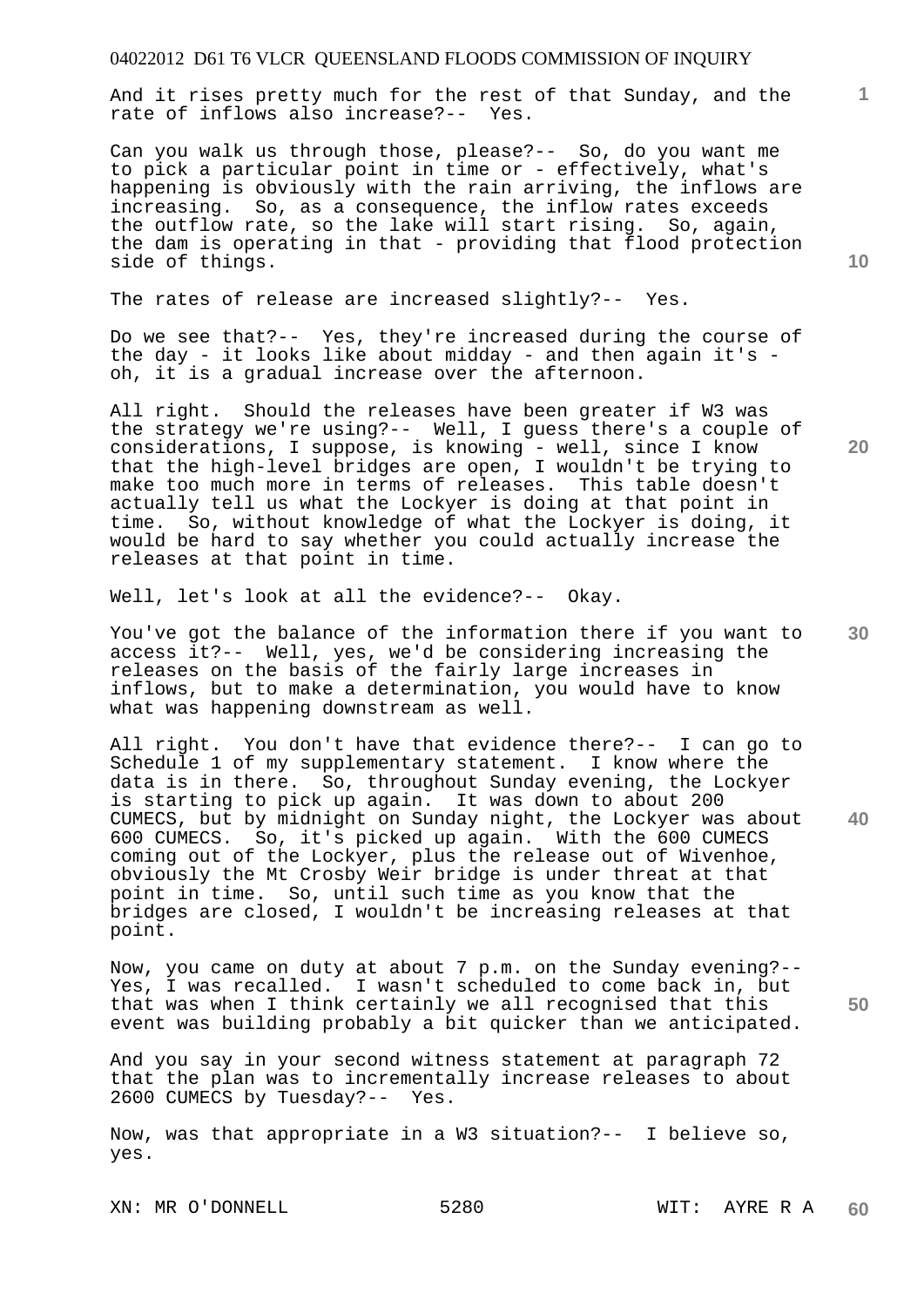**1** And why is that?-- Well, it's releasing - taking into account the downstream flows and maintaining the target flows at the locations as indicated in the manual. So, I think we were targeting the release rates at that point in time.

During that shift on the Sunday evening, were you conscious that the applicable - or the strategy being used was W3?-- Yes, I believe I was conscious, yes.

**10**  So, is it your evidence that on the assumption that W3 was applied on both days, the rates of release were appropriate?-- Yes.

All right, thank you. Thank you.

COMMISSIONER: Thanks. Mr Sullivan, I think I'll ask you to examine next. Are you ready?

MR SULLIVAN: Sorry, I didn't hear you.

COMMISSIONER: I was going to ask you to examine Mr Ayre next if you have questions for him.

MR SULLIVAN: Thank you very much.

MR SULLIVAN: Mr Ayre, could I take you to the Operations Procedure Manual, Exhibit 21, and page 22, thank you. Can I ask you to look at the bottom of that page at the second last paragraph?-- Yes.

You see that begins "Strategies are likely to change"?-- Yes.

Can you just read that paragraph to yourself?-- Yes.

Is it your understanding - or is it a correct proposition that in a flood event, the stages are not necessarily one after the other, that is, W1, 2, 3, 4?-- No, there is - it's possible to do so, but it's not necessarily the case. You will, generally speaking, be going to either two or three as such.

And you were asked some questions yesterday about transition, in a general way, possibly between W3 and W2; do you recall that?-- Yes, I do, yes.

And is it correct that, for instance, in an appropriate case, that if - and  $I'm$  not suggesting at the moment -  $I'm$  not talking about the January event itself-----?-- Sure.

-----but in a situation, for instance, where at Lowood the predicted peak is at 530 CUMECS-----?-- Yes.

-----and there may be a release of a 1,000 CUMECS from the dam-----?-- Yes.

**20** 

**40**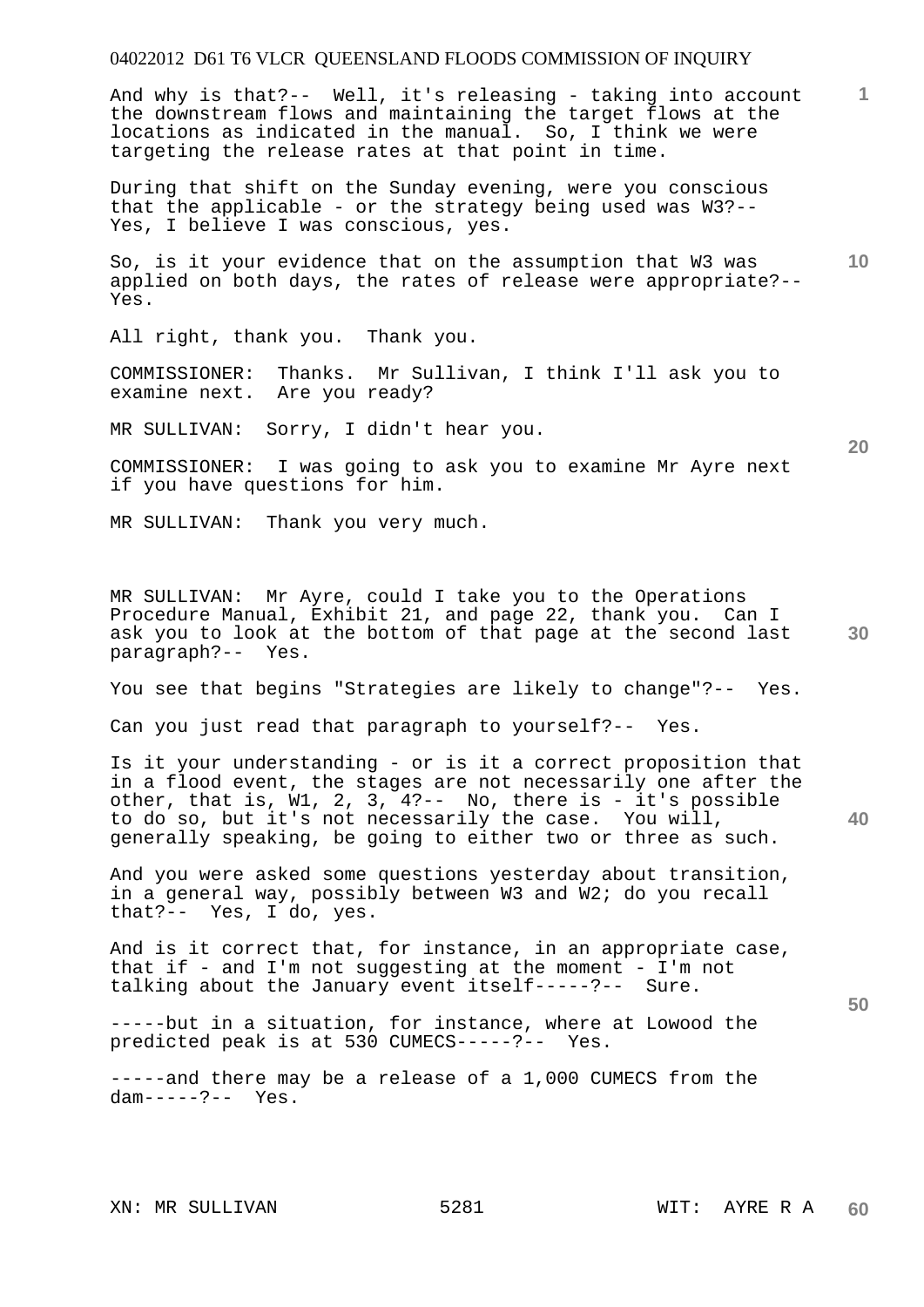04022012 D61 T6 VLCR QUEENSLAND FLOODS COMMISSION OF INQUIRY **1 10 20 30 40 50**  -----that there may be a larger predicted flow-----?-- Later in the event. -----later in the event?-- Yes. And whilst one may be applying earlier in the event a W3 strategy-----?-- Yes. -----circumstances may change later in the event which means it's more appropriate to have a W2 strategy?-- In terms of the fact that you are releasing below the naturally occurring peak, then, yes. Yes. So, that in this hypothetical situation, at one point in time, the naturally predicted peak is 530 CUMECS, but another point in time, there's a predicted natural peak of, for instance, 1600-----?-- Yes. -----or 1800?-- Yes, in that sort of situation, that scenario could apply. And that you have to, in that scenario, deal between the W2 and W3 situation as the flood event develops?-- Yes. And as you get more information?-- Indeed, yes, and bearing in mind the priority of the objectives as well. Yes. So, with that understanding, there are scenarios where it is appropriate to move from a W3 to a W2?-- Yes, I believe so, yes. Could the witness be shown Exhibit 1047, please? Now, I believe you were shown this before. This is the Situation Report at 6 o'clock on the 8th of January 2011-----?-- Yes. -----and could I have it on the screen on the second page, please, where the heading is "Wivenhoe Full Supply Level 67 Metres AHD". Thank you. Now, you've been asked about - well, sorry, could I take you down now to towards the bottom of that where it's got the forecast scenario based upon mid-range rainfall forecasts?-- Yes. And you've been taken on a number of occasions to those two paragraphs. Is it fair to say that what that's communicating to the engineer who is coming on after yourself, that he or she better have a look at the Warrill and Bremer because there's a big potential in relation to expected rain?-- Yeah. I believe I was trying to draw attention to the fact that based on the rainfall forecasts available, that the certainly the Bremer system was - sounded like it could spring into action and produce a relatively large peak relative to the discharges or the release rates we were playing with at that point in time. And if an engineer looked at that and thought that is what it

was trying to communicate, that wouldn't be regarded as silly, would it?-- I would hope not, but I've got to admit it's fairly clumsy in its construction, but I hope the message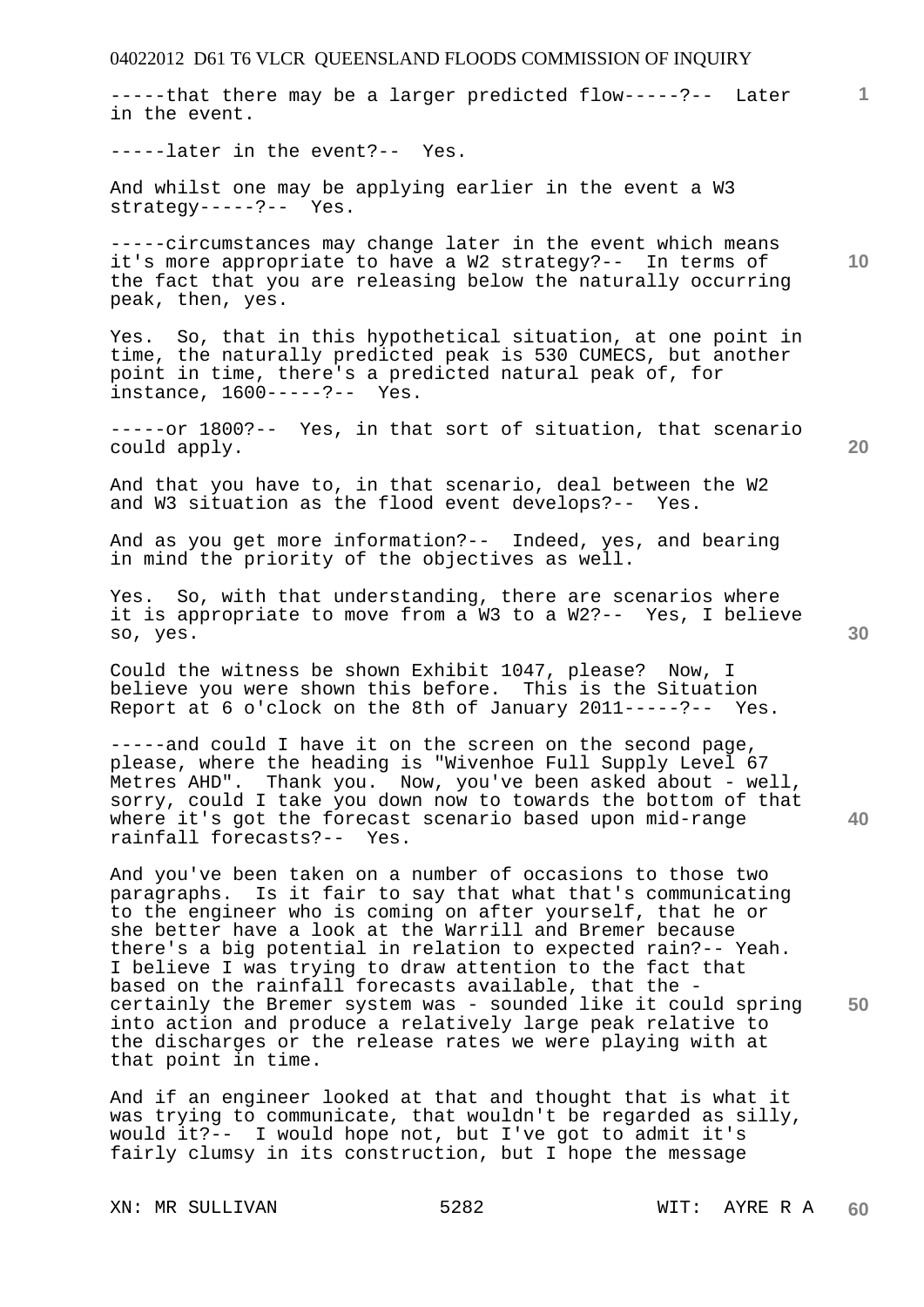would get through.

I think you gave some evidence yesterday in relation to the drafting procedures?-- Yes.

And is it correct to say that there were a large series of parts which Mr Tibaldi was drafting?-- Yes. John took the lead on a number of those.

**10**  And there were a smaller group of parts that another engineer was drafting?-- Oh, yeah. The sections were split between Terry and John and myself - yeah, John Ruffini.

But certainly less than what Mr Tibaldi had to deal with?-- Yes. And I guess the rationale was the modelling side of things, the data, that was the most labour-intensive sort of stuff to get organised compared to the words, so-----

And certainly Mr Tibaldi and Mr Malone, were they in a flood centre room somewhere?-- Yeah, Terry, John and myself, we were basically there full-time writing the report.

I was just going to ask you about that. You work at SunWater?-- Yes. My - well, I used to work at SunWater. My desk was on the same floor as the Flood Operation Centre, yes.

So, in that respect, you were near to where they were working?-- No, I was - for a large portion of the time the report was being put together, I was operating from out of the flood room. I was actually taken off line from my day job, as it were, to assist in preparing the report. Having said that, obviously the proximity of my work station meant that I was also dealing with matters that related to SunWater work at the same time.

Yes. Well, can I put it this way: you still had responsibilities for SunWater at that time, didn't you?-- I did, yes.

**40**  And to the best of your knowledge, Mr Tibaldi and Mr Malone had been put specifically full-time in relation to the drafting?-- Yeah. I believe they were taken off their ordinary duties and dedicated to that task.

Thank you.

COMMISSIONER: Thanks. I think we'll - you're finished, are you, Mr Sullivan?

MR SULLIVAN: I think so, yes, Commissioner.

COMMISSIONER: I think we'll take the lunch break now before we come back to you, Mr Burns. 2.30.

THE COMMISSION ADJOURNED AT 12.58 P.M. TILL 2.30 P.M.

**1**

**20** 

**30**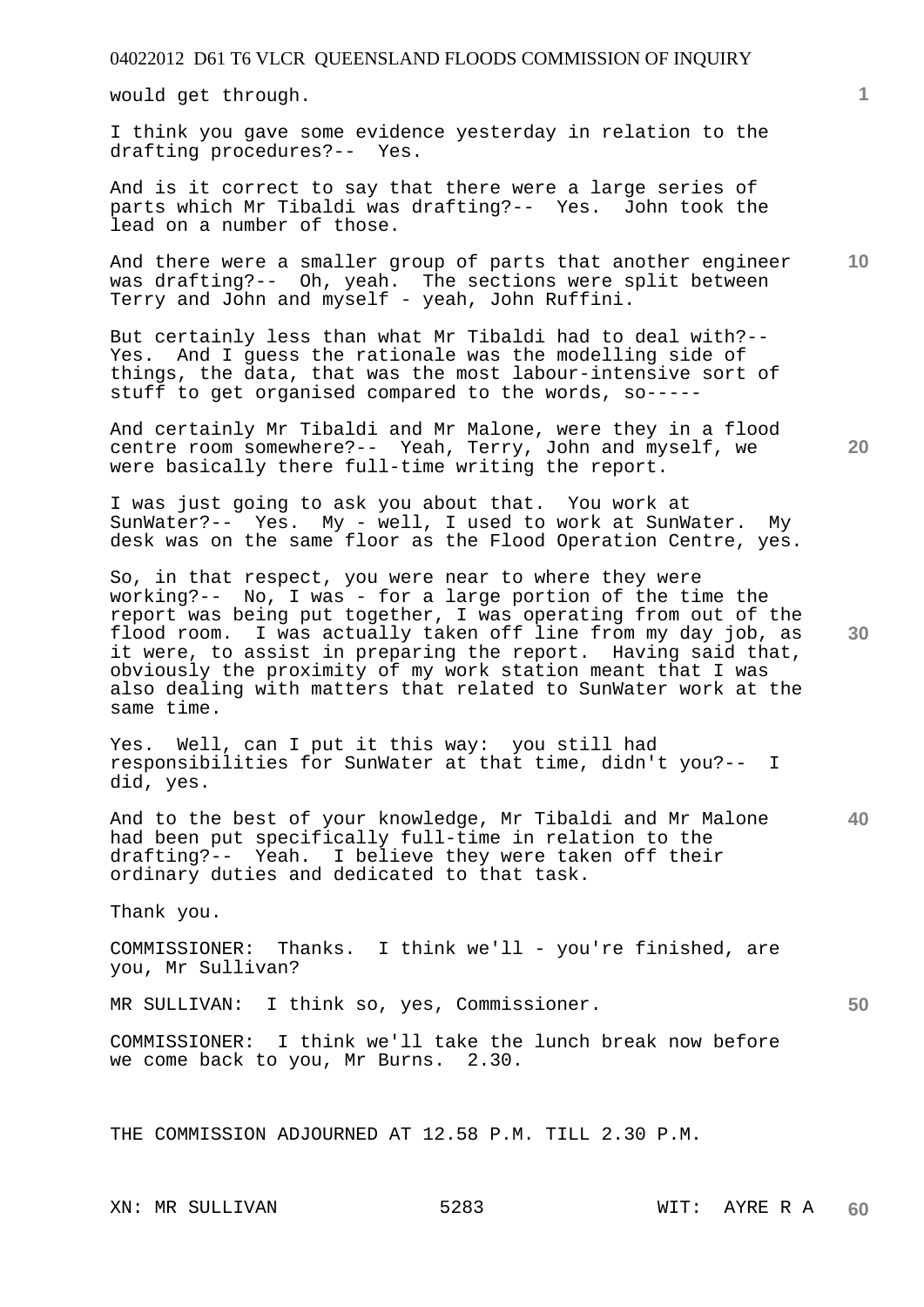THE COMMISSION RESUMED AT 2.30 P.M.

ROBERT ARNOLD AYRE, CONTINUING:

COMMISSIONER: Mr Burns.

MR BURNS: No questions.

COMMISSIONER: Thank you. Mr Ambrose.

MR AMBROSE: Your Honour, I tender the requirement from the Queensland Flood Commission of Inquiry to Mr Ayre dated the 25th of January 2012.

**20** 

**50** 

**1**

**10** 

COMMISSIONER: That will be Exhibit 1055.

ADMITTED AND MARKED "EXHIBIT 1055"

**30**  MR AMBROSE: And the requirement to provide a statement to the Commission addressed to Mr Ayre of the same date.

COMMISSIONER: Are they not one and the same?

MR AMBROSE: The requirement identifies the Executive Summary and the other three parts that he has to address. The first is a requirement to deliver all correspondence, et cetera.

```
40 
COMMISSIONER: All right. The requirement for delivery of 
correspondence is 1055. The other requirement is 1056.
```
ADMITTED AND MARKED "EXHIBIT 1056"

MR AMBROSE: Could I ask you to be shown Situation Report number 9 for Saturday, 8th January 2011, at 1422 hours?-- Yes, I still have that.

That's the first Situation Report that you were the author of?-- On that shift, yes.

That's right. Yes, that's right, on that shift. I see that it's a little bit different to earlier ones in that it appears to be addressed to the Dam Safety Regulator saying, "I have added you to the distribution list of the Situation Report for

XN: MR AMBROSE 5284 WIT: AYRE R A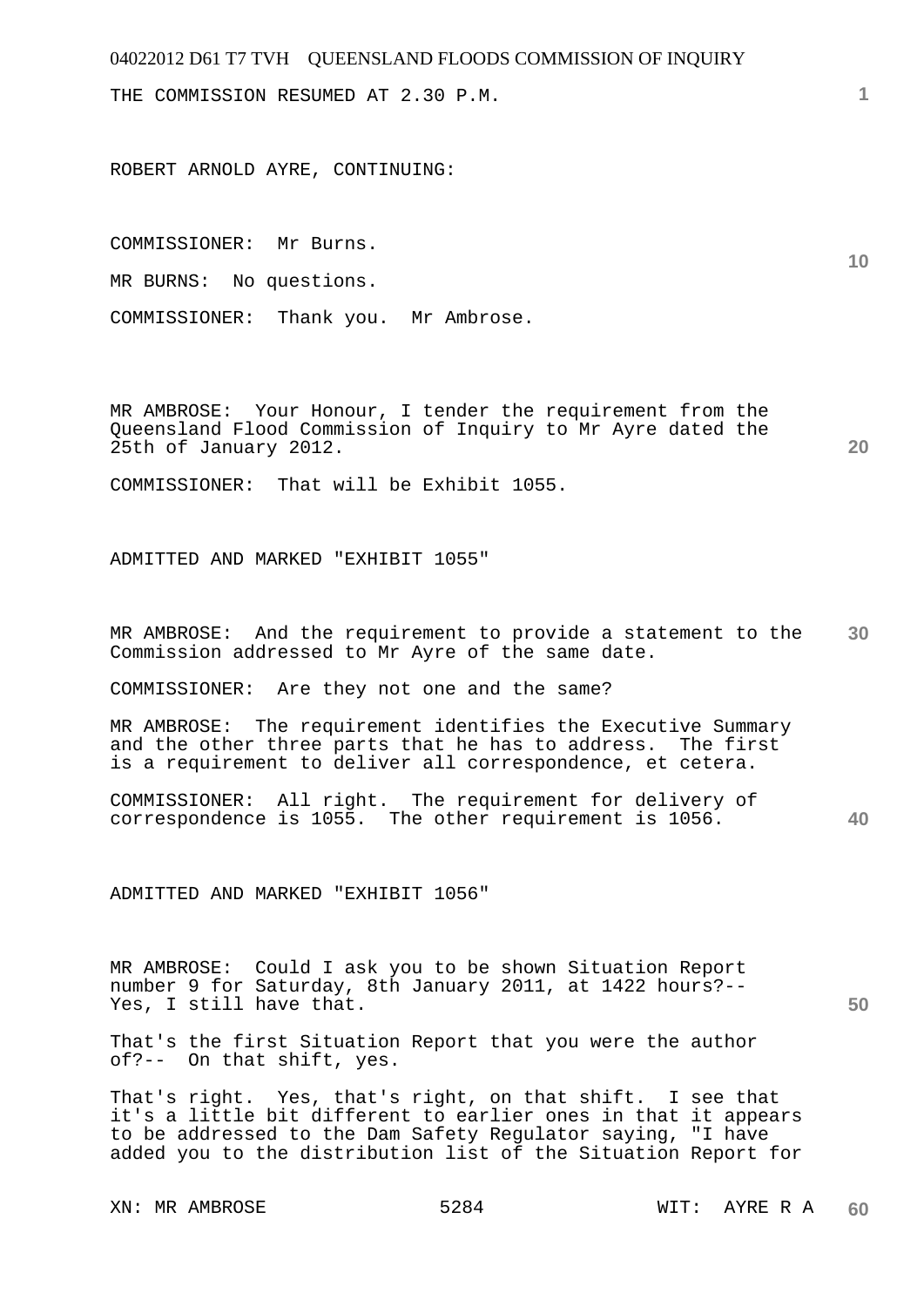SEQWater dams...Let me know if you do not wish to get this."?-- Yes.

You obviously wrote that?-- I wrote that, yes.

And it's new?-- It is, yes.

What motivated you to write that at that time?-- I believe the 11 o'clock Bureau of Meteorology four-day outlook had been just updated and is referenced below under the "Rainfall" section there. Recognising the fact that we already had flows in system, plus the outlook with some fairly substantial rainfall, it occurred to me that this particular event could actually become somewhat larger, so I thought it prudent to just advise the Regulator that this may be the case.

All right. Did you get a response?-- I don't recall, no.

Was the Dam Safety Regulator included in the list of recipients after that?-- Yes. I believe I added both Peter Allen and Ron Guppy to that distribution list.

When you were giving evidence, Mr Callaghan was asking you some questions about the consolidation of Situation Reports into one document; do you remember that?-- Yes.

As I made a note of your evidence, you said that that was all done at about the time of the drawdown or thereabouts?-- It wasn't necessarily - oh, there were Situation Reports but there were things like the model runs as well-----

That's right?-- -----that were included into the Flood Event Report, and I suppose in recognition that we'll need to be producing the reports soon after the event ends, so we just wanted to bring all that information together.

My note of your evidence was that took place on about Saturday, 17th of January, bearing in mind that the 15th of January was a Saturday. Were you intending to convey that this took place at about Saturday the 15th or Monday the 17th?-- Well, I think the process actually started probably on the Thursday preceding and extended, or possibly extended through the Saturday. I don't really recall the exact date, but it was in that time frame.

You were asked some questions by Mr Murdoch. Do you remember Mr Murdoch asking you questions?-- Yes.

About a document which was - if it can be brought up and shown. It's described as RD5 at page 1678. Now, you see that's the first page of that document?-- Yes.

And it's headed, "The Flood Control Centre Event Log."?-- Yes, that's the-----

No, no, no. That's the document that you were looking at when you were answering questions by Mr Murdoch?-- Yes, it was.

**10** 

**1**

**30** 

**20**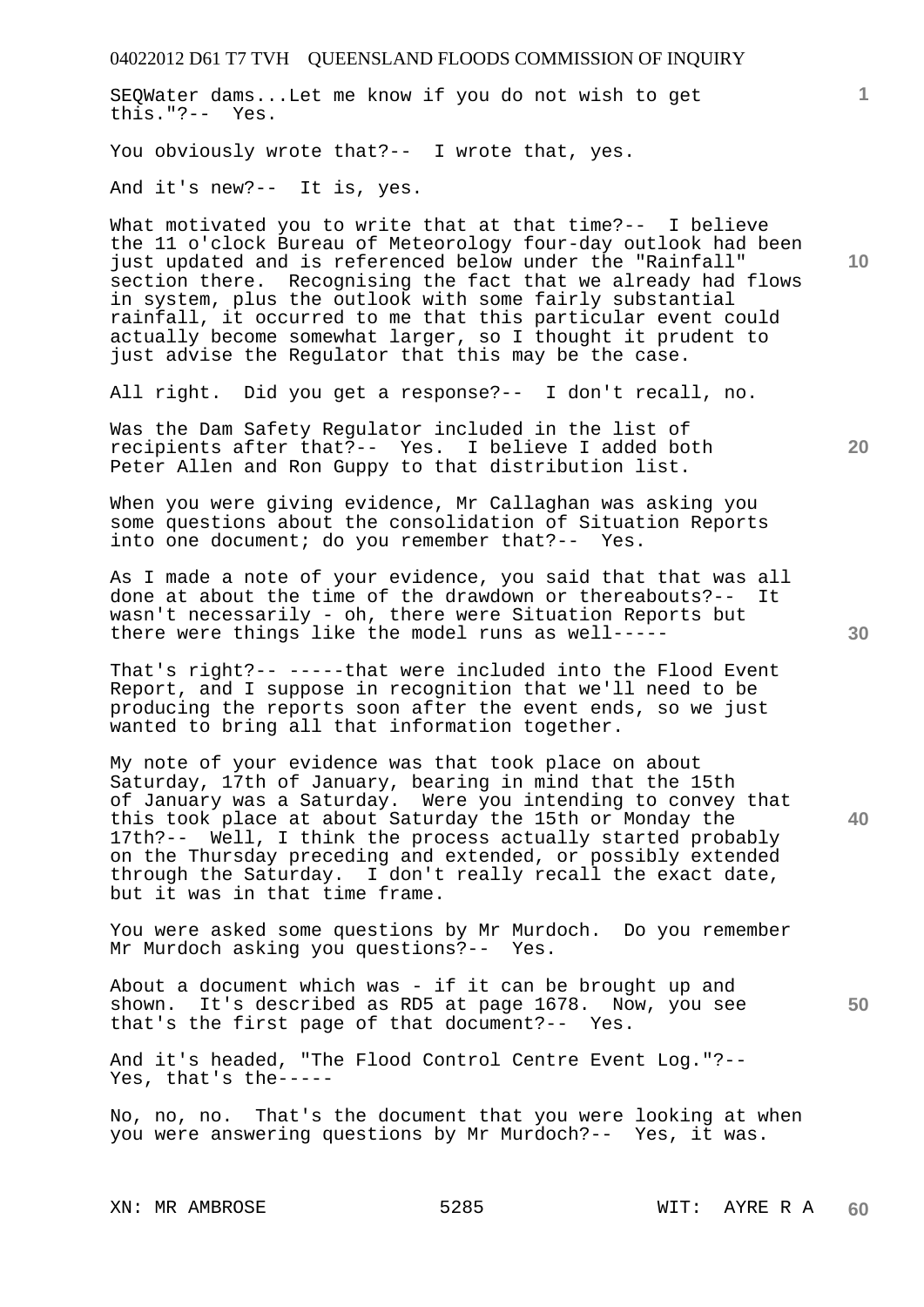Could we scroll down, please, to the bottom of the page. Just stop there. Can you see there's a cipher there, or a footnote on the bottom, "Procedure FLX 41107 Appendix 1"?-- Yeah.

Do you see that?-- Yes, I do. Yes.

Do you know what that is?-- That's a reference to the, or as it was in those days, the SunWater Procedure Manual for the operation of Somerset, Wivenhoe and North Pine dams.

When Mr Murdoch was asking you questions, you were describing what you described as a Strategy Summary Log?-- Yes.

Does this document come with any description which you can find of a Strategy Summary Log?-- No, I don't believe so.

All right. I want you to see Exhibit 1049, Annexure 10, which is the spreadsheet that you've annexed to your statement to this Inquiry?-- Yes.

Thank you very much. We can see that that's the e-mail that was sent at 6.57 p.m. on Saturday, the 15th of January?-- Yes.

Could we scroll down, please. Now, that document doesn't have a title being the same as on the title that you saw in the annexure that Mr Murdoch was showing you, the Flood Event Log?-- No, it doesn't.

And if we can scroll down please. Just stop there. Can you see the footnote on the bottom left?-- Yes.

That's the Strategy Summary Log (2)?-- Yes.

Is that the document that you were referring to as that Strategy Summary?-- I believe so, yes.

That's the document that you say had been created from the existing log and added to?-- I believe that was the source of the original data, yes.

And in the original Event Log, in column D, there was no reference to the, shall we say, directive or the Situation Report to evidence when a strategy with a W had originated?-- No, that seemed to be in addition.

Right. Could the witness be shown - I think it's the next exhibit which is the e-mail from Mr Tibaldi at about 9.15 that evening. I beg your pardon, it's 1053. No, it's not. Sorry, I don't know what exhibit number it is now. I want the e-mail which - you're way ahead of me. You have it up on the screen already. Thank you very much. Can we see the annexure please, the attachment, the full document? No, that's not it. Can we see 1052, please, and I hope I have this right. It commencing with an e-mail. So we're talking Exhibit 1052, it's an e-mail from John Tibaldi, the subject is, "Strategy Summary Log", and it was sent on the 15th of January at 7.51. Do you see that?-- Yes, to the duty engineer e-mail address,

XN: MR AMBROSE 5286 WIT: AYRE R A

**10** 

**1**

**20** 

**40** 

**50**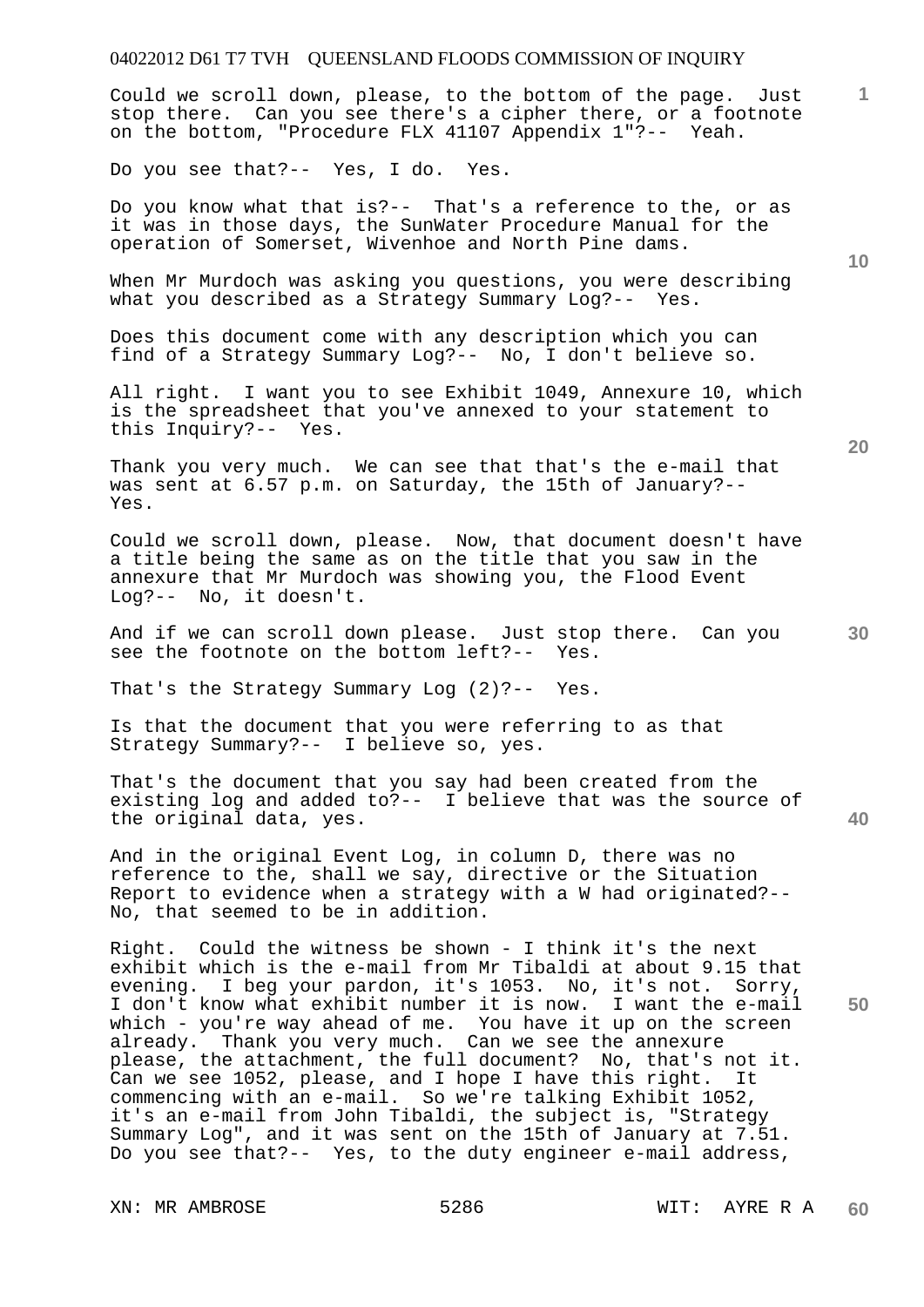yes.

That's right. Could we see the document, please. Now, that's another version, is it not, of the Annexure 10 to your affidavit which was the Strategy Summary Log?-- Yes.

Could we see the cipher down the bottom right, please, or footnote, whatever it might be called. Is there such a one? Is there a cipher down the bottom? Can we read the cipher down the bottom of each page, please. I want you to have a look at this document, please. I suggest to you this in fact is a copy of the e-mail with the annexure sent by John Tibaldi to the Duty Seq at 7.15 p.m. on the 15th of January 2011 where the cipher is readable down the bottom?-- Yes. The cipher being "Strategy Summary Log (3)".

All right. So what do the numbers Summary Log, what does the number (3) mean?-- Well, my interpretation is this is the third draft of that document.

The one that was Annexure 10 to your affidavit was number (2)?-- Number (2), yes.

All right. I tender that, may it please the Court.

COMMISSIONER: Exhibit 1057.

ADMITTED AND MARKED "EXHIBIT 1057"

MR AMBROSE: Now, you say, as I understand your evidence, that you didn't create that annexure to number 10 to your affidavit, that Strategy Summary Log?-- I don't believe so, no.

And the truth is, as you say, as I understand your evidence, you don't know who did?-- I don't recall, no.

So far as the entries that appear in column D where the titles - the W strategies - are identified and attributed to certain times, can you tell this Commission whether in fact you wrote those?-- No, I don't believe I wrote those.

You were taken by Mr Murdoch through a number of those entries and you identified where you thought they were wrong?-- Yes.

**50**  Do you have a copy of that Strategy Summary Log with you?-- The number (2)?

Yes?-- Yes.

Does that document in fact tell a reader where to look so as to make a decision about whether a particular W strategy took place?-- Well, I believe in the "Category" column towards the right-hand side, there is a description of the particular

XN: MR AMBROSE 5287 WIT: AYRE R A

**10** 

**30** 

**40**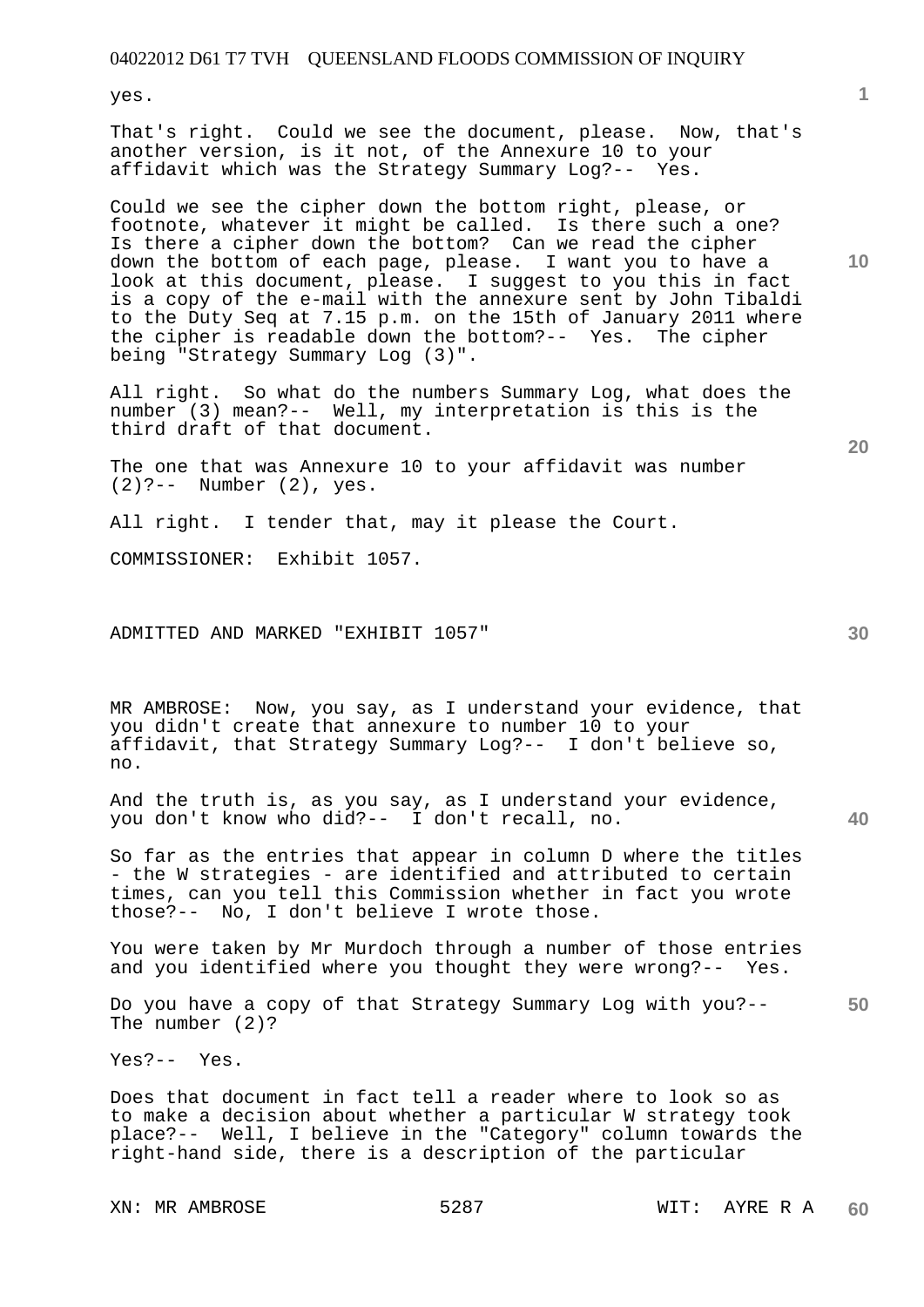piece of correspondence or Situation Report or directive. So it identifies that's the source of the labelling of the strategy.

All right. Can we go, for example, to the 8th of January 2011 at 8 a.m. Do you see in the "Category" section off to the right, there's a reference to there being a directive?-- Yes.

And then the second reference is "Strategy W1D"?-- Yes.

Now, to know what directive the author of this is referring us to, do we go across to the "Action" column in the middle and see that it refers to "Issue Wivenhoe Directive No. 4."?-- I believe that to be the case, yes.

All right. Can we go to Wivenhoe Directive No. 4, please. It's in Appendix L, page 5. If we read that, can we see underneath the various gate opening operations: "It is noted that the hydro will continue releasing 13 CUMECS", and then this: "At the completion of these gate operations, the dam will be releasing 1247 CUMECS."?-- Yes.

All right. Now, that doesn't mean anything to anyone unless we have the Manual of Operations, and if we have a look at page 26. Now, have a look at strategy W1C?-- Yes.

That refers to the lake level being greater than 67.75, but importantly the maximum release is 500 CUMECS?-- Yes, that's correct.

If, as per Directive 4, the gate operations will be releasing at 1247, it's suggestive from that directive alone that it couldn't be operating in W1C?-- No, that's correct.

So if we go down to the next strategy on page 26, W1D, we see that the maximum release is 1900 CUMECS?-- Yes.

And from that directive if the release is 1247, it is within W1D, is it not?-- It fits those conditions, yes.

What it doesn't fit is the lake level?-- Yeah, there's no reference to the lake level in the directive.

So if one is looking alone at the directive, one might be seduced into thinking that at that time you were operating in 1D?-- That's true, yes. That's my interpretation.

Can we take another example. The 7th of January at 12.34-----

COMMISSIONER: Mr Ambrose, isn't this dealt with in some detail in Mr Ayre's statement?

MR AMBROSE: It is dealt with in Mr Ayre's statement. I'm having him explain so that there's no doubt what it means.

COMMISSIONER: All right. Well, it would be unfortunate if you simply repeated what was in his statement, but I will leave it with you.

XN: MR AMBROSE 5288 WIT: AYRE R A **60** 

**30** 

**20** 

**40** 

**50** 

**10**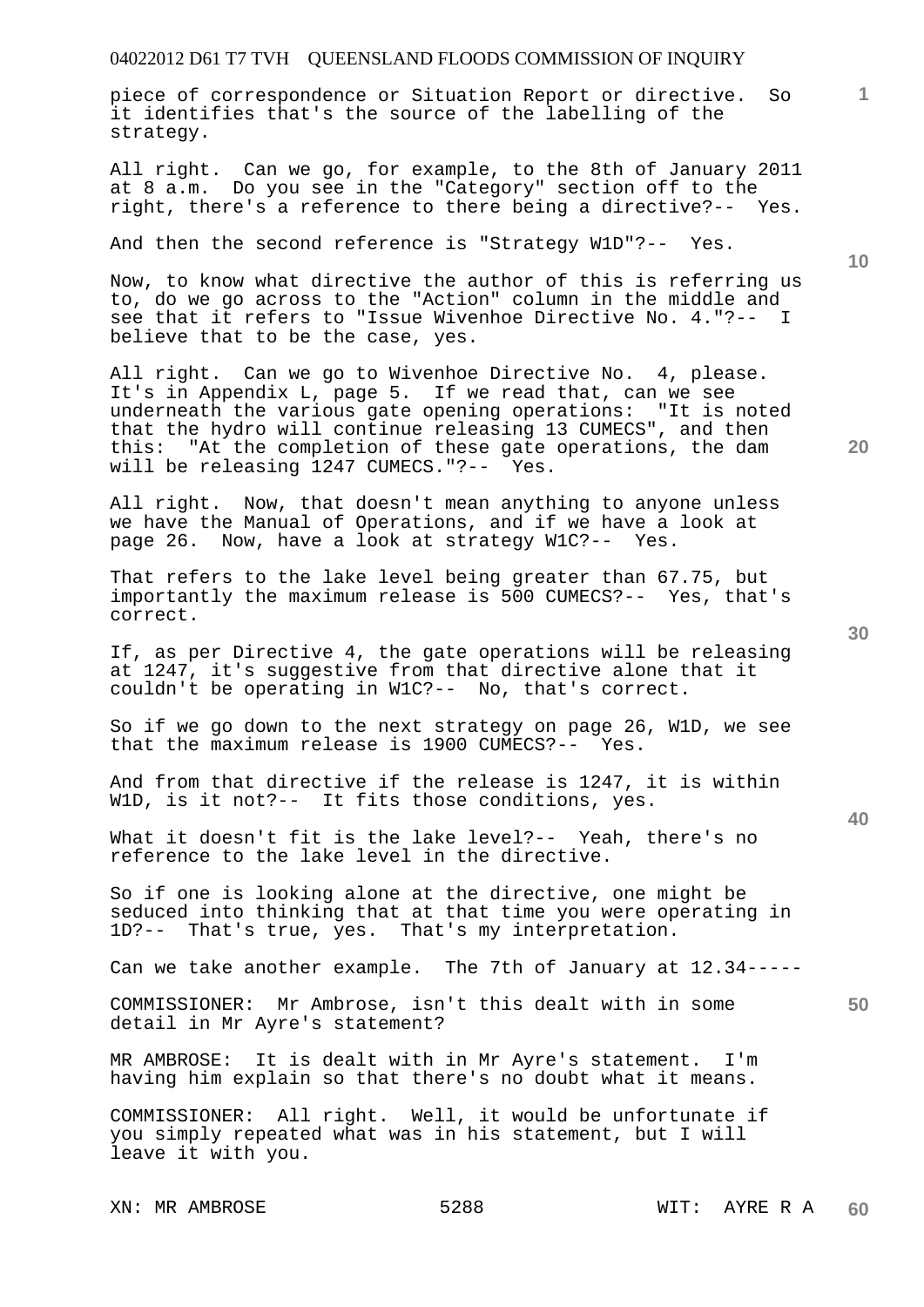MR AMBROSE: If your Honour is perfectly satisfied that you understand precisely what's in the schedule to his statement, I will not pursue it any further.

COMMISSIONER: I don't think it's complex. I don't think I have any difficulty understanding it.

MR AMBROSE: Thank you.

You were asked some questions about this choice, if you like, to move from W1 to W2 or 3?-- Yes.

Now, if the lake level is at 68.5 - I'm talking about the precise moment when the lake level reaches 68.5?-- Yes.

Does a flood engineer have the choice as to whether in fact he is in W2 or not?-- Well, on page 26 the note at the bottom indicates when the level reaches 68.5, you switch to strategy W2 or 3.

I know it says that. But I'm saying at the moment the lake reaches 68.5, can a flood officer choose something at that point to be in W2, or is it already dictated to him by virtue of whether the releases that have been made take it above or below the natural flow peak at Lowood and Moggill?-- That's right. The second condition needs to be met. So to be in W2, the releases have to be below the naturally occurring flood peaks.

So at the moment the lake reaches 68.5, is it already predetermined whether W2 is engaged, and it is if the releases are below Lowood and Moggill?-- Yes.

And you've no choice about that?-- No.

If in fact the releases are above the natural flow peaks at Lowood and Moggill, you've got no choice then either?-- No, you're directed then to W3.

So at no point when the lake reaches 68.5 does a flood engineer have a choice to move to W2. It's already determined for that flood engineer by virtue of the releases that have been set in train?-- Yes, I believe so.

If the releases that have already been set in train are below the natural flood peak at Lowood and Moggill-----?-- Yes.

-----then the flood engineer has the choice to remain in W2, I suggest to you, or to move to W3 if it's appropriate?-- Yes, and they do that by increasing releases above the natural peak, yes.

Can I ask you whether you were trying to convey that to her Honour when you were asked questions by Mr O'Donnell about those choices and you were saying "not necessarily"?-- Yes, I believe that would be the sort of context that I was talking about.

**10** 

**1**

**40**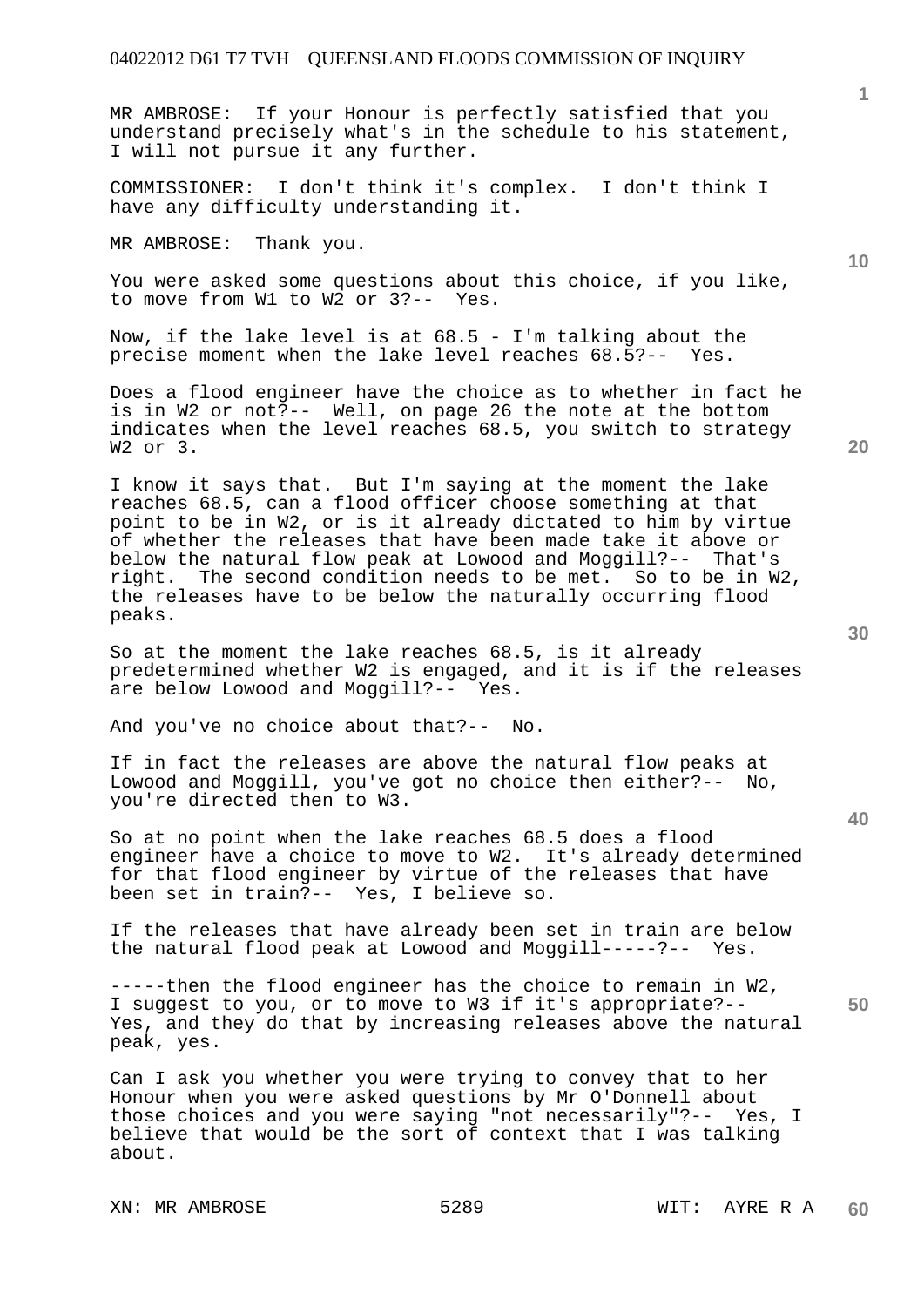It was put to you that the Flood Event Report was different to other statements that were made such as the summary by Terry Malone and the brief to the Minister, do you remember that?-- Yes.

Just dealing with Mr Malone's Strategy Summary at the moment - I beg your pardon, it's called "Summary of Manual of Operational Procedures", and it's Exhibit 1050. Now, this was created or sent, I should say, at 1.02 p.m. on Saturday, the 15th?-- Yes.

From Terry Malone to various people, including yourself?-- Yes.

And if we have a look at the document itself, please, the first page doesn't seem controversial, would you accept that?-- Yes. I think it's just background stuff.

The second page, the first bullet point sets out the W1 strategy by way of a summary, and it says: "Primary consideration is given ..." et cetera "... where the predicted water level is below 68.5", do you see that?-- Yes.

And then underneath that in italics: "This stage was exceeded at 8 a.m., Saturday, 6 January 2011."?-- Yes.

If we assume that that 6 January is in error and it should have been the 8th of January-----?-- I believe it would be, yes.

-----then does this appear to be the first time in, shall we say, chronological order, at 1.02 p.m. on the 15th, that anyone has attempted to write when W1 was exceeded?-- Yes, I would say so. Yes.

At 8 a.m. on a Saturday which we now know is the 8th?-- The 8th.

The next one is W2, and it speaks about it being the transition phase, et cetera, and underneath that there's italics: "This stage was exceeded approximately 6 p.m., Saturday, the 8th of January". Well, the date is right, Saturday, the 8th of January, but you would say that that's wrong in terms of it being exceeded at that time because we know what the release rates were in relation to the natural peak flows at Lowood and Moggill?-- Yes. Certainly being the duty engineer at that time I was aware of those two factors.

**50**  And then W3, we can read what it says there easily enough and then in italics: "This stage W3 was exceeded approximately 9 a.m., Tuesday, 11 January 2011."?-- Yes.

Can you make any comment about the accuracy of that?-- Well, I wasn't on shift as such, but I knew it occurred early on that Tuesday, so I would be, I suppose, persuaded by Terry that that's an appropriate time that that decision was taken.

XN: MR AMBROSE 5290 WIT: AYRE R A

**10** 

**1**

**30** 

**20**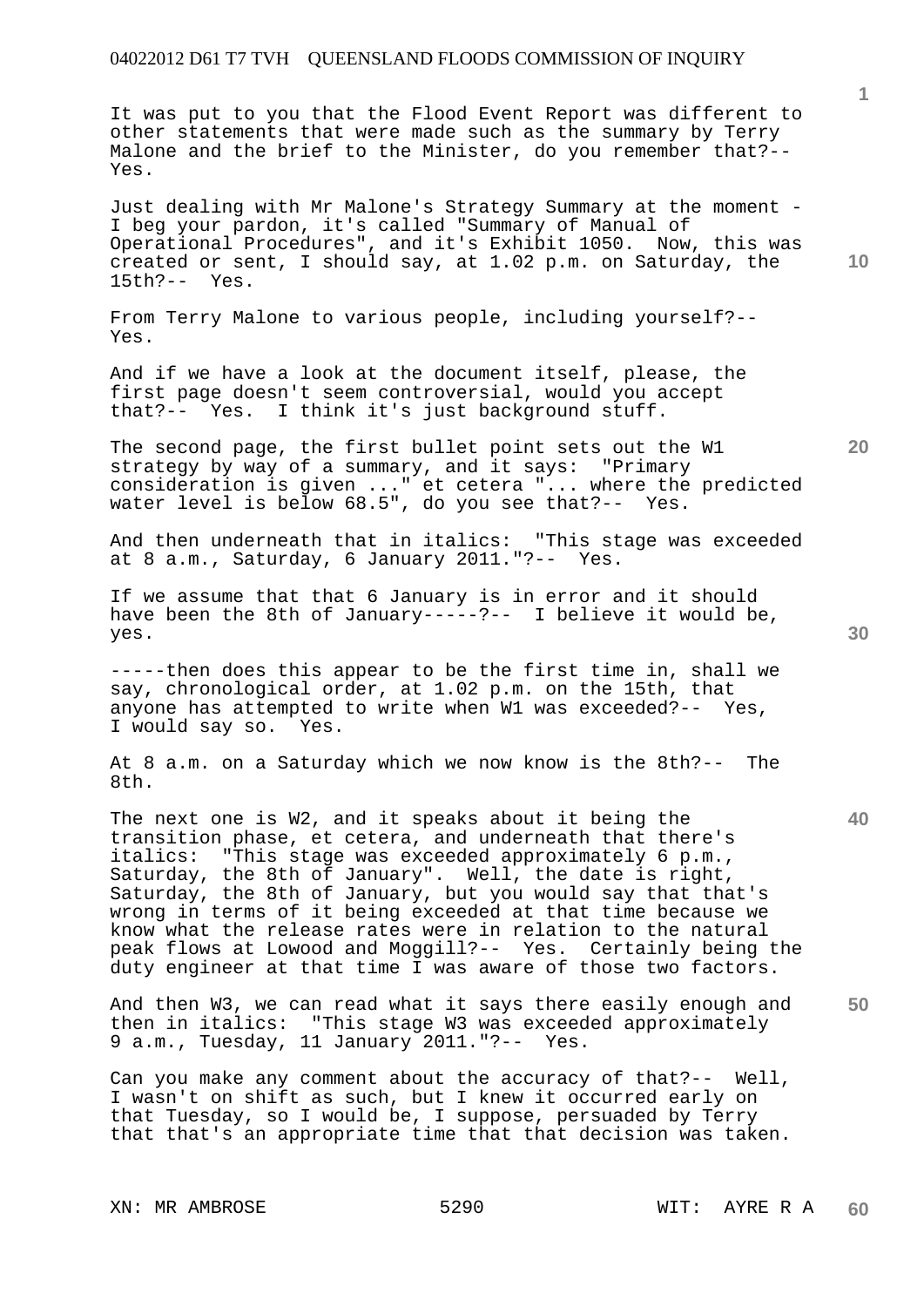All right. Now, at some time after 1.02 p.m. when this exercise appears to have been done for the first time-----?-- Yes.

-----we've got this spreadsheet summary that we've discussed, version 2, version 3, emanating at around about three minutes to seven, for example, on the one that you've got annexed to your statement?-- Yes.

That's in error, you say?-- Yes.

And it's a document that's created later in time apparently?-- I believe it to be so, yes.

And by the looks of it there appear to have been lots of fingers all over it?-- Yeah. I'm unsure who actually was responsible but, yeah, it could have been some - or a number of people's input, I suppose.

**20** 

**40** 

**50** 

**1**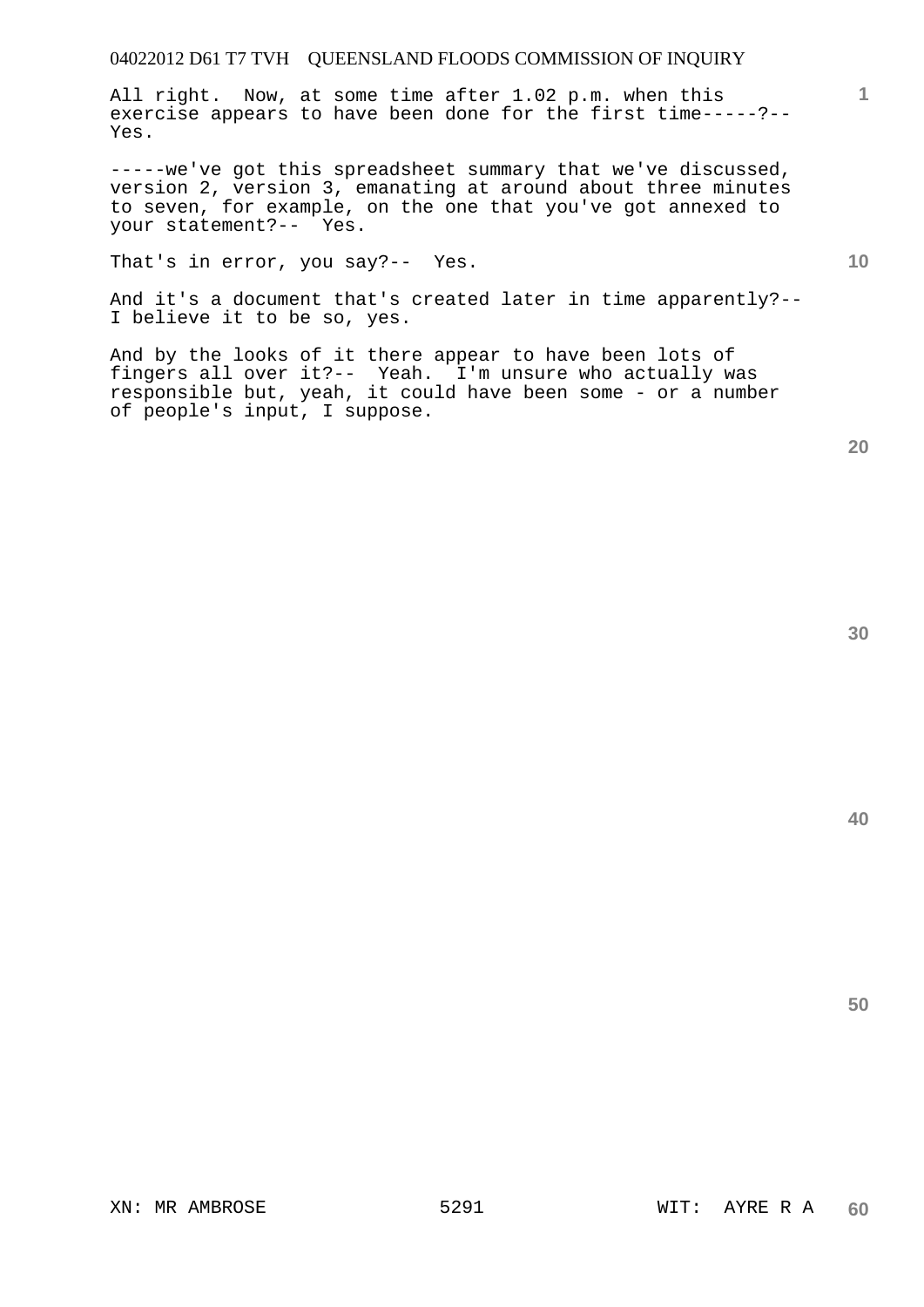It would seem as if the author of that spreadsheet, or I should say more precisely, column D of that spreadsheet where the attributions of the Ws are made, at the very least didn't have recourse to Terry Malone's email, the summary of the manual of operation or procedures?-- Yes, certainly there are inconsistencies between the two, yes.

You were referred to the report to the minister and, again, there were lots of hands involved in the creation of this document, weren't there?-- Yes, from what I know there were inputs from myself, Terry Malone, John Tibaldi who was the main collaborator of it, I suppose, Rob Drury and John Ruffini.

And in answer to the learned Senior Counsel assisting, Mr Callaghan, he asked you whether you considered it or read it and you explained that you didn't get it on the Saturday night?-- No.

You may have got it on the Sunday because you were on duty, and you probably read it, but you were more concerned with the accuracy of the Tuesday attributions of the strategy because that's what you worked on the day before, with the gate operational releases?-- Yes, that's the focus I had on the Saturday, yes.

In terms of the briefing to the minister insofar as the work that you did on that document for the Tuesday, are you satisfied that those entries were correct?-- I believe they're a reasonable reflection of what I had put together.

Your evidence has consistently been that at this distance from the event, you cannot now be confident that you're not reconstructing knowledge if you were to say that you had a conscious appreciation at 8 a.m. on Saturday the 8th that you were in W3?-- No, I suppose, you know, because it's a year since that's happened, and I guess in the last couple of weeks I've been looking at these periods quite closely. I believe if I said I was in W3, that being a reconstruction on the facts as I know them now, like I say, I have a distinct recollection of transition but I don't recall was that transition to 2 or 3.

So far as your description of it being a transcription is concerned, that's been consistently your evidence from the first statement I think you made to this inquiry?-- I believe so, yes.

Is the flood event report correct - true and correct?-- I believe it is, yes.

Have you misled this Commission in any way, shape or form?-- I don't believe I have, no.

Did you conspire with the other flood operation engineers to manipulate the facts and portray an inaccurate account of the operational procedures during the flood event?-- No, I don't believe we did.

XXN: MR AMBROSE 5292 WIT: AYRE R A

**10** 

**1**

**20** 

**30** 

**40**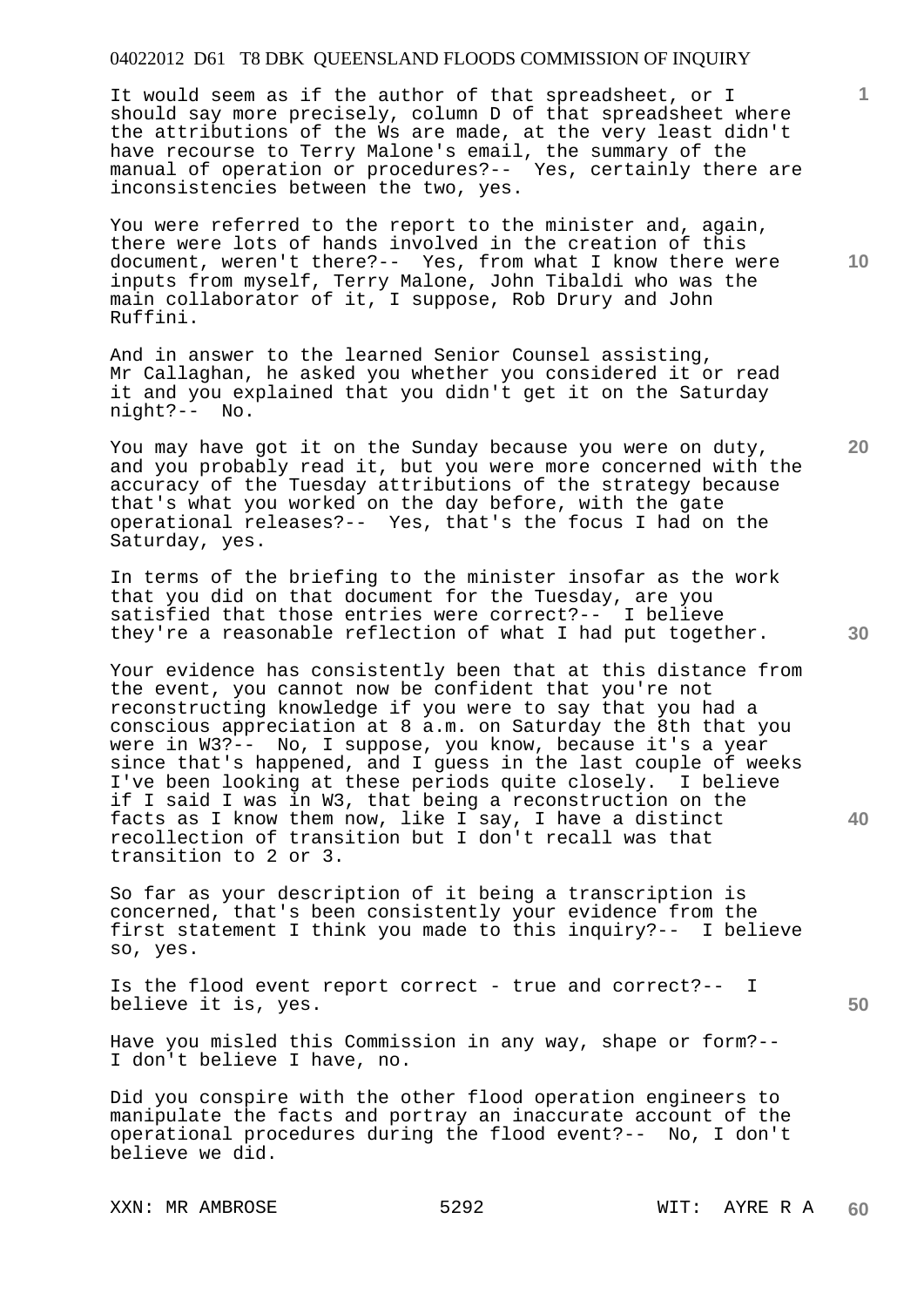Thank you.

COMMISSIONER: Mr Callaghan.

MR CALLAGHAN: A couple of questions about the so-called strategy summary document which you've been asked about today. I think it's annexure 10 to Exhibit 1049. If I could just recap on a couple of things you've said both yesterday and today. You say you don't recall who actually did it?-- I don't - well, in terms of the creation of the documents  $\alpha$ r-----

Yes, who created the document?-- I don't recall who that was necessarily.

You even allowed, I think, a possibility that you may have done some work on it?-- It's possible I - I may have copied the flood event log and made some suggestions as to how to go about doing things.

And I think you even suggested a short time ago that there could have been a number of people responsible for the creation of that document?-- Well, I'm not sure if the flood officers or - and Rob Drury, necessarily, they may have collaborated on it; I don't know. I just don't recall because I was focused on the gate operations spreadsheet for the Tuesday.

Well, can I just bring you back then to some answers you gave Mr Murdoch because, as I understood your evidence to him, you clearly suggested that it was, in fact, prepared by a flood officer, did you not?-- Well, my - my thoughts are I probably would have delegated that job to somebody like a flood officer.

You probably would have delegated it to someone like a flood officer?-- Well, I can't physically remember who I talked to when I said - was tasking that particular thing to do. It could have been Rob Drury, it could have been Al Navruk or Dave Pokarier. I just don't recall.

All right, well, we have those names but do you now recall actually tasking someone to do it?-- I believe I would have been involved in that discussion. I don't know who came up with that suggestion. It could have been - again it could have been John Tibaldi, Rob Drury or myself. I don't know.

Well, are you at least able to say that it was one of you or-----?-- Yes, obviously it would be one of us but I just don't recall specifically who that was.

All right, can I take you back to some other evidence you gave this morning when you said words to the effect of, "We said, 'Here's copy of the manual. Have a go.'" Do you recall giving that evidence on oath this morning?-- Yes, I do, yes.

XN: MR CALLAGHAN 5293 WIT: AYRE R A

**1**

**20** 

**40**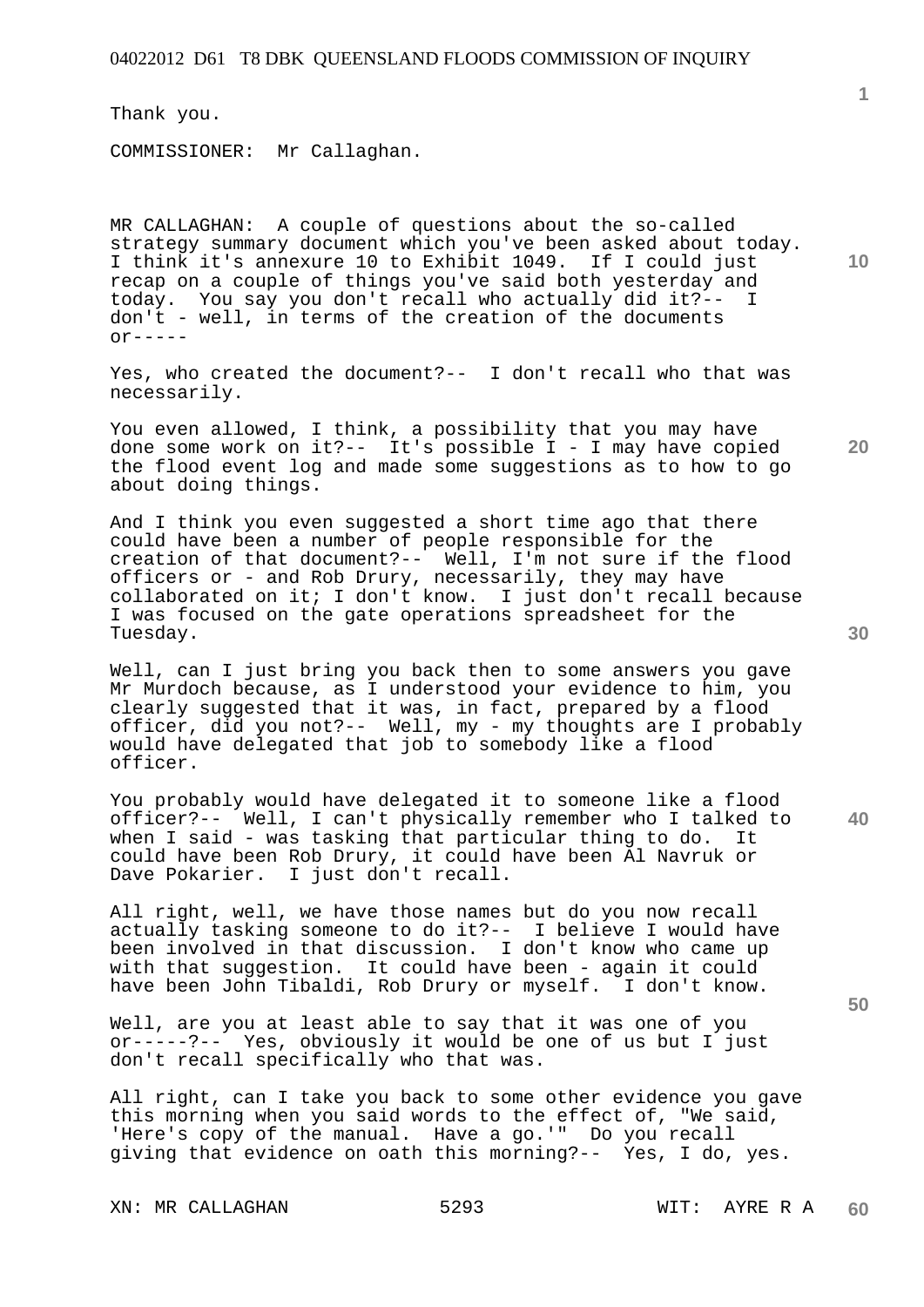Was that an actual recollection of something that occurred?--Well, somebody obviously instructed the person to do what they did, but I-----

When you gave that evidence on oath this morning, when you said, "We said, 'Here's copy of the manual. Have a go.'", was that an accurate recollection of something which actually occurred?-- No, that's probably a reconstruction.

Thank you. You also said this morning that you believe that it was worked on for an hour or so, or words to that effect. Do you recall saying that on oath this morning?-- Yes.

Was that an accurate statement on oath of how this document came into existence?-- Well, it's my belief that we would have started working when Rob Drury came in which I knew was about 5.30. The email was sent at 7 o'clock so somebody spent some time doing it in that period.

So you think the whole document was brought into existence in the space of that period between 5.30 and when the email was sent?-- That's my assumption, yes.

Well, is there any other possibility?-- Not to my knowledge, no.

All right. Now, I just want to clarify one aspect of some evidence that you gave when answering questions from Mr O'Donnell. You were referred by him to some evidence that you gave yesterday at transcript 5220. The question was put to you there, and Mr O'Donnell reminded you of it this morning, "And for your purposes it is - it didn't matter" sorry, the way it reads is, "It is - didn't matter whether those releases were within W1 or W3." You answered, "Not particularly, no, except that they were being made with the intention of providing optimum protection to downstream urban areas."?-- Yes, I recall-----

I'm still quoting Mr O'Donnell's question. This is still him talking. You were asked, "Were you consciously operating within W1 or W3? You said, 'I was conscious we weren't in W1. I knew we had transitioned.' Then you referred to flows downstream over 1600 CUMECS. You said that the reference to flows downstream of 1600 CUMECS was referable to the primary consideration of protecting urban inundation?", and your answer to that long question was, "Yes." With me so far ?--Yes.

You were then asked by Mr O'Donnell, "Can you explain, please, why that is?" You said, "Well, we'd just had - similar sorts of release rates were achieved. Feedback from talking to the likes of Brisbane City Council indicated that those particular floods, whilst they did inundate - the release dates whilst they did inundate some low-level areas and did have some impacts on infrastructure like walkways and bikeways and the like, interrupted ferry services to some extent. They were the sort of tolerable range of impact that the downstream

XN: MR CALLAGHAN 5294 WIT: AYRE R A

**20** 

**10** 

**1**

**40**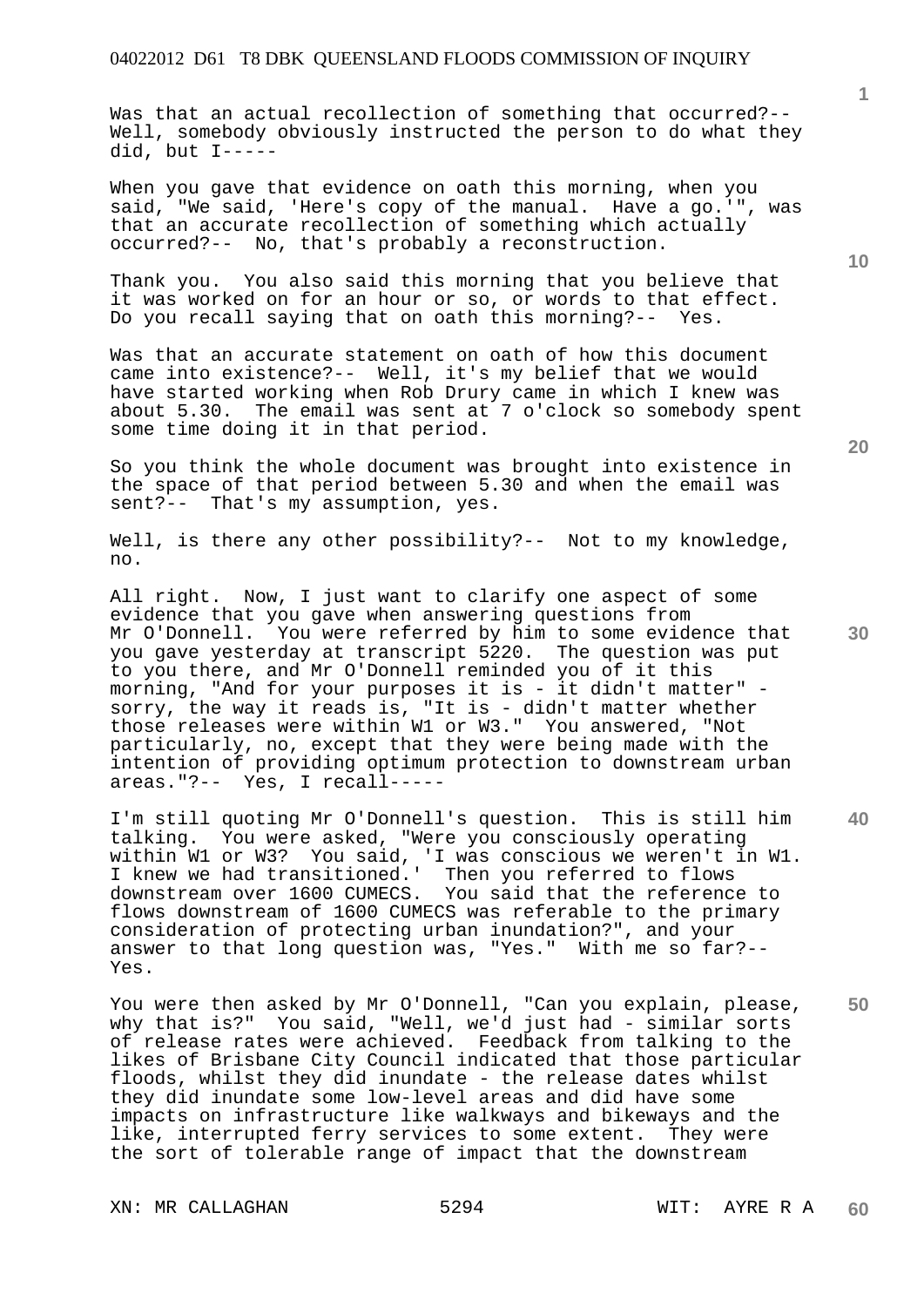users could accommodate so in my interpretation, that was the optimal protection we could provide." Okay?-- Yes.

That's not so long ago. When you say you were talking to the likes of Brisbane City Council, who at Brisbane City Council are you talking about there?-- That would be feedback from people in the flood information centres, so the likes of Ken Morris and James Charalambous, you know, those are the names that spring to mind.

When you say the likes of Brisbane City Council, are there others from whom such sort of information may have been received?-- Certainly feedback from Somerset Regional Council, largely with respect to the low-level rural bridges and/or Ipswich operates or look after Kholo Bridge so they'd be in that sort of frame as well.

And when had you received this information?-- Well, we'd been speaking to them in between floods or especially after the October flood and during the December floods.

Had there been any such communication about 1600 CUMECS during the January flood?-- Not at that point, no.

Who at the Ipswich City Council or Somerset Regional Council would you have been speaking to?-- The main people there are Tony Jacobs and - sorry, I can't recall the name of the other gentleman.

Is that Ipswich?-- Yeah.

You can't recall anyone else at Ipswich or anyone at Somerset?-- Sorry, anyone at Somerset. Andy Bickerton I know we talked to but I don't think it was him. No, I can't recall the other name.

Commissioner, may I ask that Mr Ayre be stood down.

COMMISSIONER: Yes, Mr Ayre, you're stood down for the duration of the hearing, thank you.

WITNESS STOOD DOWN

MR CALLAGHAN: I call Terrence Malone.

**50** 

**20** 

**30** 

**40** 

**10**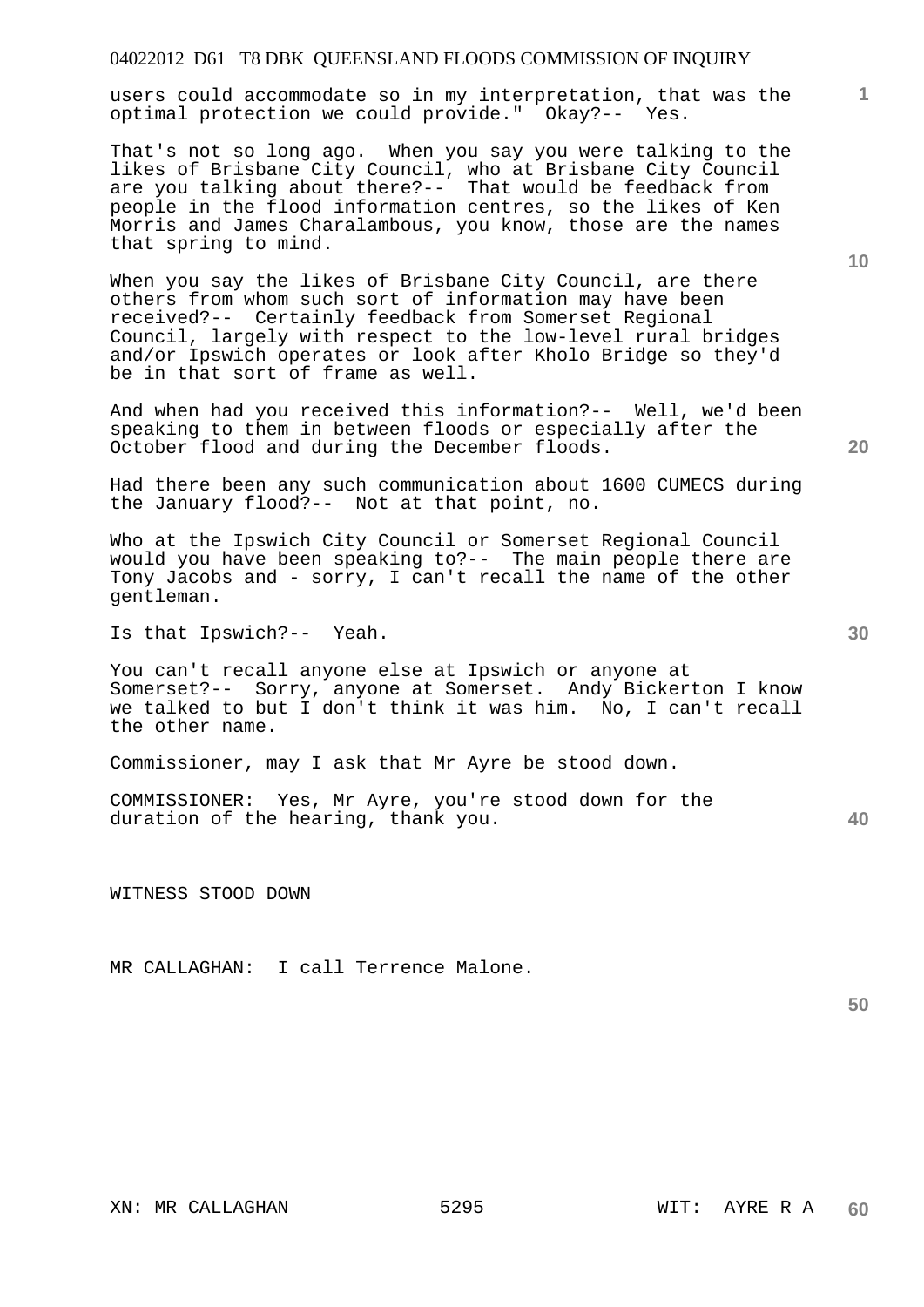TERRENCE ALWYN MALONE, SWORN AND EXAMINED:

MR CALLAGHAN: Tell the Commission your full name and occupation, please?-- My name is Terrence Alwyn Malone. I'm a principal hydrologist with SEQWater.

Mr Malone, can I make it clear that in all my questions to you, if I use the word "strategy" without otherwise defining it, I'm referring to a strategy W1, 2, 3 or 4 within the Wivenhoe manual; you understand that?-- Yes.

I understand there are other things - other options which might be exercised within those strategies that might involve gate releases and that sort of thing. That's correct?-- That's correct.

They might also sometimes be described as strategies, or not?-- I wouldn't call them strategies. I would call them actions within the strategy.

All right. So we're of one mind then that the word "strategy" refers to  $W1$ ,  $2$ ,  $3$ ,  $4$ ? That's -----?-- Correct.

-----a yes? You would agree that for engineers operating the dam during a flood event, one of those strategies must be engaged?-- At any one particular point in time, yes.

At any one particular point in time. You can't be in more than one strategy at once?-- That's correct.

And to comply with the manual, one or other of those strategies must be adopted and applied at the time the dam is being operated. You agree with that?-- Well, when you say at the time the dam is being operated, the dam was operated over several days.

During the flood event?-- So you'll be adopting different strategies at different times.

One or other of them?-- Correct.

But whenever you're in a flood event, you're adopting and applying a strategy?-- A strategy.

And a strategy involves a state of mind, does it not, that is to say, a primary consideration?-- A primary consideration, yes.

Whoever is operating the dam must have a primary consideration in their mind at any one time during the flood event?-- Yes.

You agree with that? That's a yes?-- Yes, but also to be mindful of possible other strategies which may or may not occur.

Possibly other strategies?-- In the future.

**1**

**10** 

**30** 

**20** 

**40**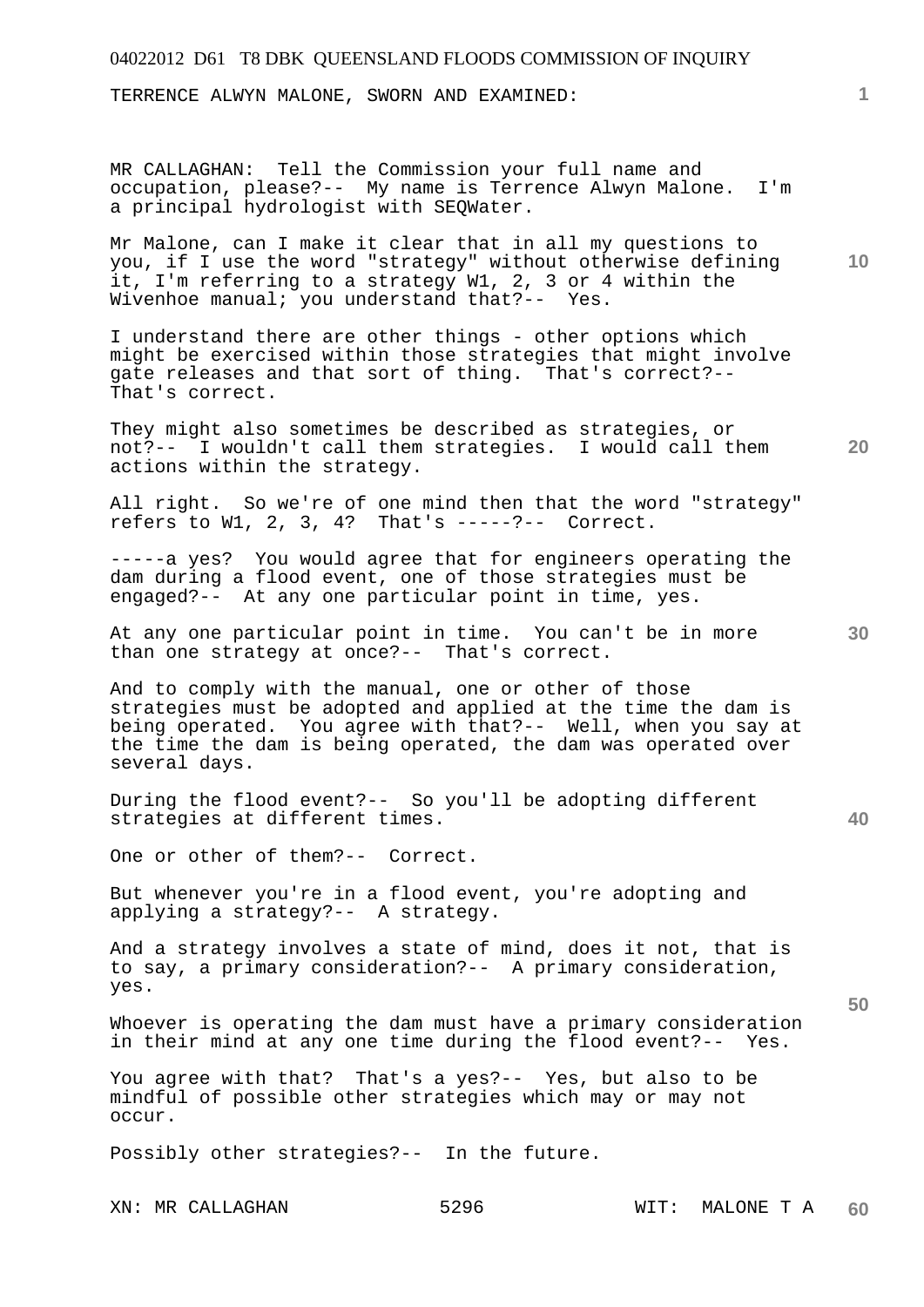Yes, I suppose you're always mindful that a strategy might change but you're only ever, you've agreed, in one at a time?-- At a particular point in time.

At a particular point in time, thank you. You'd also agree that it is important for it to be known which strategy is engaged?-- Known by whom?

**10**  Well, for a start, by the engineer who is operating the dam at the time?-- Often intuitive.

Often intuitive? What does that mean?-- Well, at any particular point in time you'd be fully aware what the situation is and you'd be fully aware what strategy you're in.

But the strategies are prescribed in the manual?-- Yes.

The primary considerations are prescribed in the manual?-- Yes.

You might know the manual very well, but there's nothing intuitive about what is prescribed there; it's either in the manual or it's not?-- I don't understand.

When you say it's intuitive, you can't mean, can you, that you can do anything other than what is prescribed by the manual?-- Oh no, no, but I don't need to write down the fact that I'm above 68.5, for example.

You've agreed previously that it would be desirable if such records were made, though, haven't you?-- I said - no, that's not quite correct. I said that the manual should be a little bit clearer in that certain terms should be made clearer and some of the technical data should be reorganised.

Well, you were asked, and you probably read this in recent times, the Commissioner at page 378 of the transcript put to you that, "It would certainly make it easier for people to review what you did later, wouldn't it, if it were clear exactly what happened when?" You said, "Yeah." "And that's an issue for clarity within the document, the flood manual itself." You were agreeing with the proposition, were you not, that it would be easier for people to review what you did later if it were clear exactly what happened when?-- Well, it's clear from the data that you in front of you.

**50**  No, you were agreeing with the proposition that it would be easier for people to review what you did later if it were clear exactly what happened when. Sorry, what are you looking at?-- I'm looking at the document that's on the screen here.

You have a copy of the transcript with you?-- Yes, I do.

At the bottom of page 378, over the page?-- That's what I said at the time.

Do you no longer agree with it?-- I think it would make it

**20** 

**30**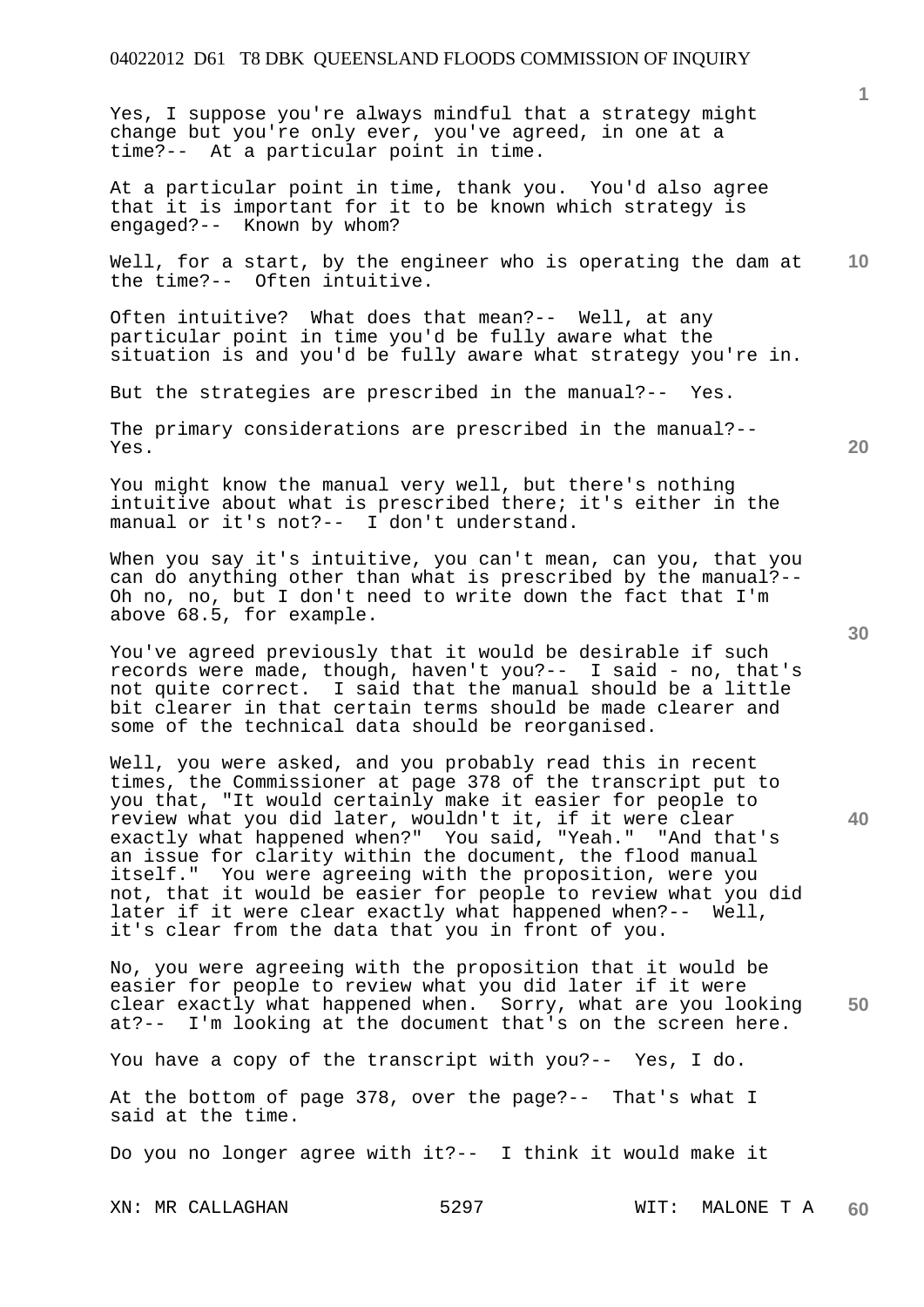easier for other people, yes.

Yes?-- But not necessarily for the flood engineers.

And that's because - well, sorry, why would it not be easier if it was written down by the flood engineers at the time?-- Because, as I said, we intuitively know that the dam is above a certain level-----

**10**  Right?-- -----and we have that data in front of us. We're looking at it continuously.

I see.

COMMISSIONER: What could possibly be intuitive about that, Mr Malone?-- Well, it's -----

Are you sure you've got the right word there?-- Well - well, you know, for example-----

Intuition and knowledge are two different things?-- Okay,  $well-----$ 

Which is it?-- It's knowledge then.

Thank you.

MR CALLAGHAN: Is it the case that for perhaps the reasons you're advancing that as a matter of practice the terms themselves are not used frequently during a flood event?-- You mean the strategy terms, W1?

Yes, yes, I do?-- That's true. They are not used often within the operations centre.

When they are used on the limited occasions, are they used carefully?-- Certainly with regard to strategies W1 and W4. W2 and W3 are a little bit more difficult to define.

**40**  So does that degree of difficulty mean that they're not used carefully?-- They are used very carefully.

Right. Can we look at the way in which these strategies may have been engaged during the January event. You've previously given evidence on this topic, of course, and previously given statements about it. You came on shift at 7 a.m. on the 9th of January; is that correct?-- That's correct.

**50**  Was there any conversation - sorry, you were taking over from Mr Ayre, is that right? Sorry, who were you taking over from?-- I would have to check but I think, to recall, that would have been Mr Ruffini.

I think that's right. Or was it Tibaldi? I'm sorry, it wasn't Mr Ayre anyway because he was-----?-- On Saturday.

-----7 to 7 on the Saturday?-- Yes.

**20**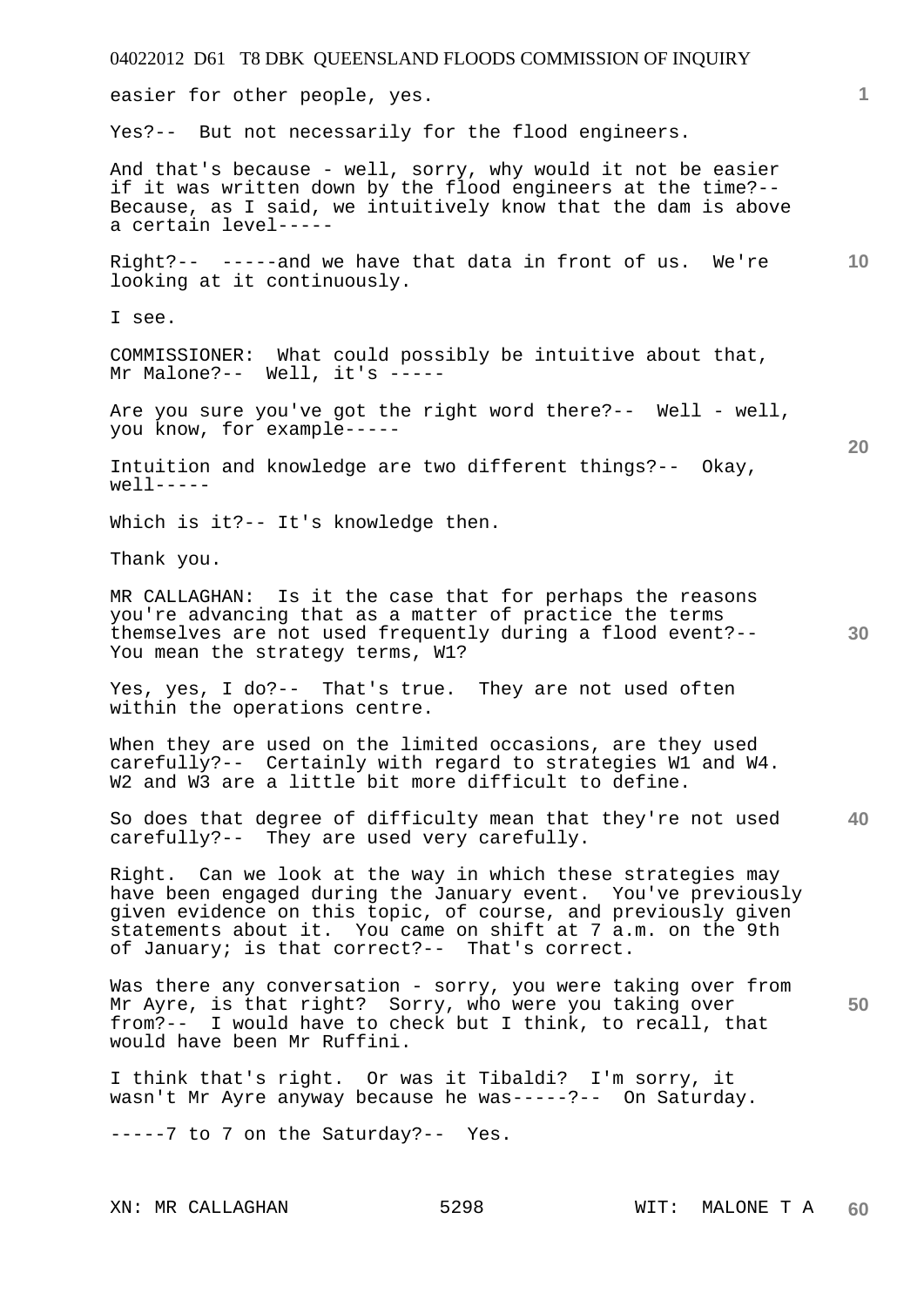And then you took over -----?-- From Mr Tibaldi.

On the Sunday from Mr Tibaldi, I'm sorry. Was there any conversation with Mr Tibaldi, do you recall, about the strategy which was in place at that time?-- I don't recall any specific conversation about the strategy. We would have been talking about levels and flows and volumes.

You're aware by now, I'm sure, of a situation report which had been prepared at 5.53 p.m. on the Saturday the 8th?-- I am aware of that one.

You've no doubt been taken to that document in recent times. It's all right, you don't have to get it for the moment. You have a copy there, do you?-- I have a copy.

All right. When do you first recall seeing that document?-- When do I - I must have received it. I certainly did receive it because I'm on the address list, so in all probability I read it when I received it, but other than that, I didn't recall this document until recently.

So you have no independent recollection of seeing it in January of last year?-- Certainly not.

Have you discussed that document with Mr Ayre in recent times?-- No.

Do you recall when you first looked at that document in recent times how you interpreted the words on the document which suggested that there might have been a need to move to W2?-- Sorry, the question again?

Under the bold "Forecast Scenario Based on Mid-Range Rainfall Forecasts", you see there is a paragraph, "Assessments have been undertaken."?-- Correct.

I'm sure you've been taken to that paragraph in recent times, have you not?-- I have.

And the first time you were taken to it when you read the words, "Will require the application of Wivenhoe Dam flood operation strategy W2.", I'm asking you to tell me how you interpreted - what you interpreted that paragraph to have meant?-- It's a little bit ambiguous in that it could be taken a number of ways in that we are certainly above W2 sorry, W1. We could be in W3 or we could be moving back to W2.

**50**  Do you say you can transition from W3 to W2?-- Depending on the flows of the river, yes.

And W2 is a specific transitional strategy, is it not?-- Correct.

A strategy which transitions from the minimisation of impact to downstream rural life to the protection of urban areas from inundation?-- Yes.

XN: MR CALLAGHAN 5299 WIT: MALONE T A

**10** 

**1**

**20**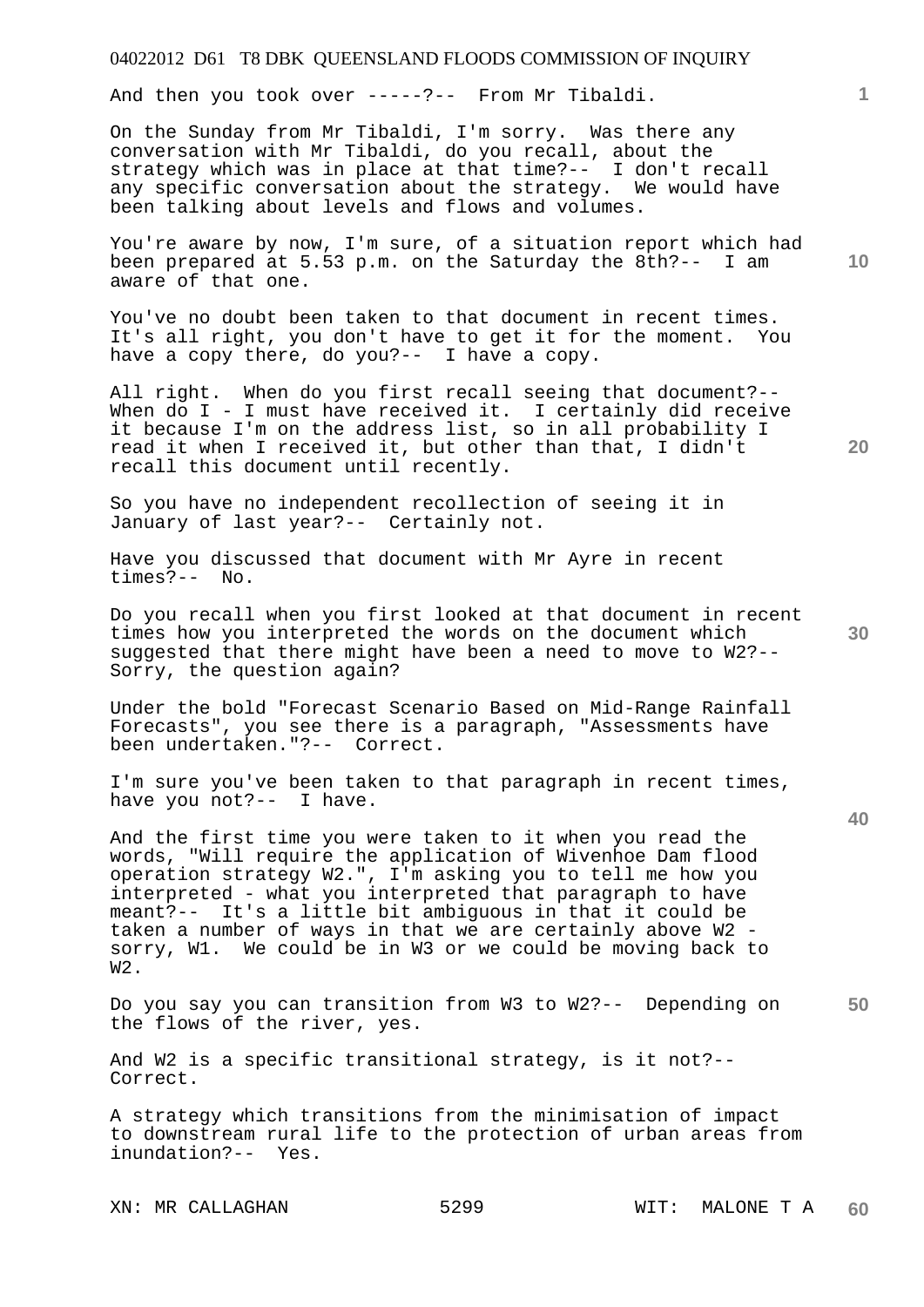So you say you can transfer from 3 where the primary consideration is protecting urban areas from inundation to a transition where you transition back to that strategy?-- If the circumstances are appropriate, yes. If the forecast rainfall is in a different depth or a different location, yes, it's quite possible.

**10**  So you would calculate a transfer of strategy, a change in strategy based on forecast rainfall, is that right?-- Well, you'd certainly be considering it, yes.

Considering it as a basis upon which to change strategy, is that right?-- Using forecast rainfall?

Yes?-- It's always a basis for considering what strategy you might get to.

**20**  Is there any other interpretation you - that occurred to you when you first saw that document in recent times?-- None that spring to mind.

It didn't occur to you that it could have been a suggestion that it was a move from W1 to W2?-- I don't know what Rob was thinking at the time.

No, I'm asking you how you interpreted it?-- I interpreted it? Well, I already knew we were in W2 or W3 - W2 at that stage anyway.

I see, so you knew you were in 2 or 3 at that stage; is that right?-- Well, we were certainly above 1.

So you knew you were in 2 or 3?-- Yeah.

Okay?-- And both of those have the same primary consideration.

All right. You were on duty on the 9th of January-----?-- Yes.

-----as we've said from 7 till 7. I'm sure you're aware of the interest that's been shown in the record of a teleconference at 3.30 p.m. on the 9th?-- Yes

**30**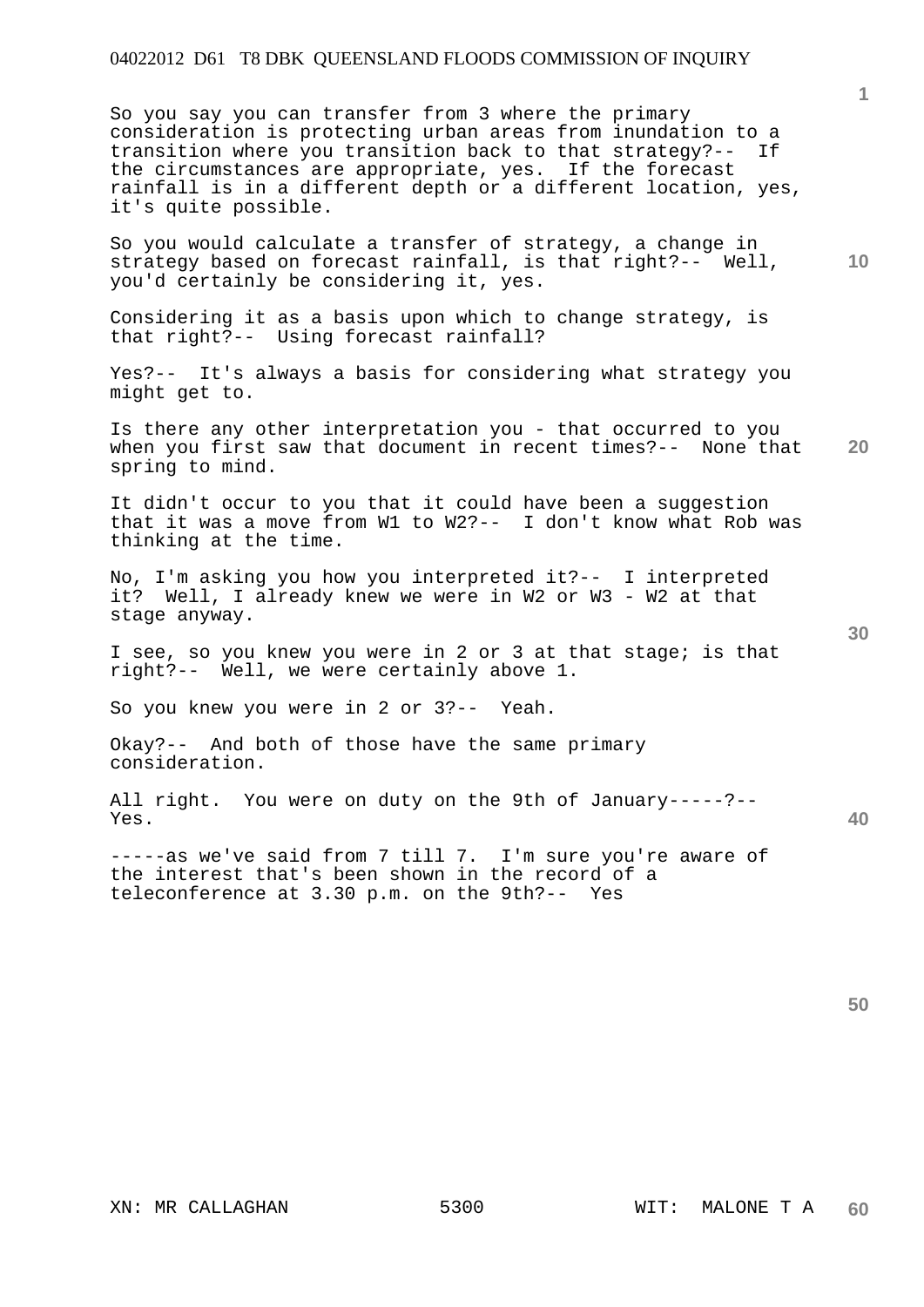And if we can go to that entry, which is Exhibit 23, "Duty engineer conference held at the Flood Operation Centre", you're, I'm sure, familiar with that entry; is that correct?-- Yes.

And I'm sure you're familiar with our interest in the part of the entry which says, "At this stage operating at the top end of W1 and bottom end of W2."?-- Yep.

Do you recall that being spoken about during this conference?-- I do not recall that specifically-----

I see?-- -----but I can quite understand why it was stated.

Well, let's stick with your recollection. You don't recall anyone saying that?-- I don't recall anyone saying that.

It would follow that you don't recall anyone dissenting from it if it was said?-- No, I don't recall that, either, but the statement is correct.

Hm-mmm?-- It doesn't say we are not operating under strategy 3. It says we are operating at a particular point.

You'd just better explain that for us?-- At this stage, we are operating at the top end of W1 and the bottom end of W2. It says we are operating at a particular point. It doesn't say we are operating under strategy W1 or W2.

So, that should be read to interpret, "Even though we are in three, we are at one and end of two," is that the way we should read it?-- If you look at the levels-----

Yes?-- -----and the releases at that particular point, that was the condition - those conditions might also satisfy the top end of W1 or the bottom end of W2.

Well, quite, they might, but-----?-- But it doesn't say that you're operating under strategy W2.

Well, under, okay?-- It says "at".

It's all in the prepositions, is it?-- Well, if we're being very precise, yes.

All right. Why would W2 be mentioned at all at 3.30 p.m. on Sunday, the 9th of January?

MR O'DONNELL: Well, that's asking him to speculate. He has already said he can't recall W2 being mentioned.

COMMISSIONER: Well, he can give us a view on, if it were mentioned, is there any reason that he can think of for it being mentioned.

MR O'DONNELL: He can give a review on something he does not recall being mentioned as to why it might have been mentioned?

**10** 

**20** 

**1**

**30** 

**40**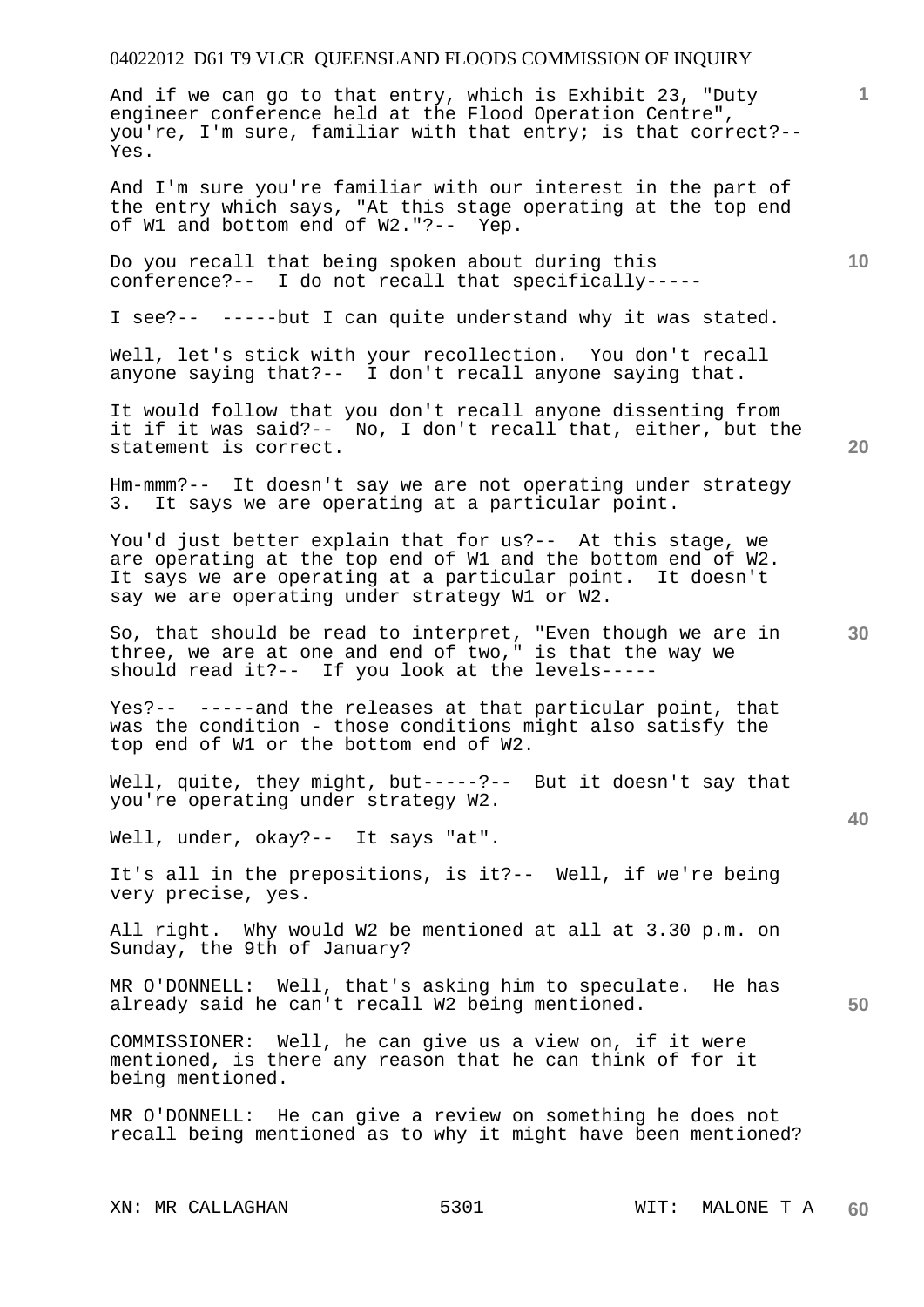COMMISSIONER: Yes, because he may know something about the conference that explains it perfectly, Mr O'Donnell.

Mr Malone?-- I can't recall because I didn't write the entry.

MR CALLAGHAN: Is there anything else about the conference which you can recall which could conceivably explain any reference to W2, and particularly to the bottom end of W2, at that time?-- The only thing I can suggest - and I'm prophesising here - that at that time, we'd only just started to get the heavy rainfall, the onset, and we were looking at the volume in the dam and the volumes we were modelling were only going to take up a very small percentage of the volume available for temporary flood storage.

And that could explain a reference to W2 and to the bottom end of W2 how?-- It could.

I'm just not making the connection. Can you do that for me?-- In terms of the way we manage the dam, it's all about managing the volumes of inflow and outflow. Now, to manage the strategy within W1, we have available to us a volume of about 170,000 megalitres. This represents about 15 per cent of the total temporary flood storage. So, we still had at this particular point in time about 85 per cent of a temporary flood storage available for minimising the impact of urban flooding.

You're going to bring this back to W2 at some stage, right?-- Yeah.

Yep, okay?-- I'm just saying that at that stage both W2 and W3 talk about the primary consideration being the minimisation of urban flooding. At this stage, we had still most of the temporary flood storage available to us to manage that. So, we could very well have been in the bottom of both W2 and W3.

I see?-- We were in both in terms of the flood storage available.

All right. Now, can we go down to 4.26 p.m.. You can see there is an entry there. It has your initials: "Called Ken Morris," is that correct?-- Yes.

And the entry below records a telephone conversation with Mr Morris. Can you remember that phone call?-- Not specifically, no.

**50**  All right. Do you dispute anything recorded in the log about that phone call?-- Well, that was my - that would have been my understanding at that point in time and that was what I conveyed to Ken.

All right. What do you say to the suggestion that the thrust of the conversation - I'm sorry, that you reported that conversation to a flood officer in order for it to be recorded in the Flood Event Log, and that as you reported it, the thrust of it was that the Brisbane City Council was making

**10** 

**1**

**30** 

**40**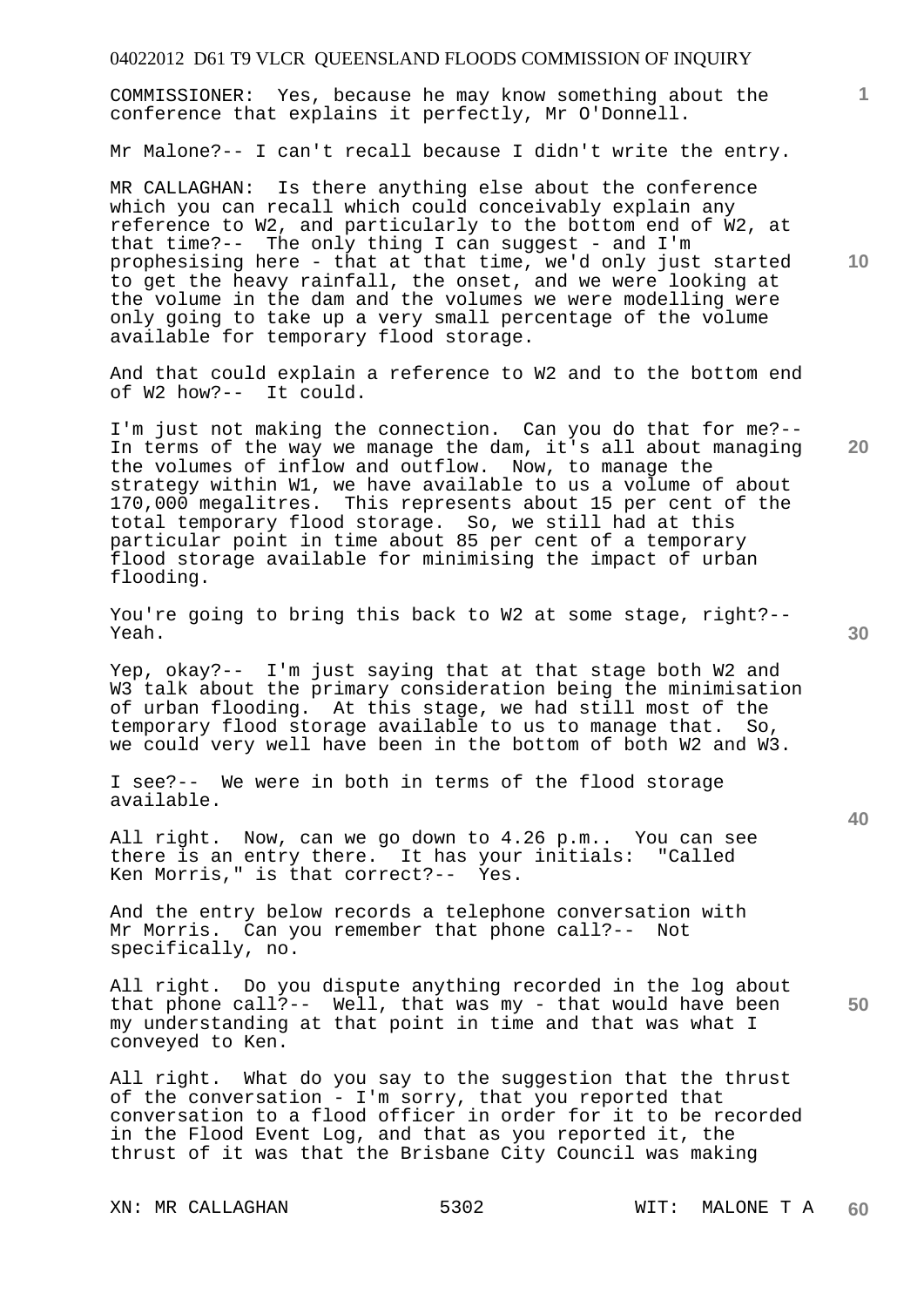strong representations to try to maintain a flow to keep the flood-vulnerable bridges open as long as possible?-- No, I disagree with that.

You reject that?-- I reject that entirely because for starters, the Brisbane City Council don't have any authority over those two particular crossings.

Right. Any other reason why you reject that? I understand that one. Is there any other-----?-- That's the primary reason and it's not in keeping with the way we'd operate the dam. We aren't influenced by external people.

Well, I hadn't yet gone that next step to suggest that you were. I was just asking you about the conversation. Well, weig. I was just ability you allow the contribution of the still have that Flood Event Log there for the 15th of January, there is an entry at 11.30 a.m. which says that Mr Drury requested a summary of the operations manual for Wivenhoe; that's the effect of the entry?-- Yes.

You're familiar with the topic, I take it?-- I am familiar with the topic.

You were at the Flood Operation Centre at the time?-- I was the duty officer - yeah, duty engineer.

It seems that you were chosen to prepare the summary or-----?-- I think-----

-----you took it upon yourself to at least?-- No, no, it would have been upon request from Rob. He would have - Rob Drury would have rung the Flood Operation Centre and he might not have known who was on duty. He would have been just talking to the duty flood engineer.

All right. So, you would have agreed to provide it after checking with the others; is that right? Is that what that entry indicates?-- Sorry, where is it again?

11.30 a.m.?-- Yes.

"Agreed - Terry to provide after checking with all duty engineers," is that what happened?-- I put together a summary that was my understanding of the way we operated the dam at that particular point in time. Because I hadn't been on duty for some of those periods, I thought it was appropriate for the other duty engineers to have a review of my document.

A review of your what, sorry?-- My document.

Your document, yes. And did that occur?-- I sent it out with a comment, that has since become infamous, I understand.

This is: "JT, bring out the red pen."?-- Yeah.

Yep. You were inviting feedback; that's all that meant?-- Oh, yes.

**30** 

**20** 

**50** 

**10**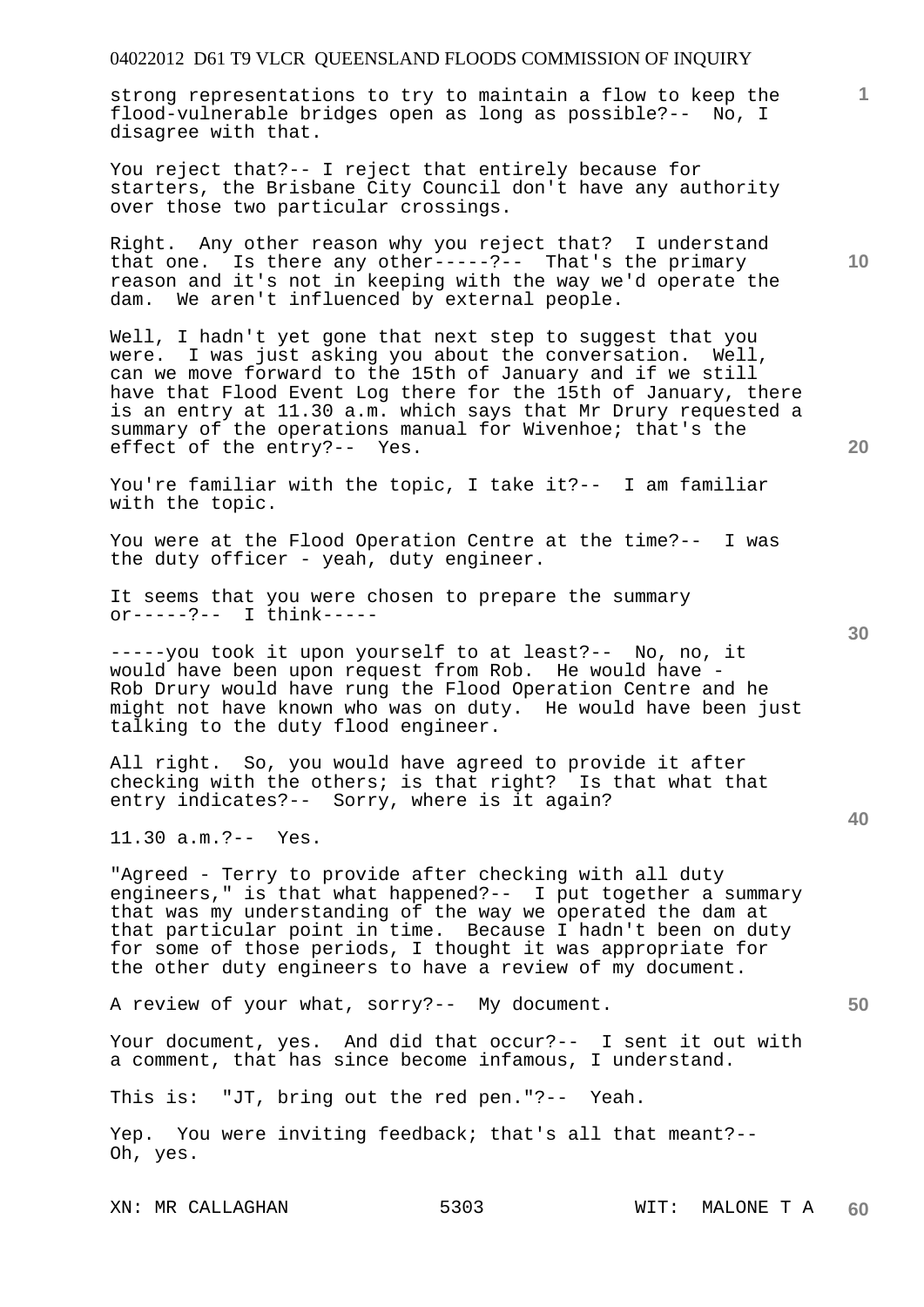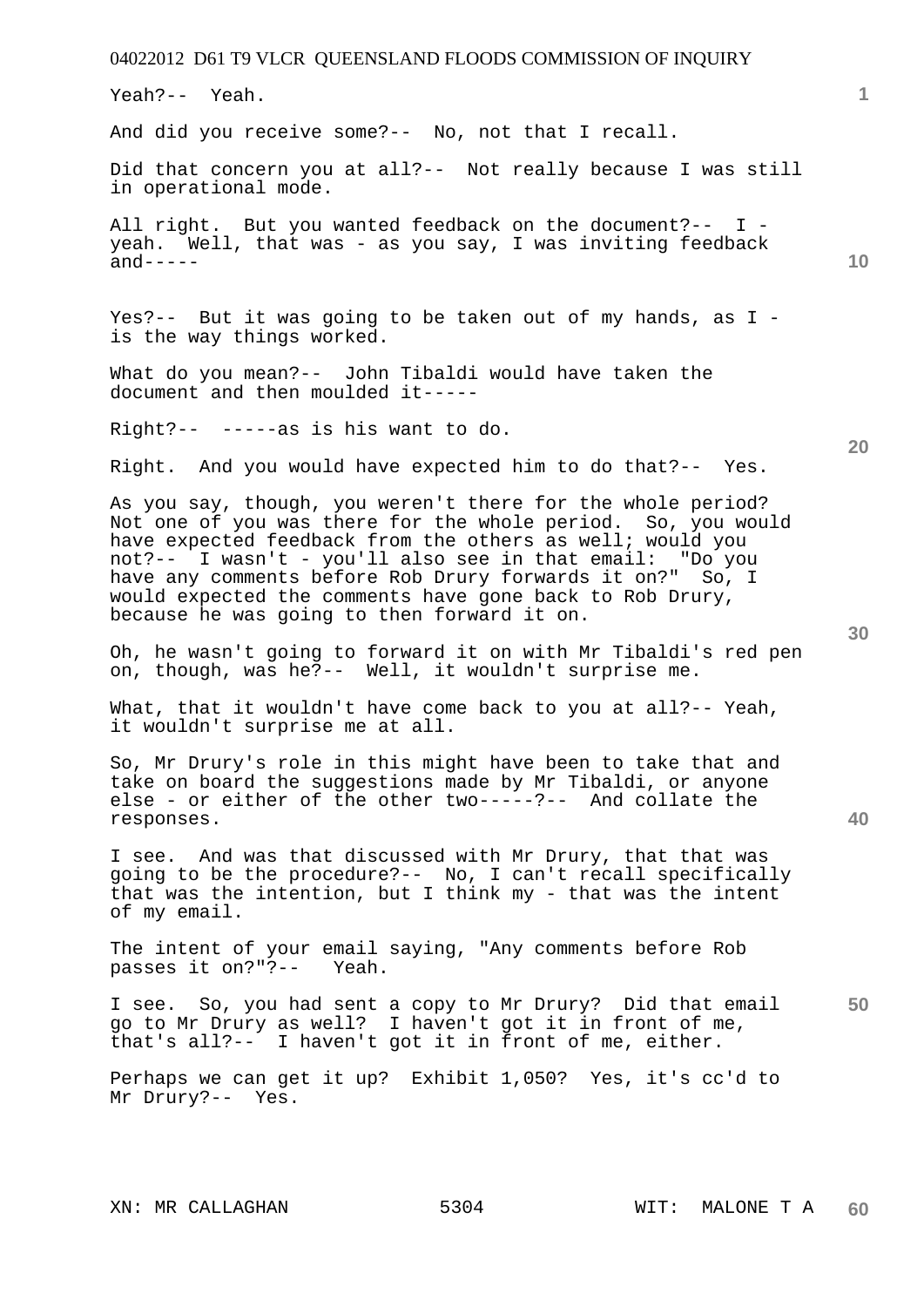Okay. How did you get the information which went into the document?-- Much of it was cut out of the existing documents. I think you'll find the information about the dam, the manual, the strategies was cut out of an existing manual.

Hm-mmm?-- I might get the document itself, if I might, so I can refer to it?

We can open the document up on the screen. All right. So, the background, the manual's-----?-- Some of that information is actually in the manual.

Yes. That's just-----?-- Some of it was cut and pasted.

Yep, I understand?-- Scroll down the page. The objectives, the description of the dam, that in italics is something-----

Can you just go back up a bit, please, yep, and down a bit further. Thank you?-- That in italics I wrote in and I incorrectly put the day - the day - the date is correct, but obviously I put the day wrong.

No, it's - just scroll down a little further?-- Yeah. The four operating strategies, I mean, I don't know whether that is a cut and paste directly from the manual. Certainly W1, W2, W3, W4 seem to be, but I might have changed some of the words there, I'm not sure.

Just hold it there for a moment?-- Yeah. The parts in italics I put in and I was inviting comment because I wasn't there on the Saturday.

Right?-- But that was my understanding at that particular point in time, that we exceeded W1 at 8 o'clock on Saturday.

Yes?-- We exceeded W2 at 6 p.m. on Saturday.

Hm-mmm?-- And we exceeded W3 at 9 a.m. on Tuesday.

**40**  And what was the basis for that understanding?-- Well, firstly, I looked at the levels and that was quite clear about when we'd exceeded W1.

Yes?-- And then I had looked at - perhaps I'd looked at Rob's Sit Rep. I can't recall looking at the flows particularly, but it was - it was approximate to it, as it said there. So, again, that was an indication to me that I was inviting comment, "Is this correct?", but it's quite clear that W3 was exceeded at 9 a.m. - approximately 9 a.m. on Tuesday.

Well, you were there then, weren't you?-- Yes.

Yes. And as for the exceeding of W2, you've suggested, I think, Mr Ayre's Situation Report, the 5.58 p.m. one, as a possible source for that; is that right?-- A Possible source of that, yeah.

**1**

**20** 

**30** 

**50**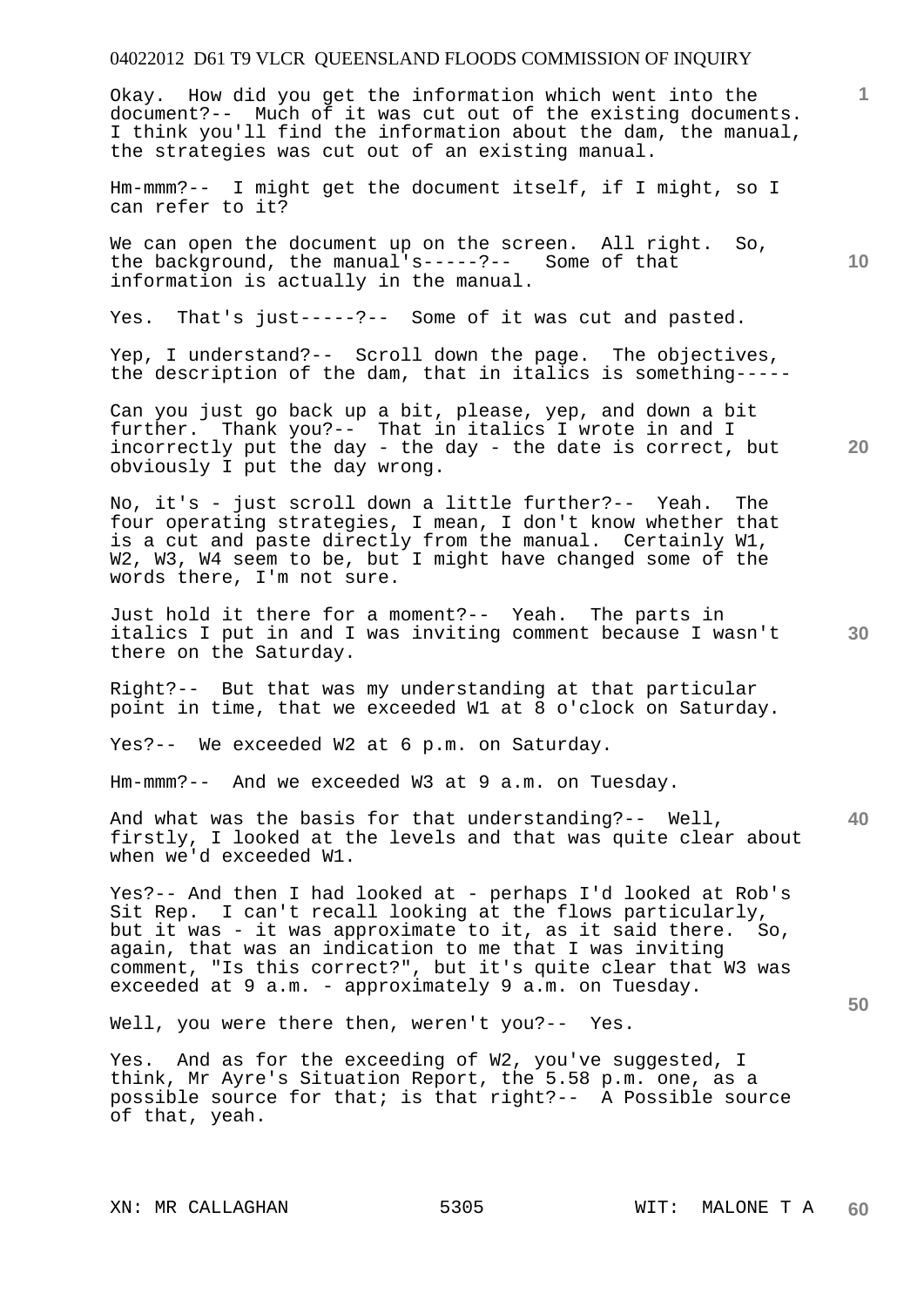Any other possible source?-- Only that W2 is described as a transition from W1 to W3. So, at that stage, I hadn't decided - or I don't think anyone had decided that we'd clearly skipped W2, but that was my interpretation of what the information I had in hand at a very - I mean, I produced this in a very short space of time.

Yeah. But you had no understanding from anyone else that - at that time that no-one had actually worked out that you'd skipped W2?-- No.

That was only worked out later on?-- Well, that was my understanding, yeah.

Do you know who else Mr Drury - and we can ask him - but do you know who else might have been destined to receive a copy of this document? Mr Allen, for example?-- Not that I was aware of because Mr Drury, in his telephone conversation with me, had only indicated that Peter Borrows had requested it.

Do you know when it was sent to Mr Borrows?-- No.

**40** 

**50** 

**1**

**20**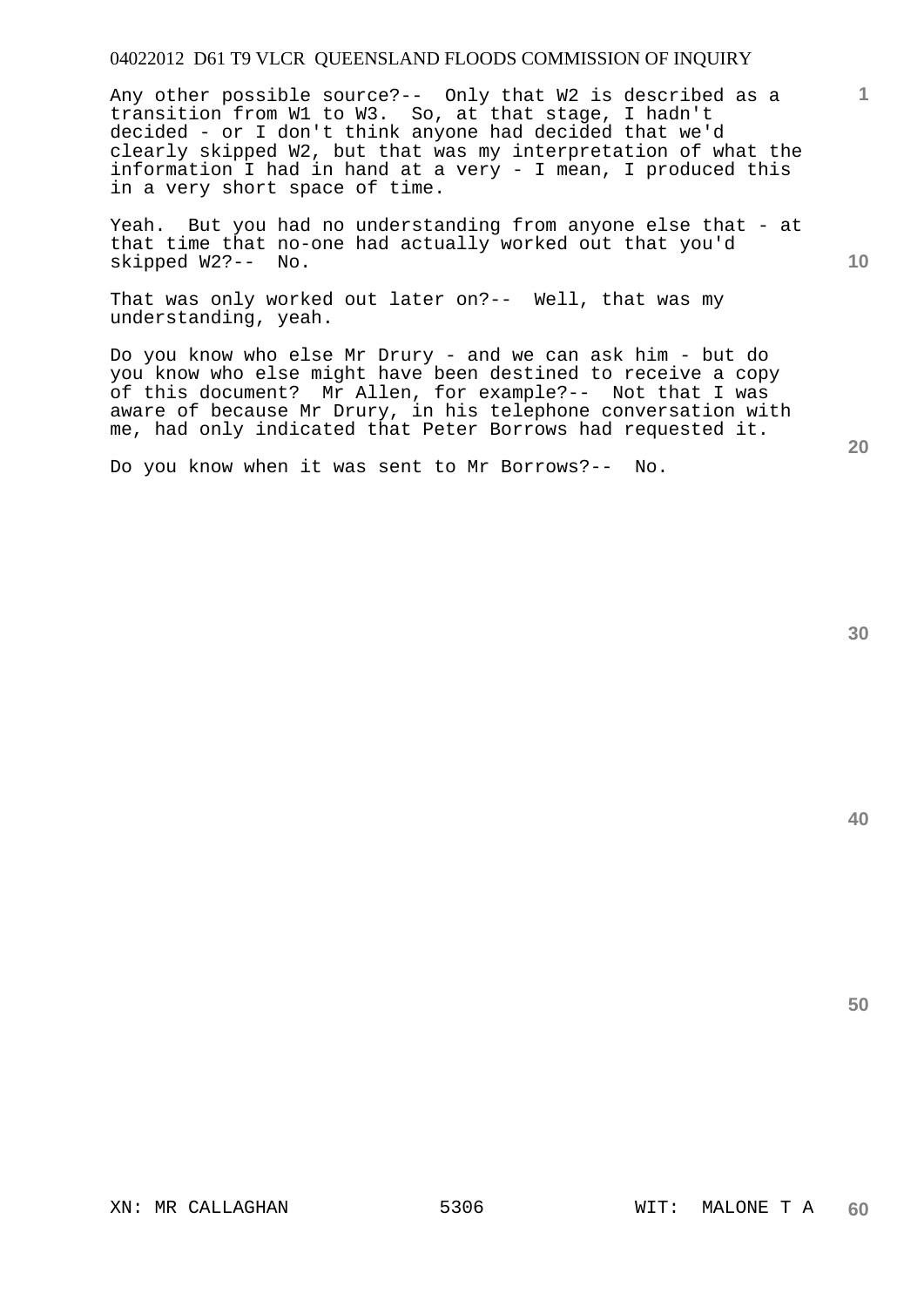No discussion with him about it?-- That was the last I had anything to do with that document.

Okay. There was then a - go back to the Flood Event Log. There was a teleconference on the 15th of January at 2 p.m. were you on shift seven till seven on the 15th?-- I think so, yep.

And there was a teleconference which is noted there, a phone hookup at 2 p.m., to discuss a report for the Minister by close of business Sunday; is that right?-- That's correct.

Was there some discussion as to by whom this report was going to be written?-- I don't have any recollection of that afternoon.

None whatsoever?-- Well, no, not really. I was still a duty engineer and at that stage my primary focus would have been on the operations, and you can see there shortly afterwards I had to write a directive for gate movements and there were sufficient experts in that particular meeting for me to take a back seat.

Nonetheless, you knew that a report was being prepared for the Minister?-- Yes.

At this stage were you aware that there was going to be an inquiry into the operation of the dam?-- I couldn't say;

Let's turn then to a document again with which I'm sure you've been acquainted in recent times. It's a document which has been described as a Strategy Summary, Exhibit 1051. Are you familiar with this document?-- I have seen the document.

In recent times?-- In recent times.

Okay. What have you got to say about this? Do you know anything about how this came into existence?-- Not specifically, but I've been asked to give my thoughts on it.

Yes. And what are they?-- At that particular time, and I noted in the log, that Rob Drury came into the Operation Centre at 5 p.m. and he was on - he was sitting at one of the machines and he - I think he was putting this document together. That could be the only explanation I would have as to the source of the document. It seems very much unlike something Robert Ayre would do, and you can see the e-mail and that's the confusing part of the e-mail, it's just signed "Rob". Now, Rob Ayre wouldn't do that. He would be signing his name and his position and it only went to John Tibaldi. Now, again, Rob Ayre would probably send it to all of us. So I can only surmise that document was produced by Rob Drury.

The document was not seen by you at or around this time at all?-- Well, it wasn't sent to me.

At any stage, in any form?-- Not that I can recall. Well, in any form. Well, that - that - in any form, I mean, look at

**10** 

**1**

**30** 

**20** 

**40**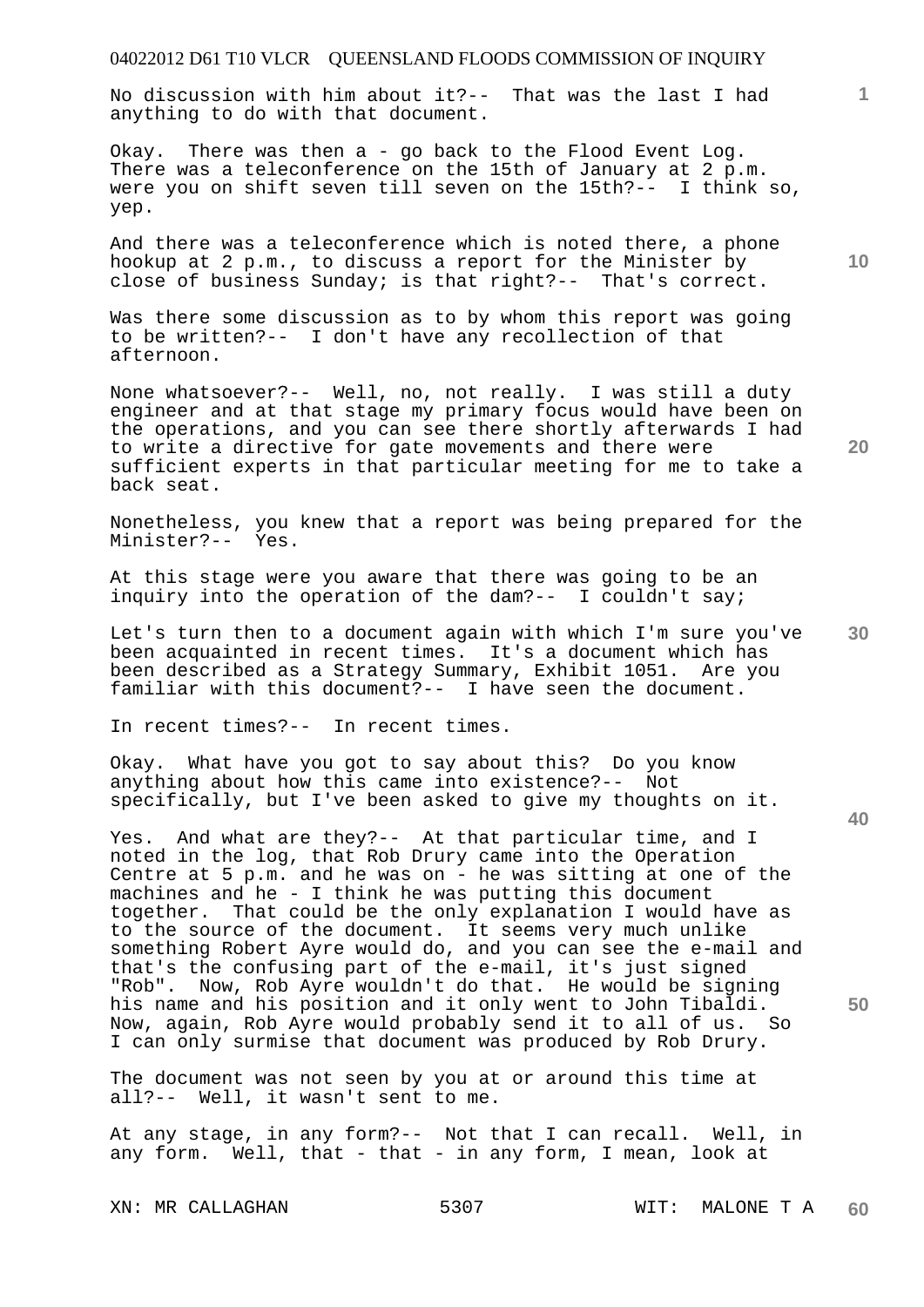the Event Report itself-----

I'm not talking about the Event Report without the annotations that are contained in this document which I'm sure you've had your attention drawn to. This document contains a column "Category" with annotations relating to strategies; you're aware of that?-- Yeah. Can I have another look at it, please?

Yes. If we scroll, please?-- Yes.

Do you see the "Category" column?-- Yes.

And you're aware - I'm sure you've seen a copy of that, with that column containing information about W1-----?-- Whatever.

-----and so on. It also has some bright yellow lines on it indicating a transition between strategies. You did not see any such document at any stage?-- Not that I recall.

No. And you believe that Mr Drury may have been the author of that document; is that right?-- I would suggest that that's the case, yes.

Your basis for that being that he came in at 5 p.m. and he was sitting at a computer apparently putting a document together?-- Yes.

All right. Well, would you have understood this to have been part of the preparation of a report for the Minister, an act-----?-- If I didn't know what he was doing, how would I know what he was going to do with it?

Well, now that you know what it was, would it seem to you to have been something done in furtherance of the preparation of the report to the Minister?-- I wasn't aware that there was being a Ministerial briefing going up until 2 p.m. that afternoon.

Yes?-- But then I wasn't involved in its preparation.

You saw a copy of it, though, did you not, of the draft report to the Minister?-- No, not at the time. Not that I recall at the time, no.

Exhibit 1053 is an e-mail from John Tibaldi to a number of people, including yourself, attaching the draft for your comments, followed by the observation that he would see you at 7 tomorrow for another dose of the same. Do you say you did not recall receiving this e-mail?-- Not specifically. I don't recall receiving it. Obviously I did, but then I might not have opened it or read that document.

You might not have? It's a draft attached for your comments?-- Yes.

Prepared by a colleague-----?-- Yep.

**20** 

**40** 

**50** 

**10**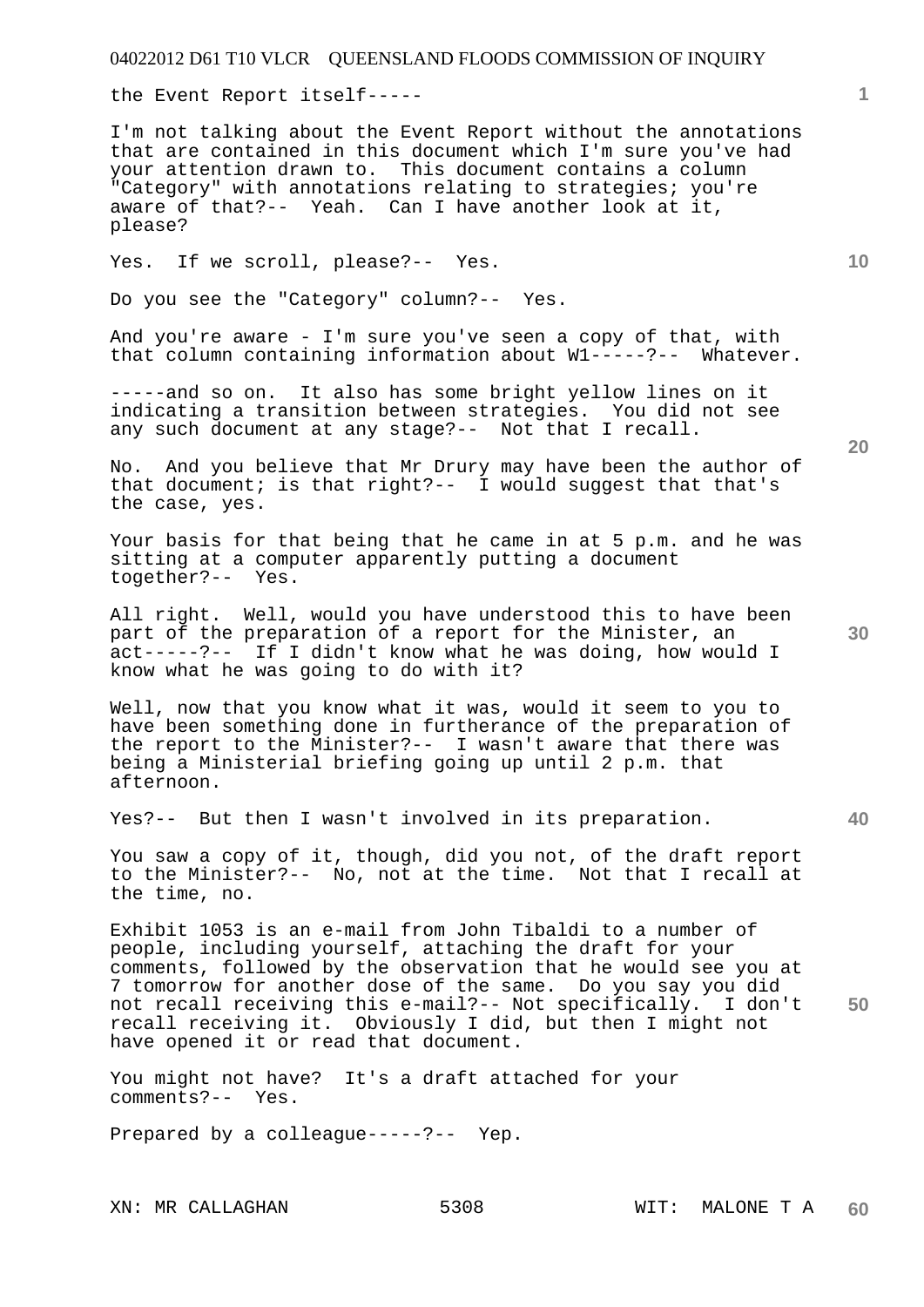-----for the purposes of a report to the Minister?-- And at times I never responded to those e-mails.

It didn't concern you that the Minister was being briefed with information that you might know something about?-- Yes, and there were two or three other people who were going to - who possibly would have provided comment to John for inclusion, so I didn't feel as though I had anything to add.

Well, you were certainly present at a critical moment in the event. I appreciate Mr Tibaldi was there, too, but you were there at the move to W4, were you not?-- I was.

All right. Well, is it your evidence on oath that at no stage did you read any draft of any report to the Minister or the report itself prior to its being sent to the Minister, or prior to the 17th of January; is that your evidence?-- My evidence is that I cannot recall reading that particular document.

Another "cannot recall". Okay?-- I take exception to that.

All right. You can do that. Can we move to the preparation of the March report. What was your role in that?-compiled a lot of the technical documents - the analysis, the numbers for other people; in particular John Tibaldi.

You were working alongside Mr Tibaldi at this point, weren't you?-- Yes.

You knew how he was going about the report? You knew what his methodology was, to go back and look at all the data and make sure that strategies, changes of strategies were entered at the times when the data suggested that they should have been? You knew that was his methodology?-- He was going through the logs and everything, like trying to make sure it was all - he gleaned that was - that's what happened.

Well, it's what should have happened, isn't it?-- No.

He was going back and making sure that the log read the way it should have happened?-- No. No, the log wasn't changed.

No. Well, he was writing the report to indicate that strategies were changed at a time when the manual suggested they should have been changed?-- No, I don't see it that way.

You don't see it that way?-- I see it as that's the times they were implemented.

That's the times that they should have been implemented?-- No, that's the times they were implemented.

Okay. Didn't you just tell me a little while ago that you weren't even sure at the time, no-one was really sure about when W2 or W3 was in play?-- That's true.

**20** 

**50** 

**30** 

**10**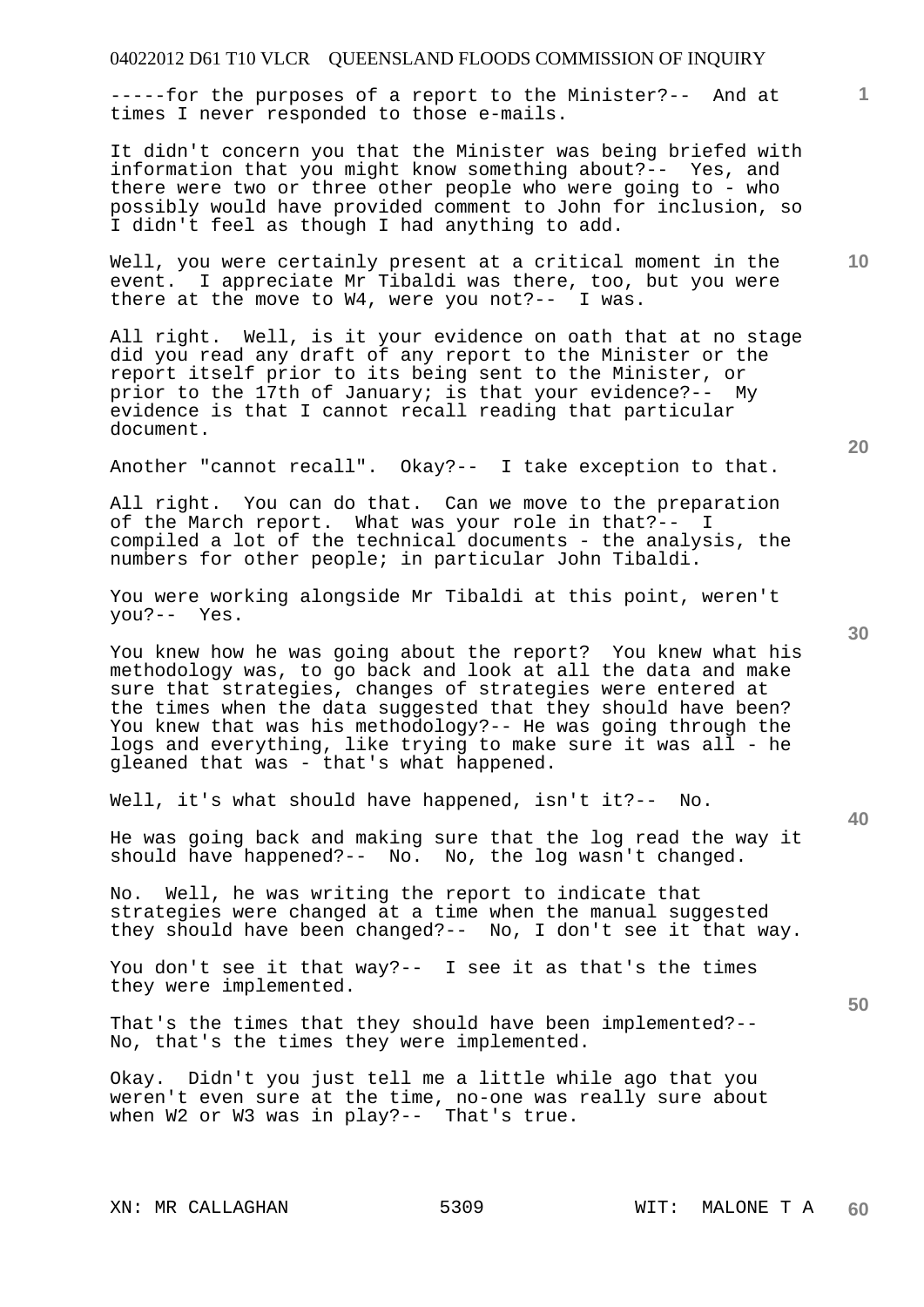## 04022012 D61 T10 VLCR QUEENSLAND FLOODS COMMISSION OF INQUIRY

There's absolutely no doubt in the March report, is there, that W2 was bypassed?-- That's what it says.

Yes. That's what the March report records very clearly, but that's not the state of mind of anyone at the time, was it?-- Not directly, no.

No. And can you see the problem that people might have with this technique, Mr Malone? I mean, you'd love, wouldn't you, even at this time on a Saturday afternoon to be able to go across to the TAB, look at the result of a race, fill out a ticket that backed the winner, put it in the machine and have the operator give it back to you and say, "That's a valid ticket."?-- I don't bet.

It's a nice thought, though, isn't it, that you could have the knowledge of the result and fill it all out and get it approved knowing how it was all going to end?-- No.

**20**  And then if someone challenged the validity of the ticket, you could say, "No, no, I knew I'd win. You see, I've got the ticket." It's the same logic, isn't it?-- No, it's not.

No? If it is open to write a report this way, why would it be important at all to record the strategies, changes, at the time?-- Why would it be?

Why would it be important to record the strategies at the time they were chosen if it's just a question of putting it back altogether after the event? Why is there any need to record it at the time?-- To satisfy inquiries like this.

**10** 

**1**

**50**